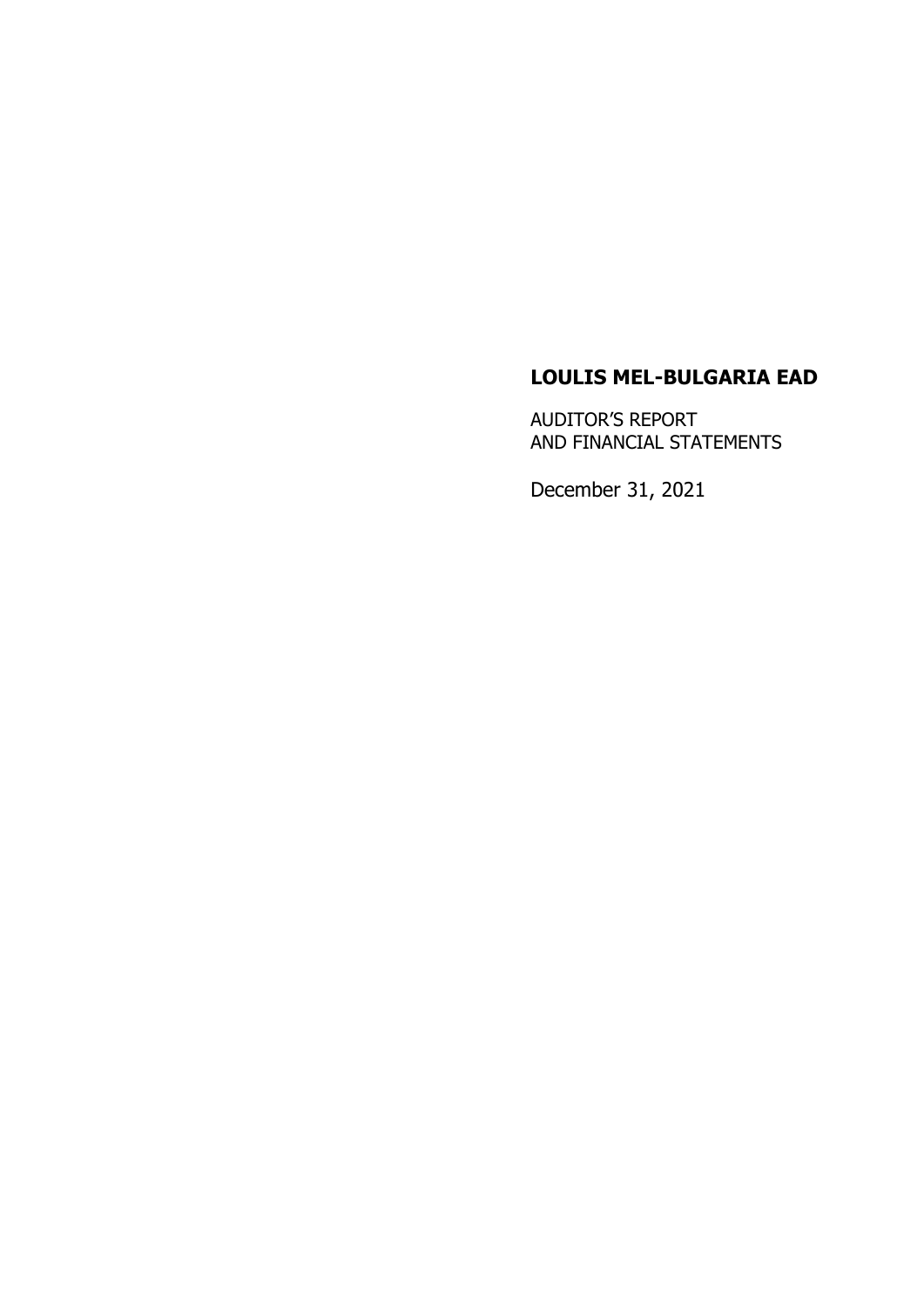#### **Contents Page**

| Management Report                 | $i - iv$       |
|-----------------------------------|----------------|
| Statement of Financial Position   | 1              |
| Statement of Comprehensive Income | 3              |
| Statement of Changes in Equity    | $\overline{4}$ |
| Statement of Cash Flows           | 6              |
| Notes to the Financial Statements | $8 - 34$       |
| Independent Auditor's Report      |                |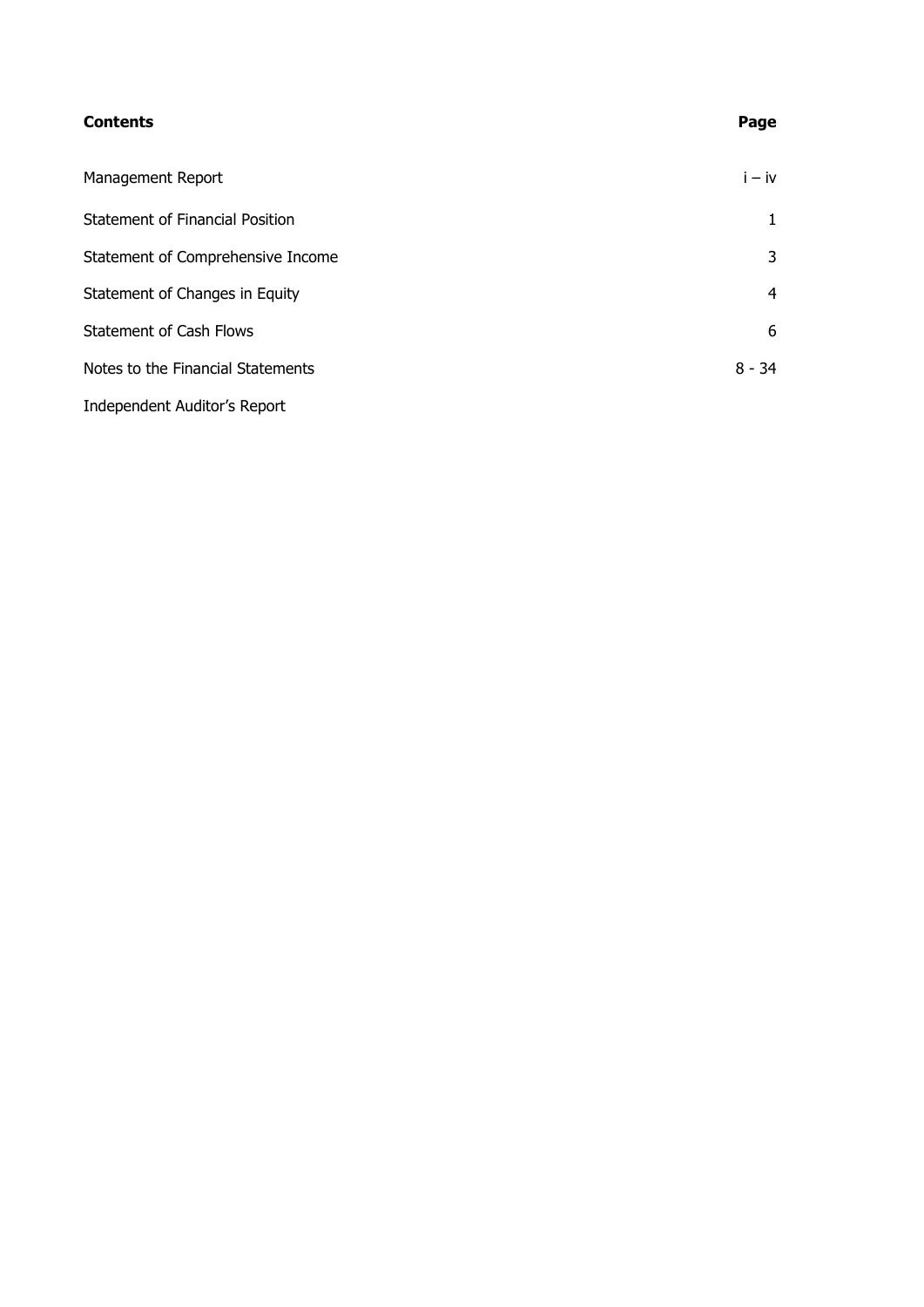# **Management Report**

## **LEGAL STATUS AND ORGANIZATION**

"Loulis Mel-Bulgaria EAD" (the "Company") is a sole owned share stock company, registered on 22 February 2016, in accordance with the legislation of the Republic of Bulgaria, entered in the Commercial Register and the Register of Non-Profit Legal Entities with UIC 203936355. As of 31 December 2021, the sole owner of the Company is "Loulis International Foods Enterprises (Bulgaria) Limited", a company registered and existing under the laws of the Republic of Cyprus, registration No. HE110334 The shares of the Company are not publicly traded.

The Company has the following scope of activity:

- a) Holding of roller mill and in general of industrial and commercial undertakings reducible to flour industry, cereals, mixtures, raw materials and chemicals for the manufacture of bakery and confectionery, manufacture of animal feed, agricultural products in general, and foodstuffs and agricultural supplies, fertilizers etc.
- b) Production, purchase and resale, import, export and generally the distribution and marketing of cereal products or other land products, agricultural products and foodstuffs in general and agricultural supplies, fertilizers, mixtures, raw materials and chemicals for the manufacture of bakery and confectionery etc.
- c) Manufacture or purchase and holding by any way of facilities and means of storage, packaging and distribution of the aforesaid products and the operation of transport means of such products owned by the company or third parties.
- d) Provision of all types of services, intermediary or other, in the course of trade and generally the movement of the aforesaid products.
- e) Production, marketing, processing, holding, working, preservation, handling of all foodstuffs, raw materials of which are such products are manufactured, or of derived products thereof and the pursuit of any relevant activity.
- f) Manufacture and trading of machinery for production and processing of kadaifi pastry sheet, bakery wares, confectionary and food, mixtures, raw materials and chemicals for the manufacture of bakery and confectionery and all kinds of machinery and equipment.
- g) Transaction of imports and exports with regard to the above or related items, raw materials and derivatives or by-products or packaging, maintenance or handling movement materials thereof.
- h) Provision of know-how and consultancy services in the field of food and food technology applications.

## **ACTIONS IN THE FIELD OF RESEARCH AND DEVELOPMENT**

The Company does not have actions in the field of research and development.

#### **BRANCHES**

The Company does not have any open branches.

#### **FINANCIAL STATEMENTS**

The Company prepares its financial statements in accordance with International Financial Reporting Standards (IFRS) as issued by the International Accounting Standards Board (IASB), as adopted by the European Union (EU).

Selected data from the Balance Sheet of the Company as of 31.12.2021 are presented in the table below in EUR: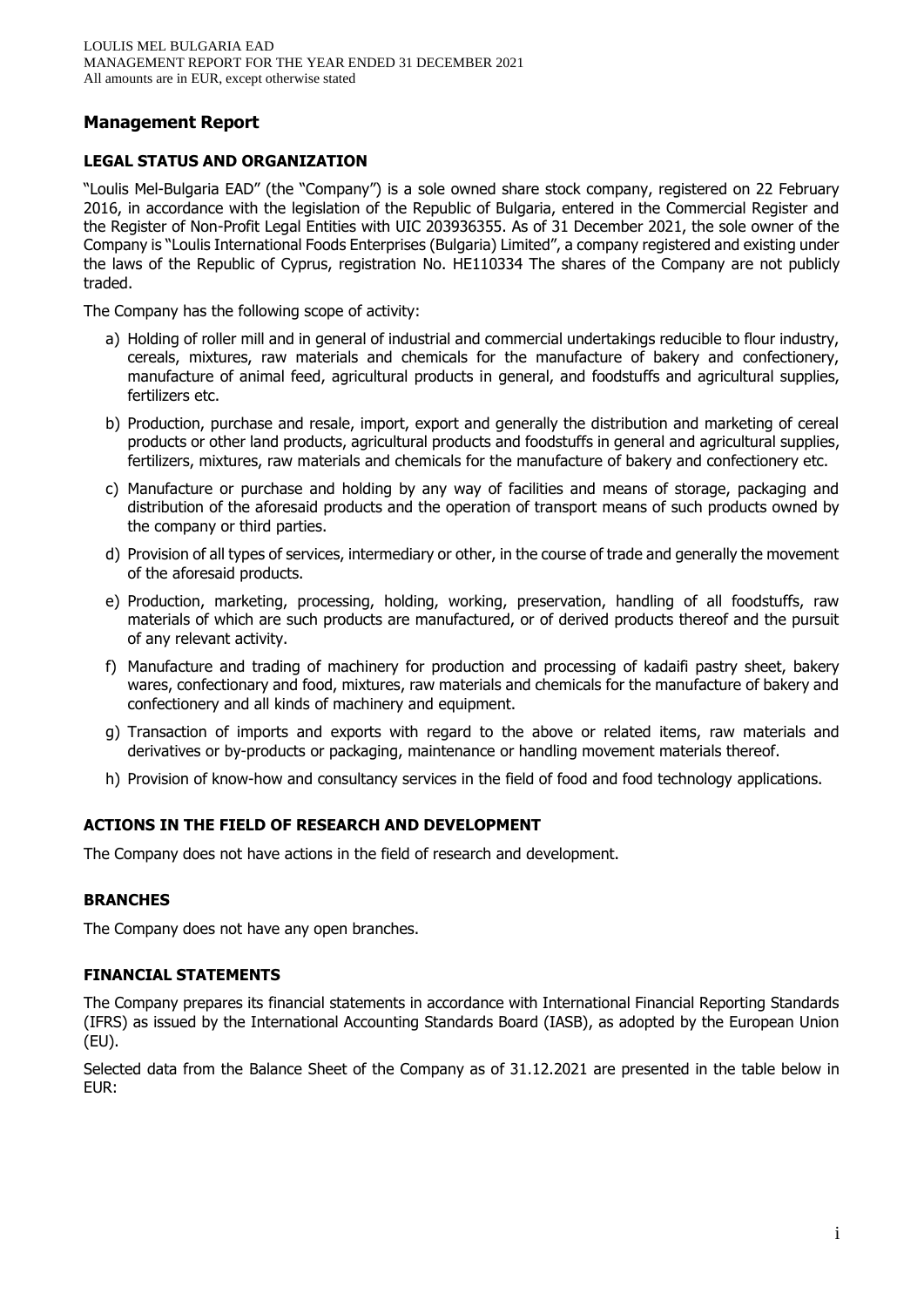#### LOULIS MEL BULGARIA EAD MANAGEMENT REPORT FOR THE YEAR ENDED 31 DECEMBER 2021 All amounts are in EUR, except otherwise stated

|                            | 2021        | 2020        | Change % |
|----------------------------|-------------|-------------|----------|
| Non-Current Assets         | 12.341.642  | 9.055.065   | 36,30%   |
| Inventories                | 4.558.985   | 3.855.910   | 18,23%   |
| Cash and Cash Equivalents  | 44.501      | 954.837     | -95,34%  |
| Equity                     | (8.991.617) | (9.516.439) | $-5,51%$ |
| <b>Current Liabilities</b> | (6.291.142) | (1.640.366) | 283,52%  |

Selected data from the Statement of Comprehensive Income for the year ended 31.12.2021 are presented below in EUR:

|                              | 2021        | 2020        | Change %   |
|------------------------------|-------------|-------------|------------|
| Net Sales                    | 9.362.297   | 6.879.471   | 36,09%     |
| Cost of Sales                | (8.619.714) | (6.267.666) | 37,53%     |
| <b>Total Operating Costs</b> | (421.872)   | (364.216)   | 15,83%     |
| Operating Profit/(Loss)      | (529.047)   | (596.566)   | $-11.32\%$ |
| Net Profit/(Loss)            | (528, 466)  | (615.876)   | -14,19%    |

## Financial Ratios

|                                                | 2021     | 2020     | Change %    |
|------------------------------------------------|----------|----------|-------------|
| <b>Profitability Ratios</b>                    |          |          |             |
| Gross Profit Margin                            | 7,93%    | 8,89%    | $-10,80%$   |
| <b>EBITDA Margin</b>                           | $-1,21%$ | $-1,51%$ | $-19,87%$   |
| <b>EBT Margin</b>                              | -5,65%   | $-8,67%$ | -34,83%     |
| <b>Working Capital Ratios</b>                  |          |          |             |
| Days Accounts Receivables Outstanding          | 64       | 57       | 12,28%      |
| Days Accounts Payable Outstanding              | 32       | 71       | -54,93%     |
| Days Invetory Held                             | 190      | 221      | $-14,03%$   |
| Days Working Capital - [(CA-CL)/Revenues]*Days | 0        | 234      | $-100,00\%$ |
| <b>Working Cycle</b>                           | 222      | 207      | 7,25%       |
| <b>Liquidity Ratios</b>                        |          |          |             |
| Current Ratios (CA/CL)                         | 1        | 3,73     | $-73,19%$   |
| Quick Ratio (Liquid Assets/CL)                 | 0,27     | 1,25     | -78,40%     |
| Total Liquidity (CA/Liabilities)               | 0,65     | 1,08     | -39,81%     |
| <b>Capital Structure Ratios</b>                |          |          |             |
| Net Debt to Equity Ratio                       | 0,52     | 0,35     | 48,57%      |
| Net Liabilites to Equity Ratio                 | 1,07     | 0,49     | 118,37%     |
| Net Liabilities to Assets (net of Cash)        | 0,52     | 0,33     | 57,58%      |
| LT Liabilities/Total Liabilities               | 34,67%   | 71,01%   | $-51,18%$   |
| Net Debt to Revenues                           | 49,56%   | 48,55%   | 2,08%       |
| Net Liabilities to Revenues                    | 102,39%  | 68,38%   | 49,74%      |
| Cost of Debt                                   | 1,79%    | 1,92%    | $-6,77\%$   |
| <b>Debt to Profitability Ratios</b>            |          |          |             |
| Interest Coverage - EBITDA/Interest            | $-1,35$  | $-1,26$  | 7,14%       |
| Debt Coverage - Net Debt/EBITDA                | $-41,01$ | $-32,13$ | 27,64%      |

#### **FINANCIAL RISK MANAGEMENT**

Company's activity is exposed to the following financial risks: market risk (including currency and price risk), credit risk and liquidity risk. The Company's risk management policies are established to identify and analyse the risks faced by the Company, to set appropriate risk limits and controls, and to monitor risks and adherence to limits.

#### A) Market risk

#### Risk from exchange rate movements

The Company operates in Bulgaria and it is not exposed to currency risk as transactions in foreign currency are denominated in Euro. Currently the Euro exchange rate is fixed to the Bulgarian lev as the value of 1 EUR = 1.95583 BGN.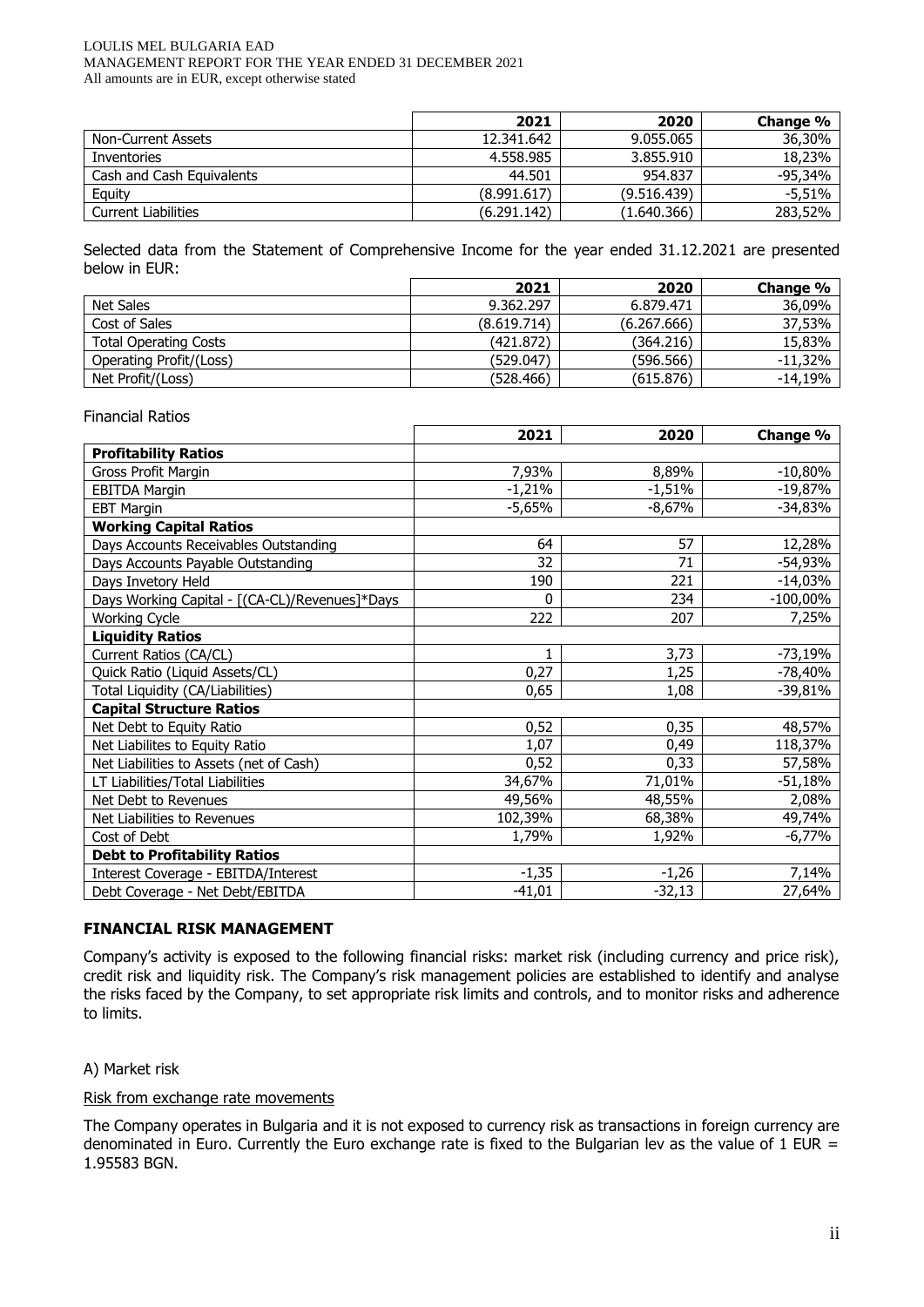The Company's management does not expect the rate BGN/EUR to change over the next 12 months and therefore no analysis of the effects on financial results related to currency risk has been performed.

#### Price risk

The Company monitors the price risk in the context of expected future operating income. Considering the specifics of the company's activity, management assesses this risk as insignificant.

#### B) Credit risk

Credit risk is the risk of financial loss to the Company if a customer or counterparty to a financial instrument fails to meet its contractual obligations. According to the specifics of the company's activities the credit risk is minimal, since almost all significant sales are insured against credit insurance and the management does not give a large exposure to individual companies, if not insured.

#### C) Liquidity risk

Liquidity risk is the risk that the Company will encounter difficulty in meeting the obligations associated with its financial liabilities that are settled by delivering cash or another financial asset. The Company's approach to manage liquidity is to ensure, as far as possible, that it will always have sufficient liquidity to meet its liabilities when due, under both normal and stressed conditions, without incurring unacceptable losses or risking damage to the Company's reputation.

#### **INFORMATION IN ACCORDANCE WITH THE REQUIREMENTS OF THE COMMERCIAL ACT**

a) The Board of Directors was given no share-based payments.

b) The members of the Board of Directors of the Company did not receive compensation for the financial 2021 year.

c) In the financial 2021 year the members of the Board of Directors neither acquired, nor held or transferred shares of the Company or had the right to acquire such shares. All shares of the Company are an exclusive property of their holders. The company has not issued bonds.

d) None of the members of the Board of Directors signed contracts in the financial 2021 in accordance with the provisions of Art. 240b of the Commercial Act.

e) On January 27, 2021, a new member of the Board of Directors, Kalin Evgeniev Yonov, was admitted.

#### **SUBSEQUENT EVENTS**

On February 24th 2022 the Russian Confederation started military operation in Ukraine that has globally accelerated the inflation pressure on many raw materials, including wheat. Global availability of wheat in many countries from the Black Sea and Mediterranean region will be limited for big part of 2022. The management of the company does not foresee any shortages in raw materials supply for LOULIS MEL BULGARIA SA, since the operations facilities are located in the region of Bulgarian with biggest production of wheat. Due to sharp price increase in prices of final products, overall flour consumption of the local market is expected to decrease by 10%, still the management doesn't anticipate any decrease of the company's sales, due to the planned further expansion of its sales network, which will bring new customers.

For the period after the reporting date to the date of preparation of these financial statements no other significant and / or significant adjusting or non-adjusting events related to the Company's activities have occurred, the non-disclosure of which may affect the truthfulness and fair presentation of the financial statements.

#### **MANAGEMENT RESPONSIBILITY FOR THE PREPARATION OF THE FINANCIAL STATEMENTS**

According to the Bulgarian legislation, the management should prepare a financial statement for each financial year, which should give a true and fair view of the financial condition of the Company at the end of the year and of its financial results and cash flows for the year.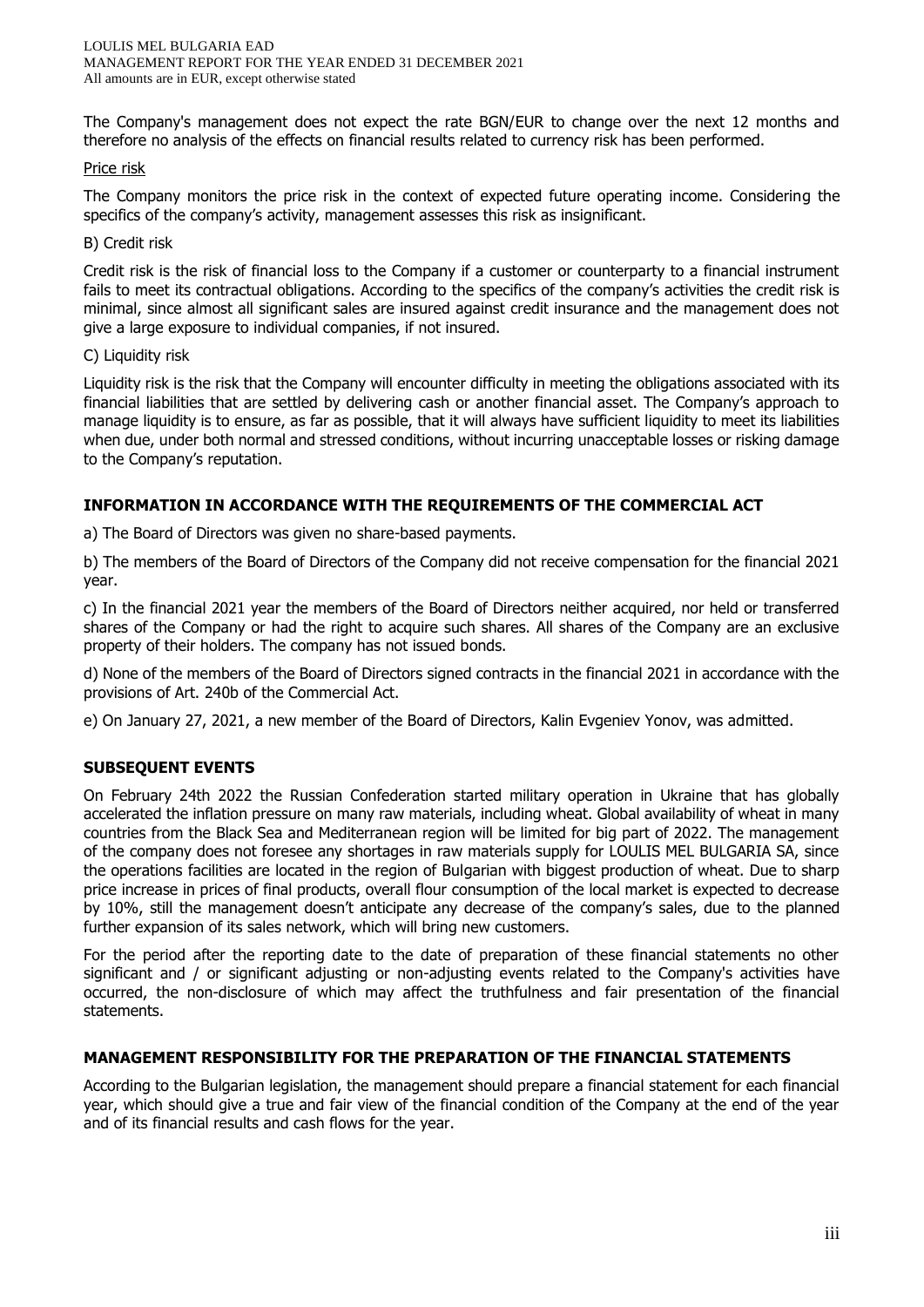Management confirms that appropriate accounting policies have been applied in the preparation of the financial statements and has made reasonable and prudent estimates, assumptions and estimates of assets, liabilities, income and expenses. The financial statements are prepared on a going concern basis.

Management also confirms that the applicable accounting standards have been used and that the financial statements have been prepared on a going concern basis.

Management is responsible for the proper maintenance of the Company's accounting records, for the proper use and protection of assets and for taking appropriate measures to avoid errors and fraud.

Kalin Yonov **Dimitrios Tarnaras** Executive Director **Executive Director** Executive Director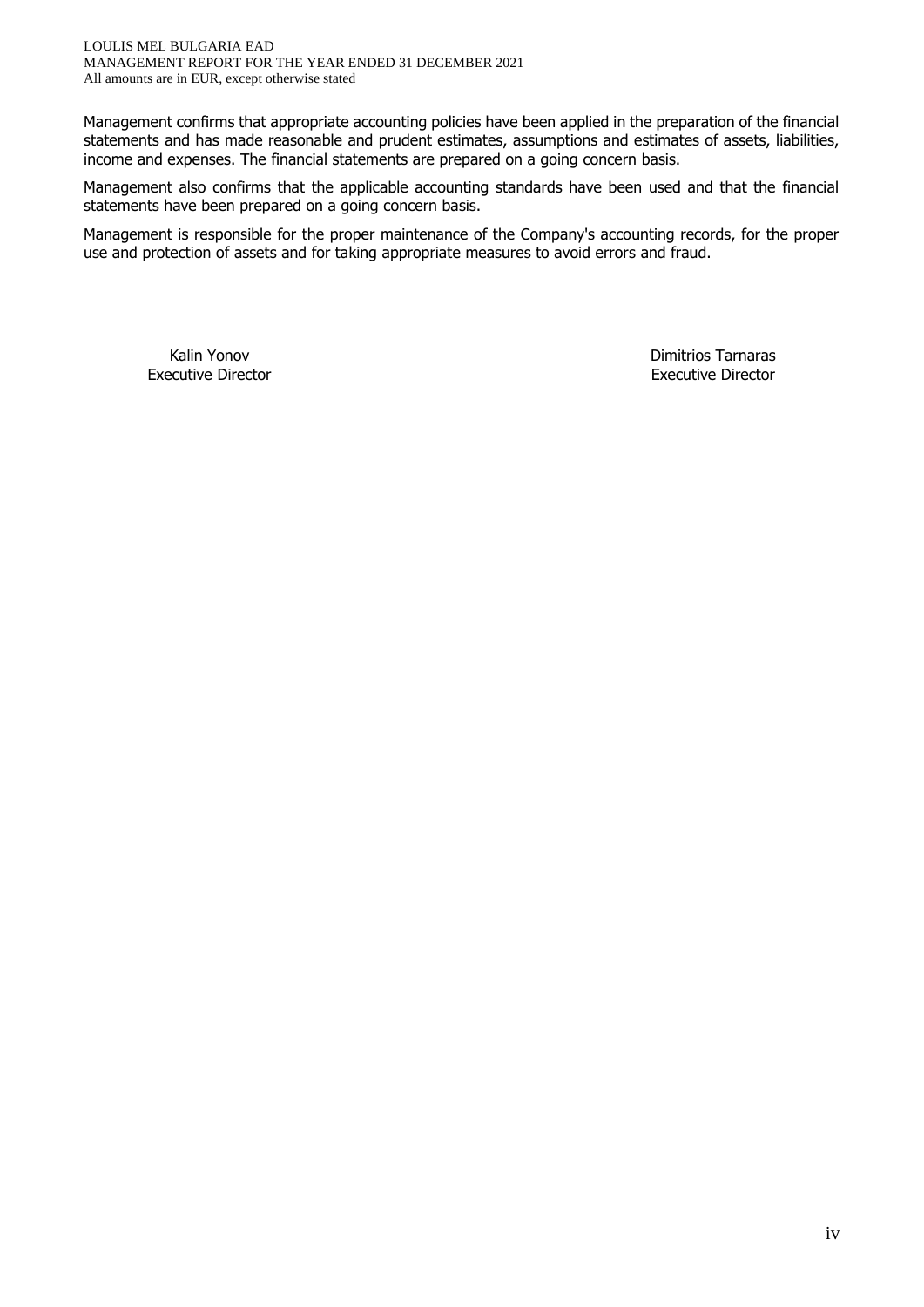## **Statement of Financial Position**

(All amounts are in EUR)

| <b>ASSETS</b>                                         | Notes:         | 31.12.2021             | 31.12.2020          |
|-------------------------------------------------------|----------------|------------------------|---------------------|
| <b>Non-Current Assets</b>                             |                |                        |                     |
| Property, Plant and Equipment                         | 4              | 10.817.804             | 8.944.534           |
| Right of Use Assets                                   | 5              | 62.306                 | 18.666              |
| <b>Investment Property</b>                            | 4              | 19.992                 | 19.992              |
| Other Intangible Assets                               | 6              | 35.020                 | 46.521              |
| Goodwill                                              |                | 0                      | 0                   |
| Investment in Subsidiaries                            |                | 0                      | 0                   |
| <b>Other Non-Current Assets</b>                       | $\overline{z}$ | 1.406.520              | 25.352              |
| Deferred Tax Asset                                    |                | 0                      | 0                   |
|                                                       |                | 12.341.642             | 9.055.065           |
| <b>Current Assets</b>                                 |                |                        |                     |
| Inventories                                           | 8              | 4.558.985              | 3.855.910           |
| <b>Trade Receivables</b>                              | 9              | 1.657.776              | 1.098.067           |
| <b>Other Receivables</b>                              | <i>10</i>      | 18.914                 | 211.332             |
| Cash and Cash Equivalents                             | 11             | 44.501                 | 954.837             |
|                                                       |                | 6.280.176              | 6.120.146           |
| <b>Total Assets:</b>                                  |                | 18.621.818             | 15.175.211          |
| <b>EQUITY AND LIABILITIES</b>                         |                |                        |                     |
| <b>Equity</b>                                         |                |                        |                     |
| Share Capital                                         | 12             | 855.264                | 855.264             |
| Share Premium                                         | 12             | 9.956.394              | 9.956.394           |
| Own Shares                                            |                | 0                      | 0                   |
| <b>Other Reserves</b>                                 |                | 555.615                | 555.615             |
| Retained Earnings                                     |                | (2.375.656)            | (1.850.834)         |
|                                                       |                | 8.991.617              | 9.516.439           |
| <b>Non-Current Liabilities</b>                        |                |                        |                     |
| Long-Term Bank Loans                                  | 13             | 3.208.357              | 3.924.165           |
| Long-Term Lease Liabilities                           | 14             | 45.531                 | 10.019              |
| Employee Benefit Liabilities                          | 15             | 4.293                  | 3.168               |
| Deferred Tax Liability<br>Other Long-Term Liabilities | 16             | 80.878                 | 81.054              |
|                                                       |                | 0<br>3.339.059         | 0<br>4.018.406      |
| <b>Current Liabilities</b>                            |                |                        |                     |
| <b>Trade Payables</b>                                 | 17             |                        |                     |
| Short-Term Bank Loans                                 |                | 769.205                | 1.230.977           |
| Short-Term Lease Liabilities                          | 13             | 1.475.891              | 370.687             |
| Taxes and Levies Payable                              | 14             | 17.222                 | 8.732               |
| Other Short-Term Liabilities                          |                | 7.799                  | 10.074              |
|                                                       | 18             | 4.021.025<br>6.291.142 | 19.896<br>1.640.366 |
| <b>Total Equity and Liabilities:</b>                  |                | 18.621.818             | 15.175.211          |

Note: The comparative figures of the Statement of Financial Position of the company for the year 2020, have been revised by the change of the accounting policy of IAS 19 (see note 2.5 "Changes in accounting policies")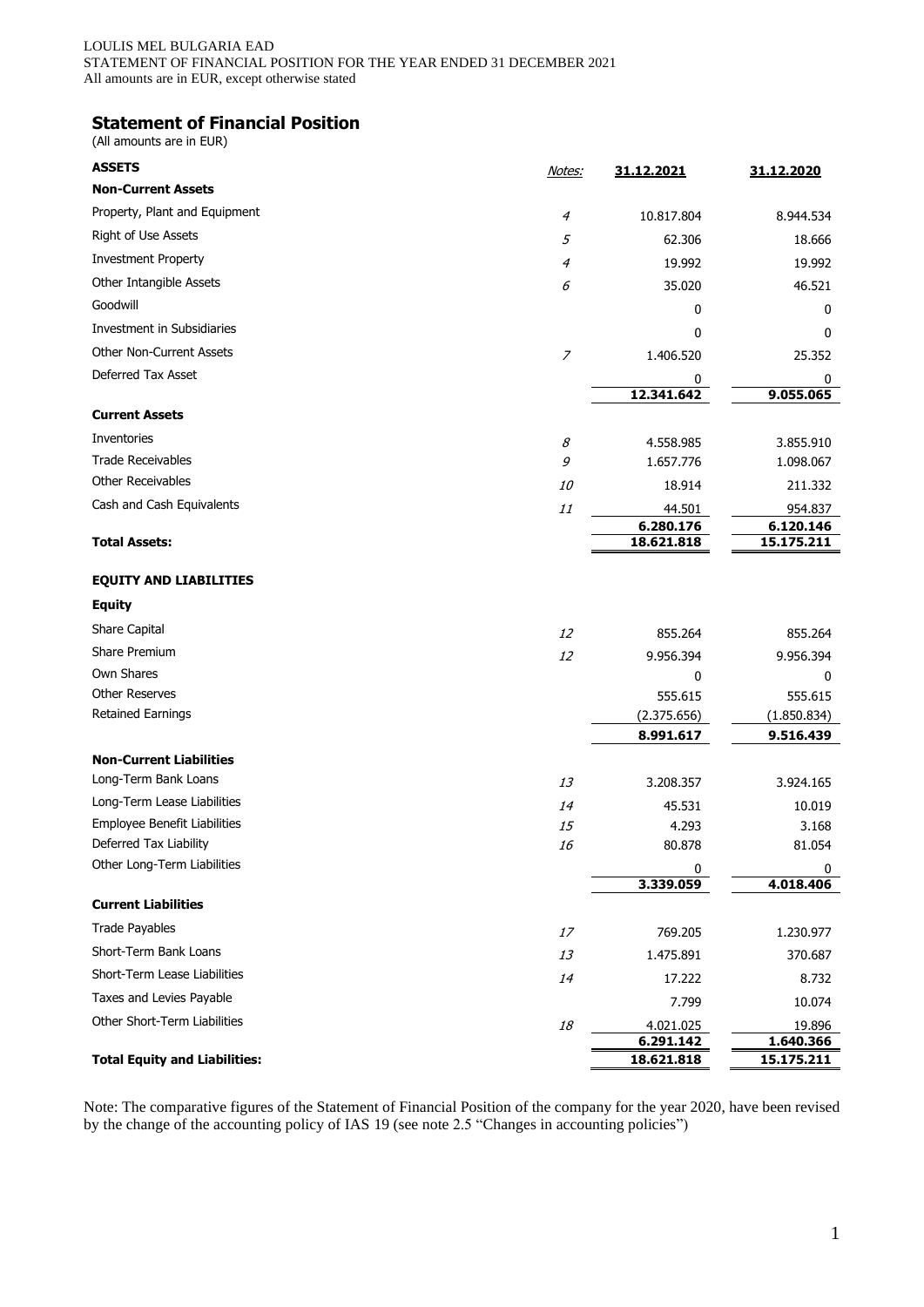#### LOULIS MEL BULGARIA EAD STATEMENT OF FINANCIAL POSITION FOR THE YEAR ENDED 31 DECEMBER 2021 All amounts are in EUR, except otherwise stated

These financial statements have been approved by the management on 14th April 2022.

Executive Director Executive Director Preparer

Dimitrios Tarnaras Kalin Yonov Kalin Slavov

Certified according to the auditor's report: BDO Bulgaria OOD

Stoyanka Apostolova Nedyalko Apostolov Manager Manager Manager Registered Auditor, responsible for the audit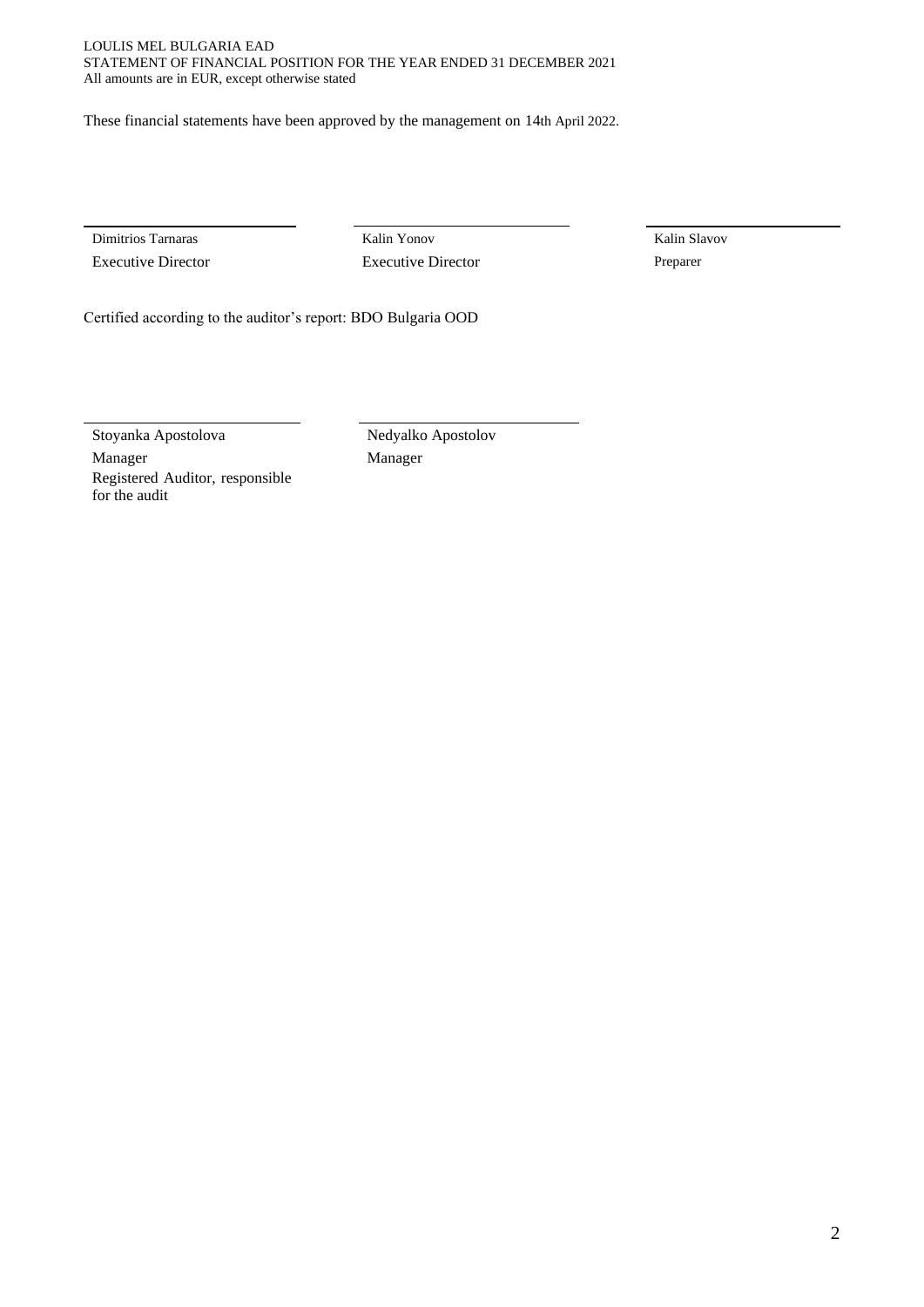## **Statement of Comprehensive Income**

(All amounts are in EUR)

|                                               | Notes: | 01.01-31.12.2021 | 01.01-31.12.2020 |
|-----------------------------------------------|--------|------------------|------------------|
| <b>Net Sales</b>                              | 19     | 9.362.297        | 6.879.471        |
| Cost of Sales                                 |        | (8.619.714)      | (6.267.666)      |
| <b>Gross Profit</b>                           |        | 742.583          | 611.805          |
| Other Operational Income                      |        | 39.998           | 28.910           |
| <b>Administration Expenses</b>                | 20     | (307.677)        | (261.681)        |
| Distribution Expenses                         | 21     | (896.776)        | (743.250)        |
| Other non Operational Income/(Expense)        | 22     | 7.682            | (21.071)         |
| Net Financial Income/(Expense)                | 23     | (114.857)        | (211.279)        |
| <b>Profit/(Loss) Before Tax</b>               |        | (529.047)        | (596.566)        |
| Tax Expense                                   | 24     | 581              | (19.310)         |
| Profit/(Loss) After Tax (a)                   |        | (528.466)        | (615.876)        |
| Profit/(Loss) from Revaluation of Assets      |        | $\Omega$         | 617.350          |
| Actuarial Gain/(Losses)                       |        | 4.049            | 89               |
| Defferred Tax from Other Comprehensive Income |        | (405)            | (61.744)         |
| <b>Other Comprehensive Income (b)</b>         |        | 3.644            | 555.695          |
| Total Comprehensive Income $(a + b)$          |        | (524.822)        | (60.181)         |

Note: The comparative figures of the Statement of Comprehensive Income of the company for the year 2020, have been revised by the change of the accounting policy of IAS 19 (see note 2.5 "Changes in accounting policies")

These financial statements have been approved by the management on 14th April 2022.

Executive Director Executive Director Preparer

Dimitrios Tarnaras Kalin Yonov Kalin Slavov

Certified according to the auditor's report: BDO Bulgaria OOD

Stoyanka Apostolova Nedyalko Apostolov

Manager Manager Manager Registered Auditor, responsible for the audit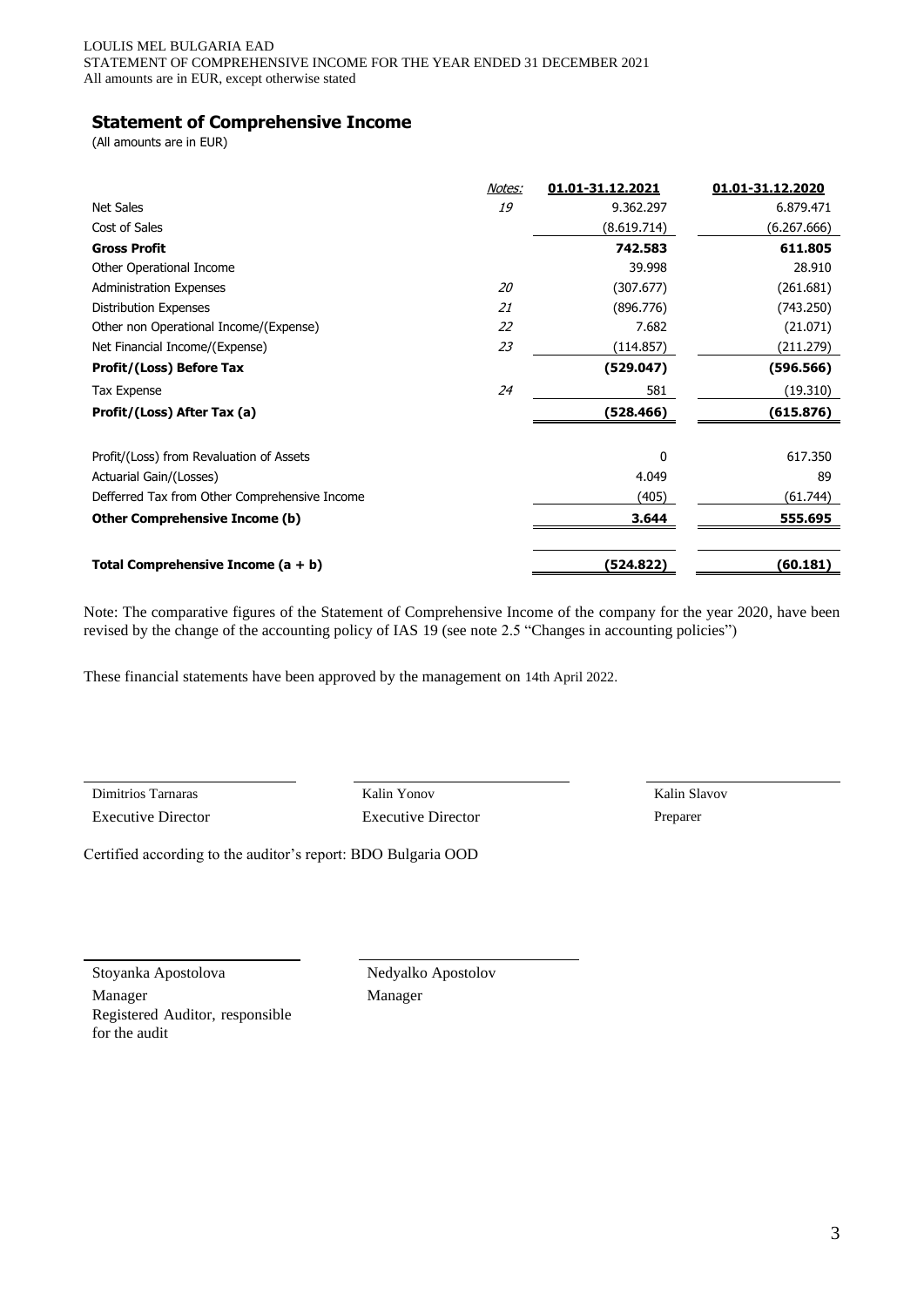# **Statement of Changes in Equity**

(All amounts are in EUR)

|                                                       | <b>Share</b><br><b>Capital</b> | <b>Share</b><br><b>Premium</b> | Own<br><b>Shares</b> | <b>Properties</b><br><b>Revaluation</b><br><b>Reserve</b> | <b>Other</b><br><b>Reserves</b> | <b>Retained</b><br><b>Earnings</b> | <b>Total</b> | <b>Total</b><br><b>Equity</b> |
|-------------------------------------------------------|--------------------------------|--------------------------------|----------------------|-----------------------------------------------------------|---------------------------------|------------------------------------|--------------|-------------------------------|
| <b>Balance at 1st January 2020</b>                    | 297.572                        | 3.264.087                      | 0                    | 0                                                         | 0                               | (1.235.038)                        | 2.326.621    | 2.326.621                     |
| IAS 19 Adjustments due to Change in Accounting Policy | 0                              | $\mathbf 0$                    | 0                    | 0                                                         | 0                               | $\mathbf{0}$                       | 0            | 0                             |
| <b>Adjusted Balance at 1st January 2020</b>           | 297.572                        | 3.264.087                      | 0                    | 0                                                         | 0                               | (1.235.038)                        | 2.326.621    | 2.326.621                     |
| Profit/(Loss) for the Year                            | 0                              | 0                              | 0                    | 0                                                         | 0                               | (615.876)                          | (615.876)    | (615.876)                     |
| Gain/(Loss) from Revaluation of Assets                | 0                              | 0                              | 0                    | 555.615                                                   | 0                               | 0                                  | 555.615      | 555.615                       |
| Actuarial Gain/(Loss)                                 | 0                              | $\mathbf 0$                    | 0                    | 0                                                         | 0                               | 80                                 | 80           | 80                            |
| Issue of Share Capital                                | 557.692                        | 6.692.307                      | 0                    | 0                                                         | 0                               | 0                                  | 7.249.999    | 7.249.999                     |
| <b>Balance at 31st December 2020</b>                  | 855.264                        | 9.956.394                      | 0                    | 555.615                                                   | 0                               | (1.850.834)                        | 9.516.439    | 9.516.439                     |
|                                                       |                                |                                |                      |                                                           |                                 |                                    |              |                               |
| <b>Balance at 1st January 2021</b>                    | 855.264                        | 9.956.394                      | $\mathbf 0$          | 555.615                                                   | $\mathbf 0$                     | (1.850.834)                        | 9.516.439    | 9.516.439                     |
| Profit/(Loss) for the Year                            | 0                              | 0                              | 0                    | 0                                                         | 0                               | (528.466)                          | (528.466)    | (528.466)                     |
| Gain/(Loss) from Revaluation of Assets                | 0                              | 0                              | 0                    | 0                                                         | 0                               | $\mathbf 0$                        | 0            | $\mathbf{0}$                  |
| Actuarial Gain/(Loss)                                 | 0                              | 0                              | 0                    | 0                                                         | 0                               | 3.644                              | 3.644        | 3.644                         |
| Issue of Share Capital                                | 0                              | 0                              | 0                    | 0                                                         | 0                               | $\mathbf{0}$                       | $\Omega$     | $\mathbf 0$                   |
| <b>Balance at 31st December 2021</b>                  | 855.264                        | 9.956.394                      | 0                    | 555.615                                                   | 0                               | (2.375.656)                        | 8.991.617    | 8.991.617                     |

Note: The comparative figures of the Statement of Changes in Equity of the company for the year 2020, have been revised by the change of the accounting policy of IAS 19 (see note 2.5 "Changes in accounting policies")

These financial statements have been approved by the management on 14th April 2022.

Dimitrios Tarnaras Kalin Yonov Kalin Slavov Executive Director Executive Director Preparer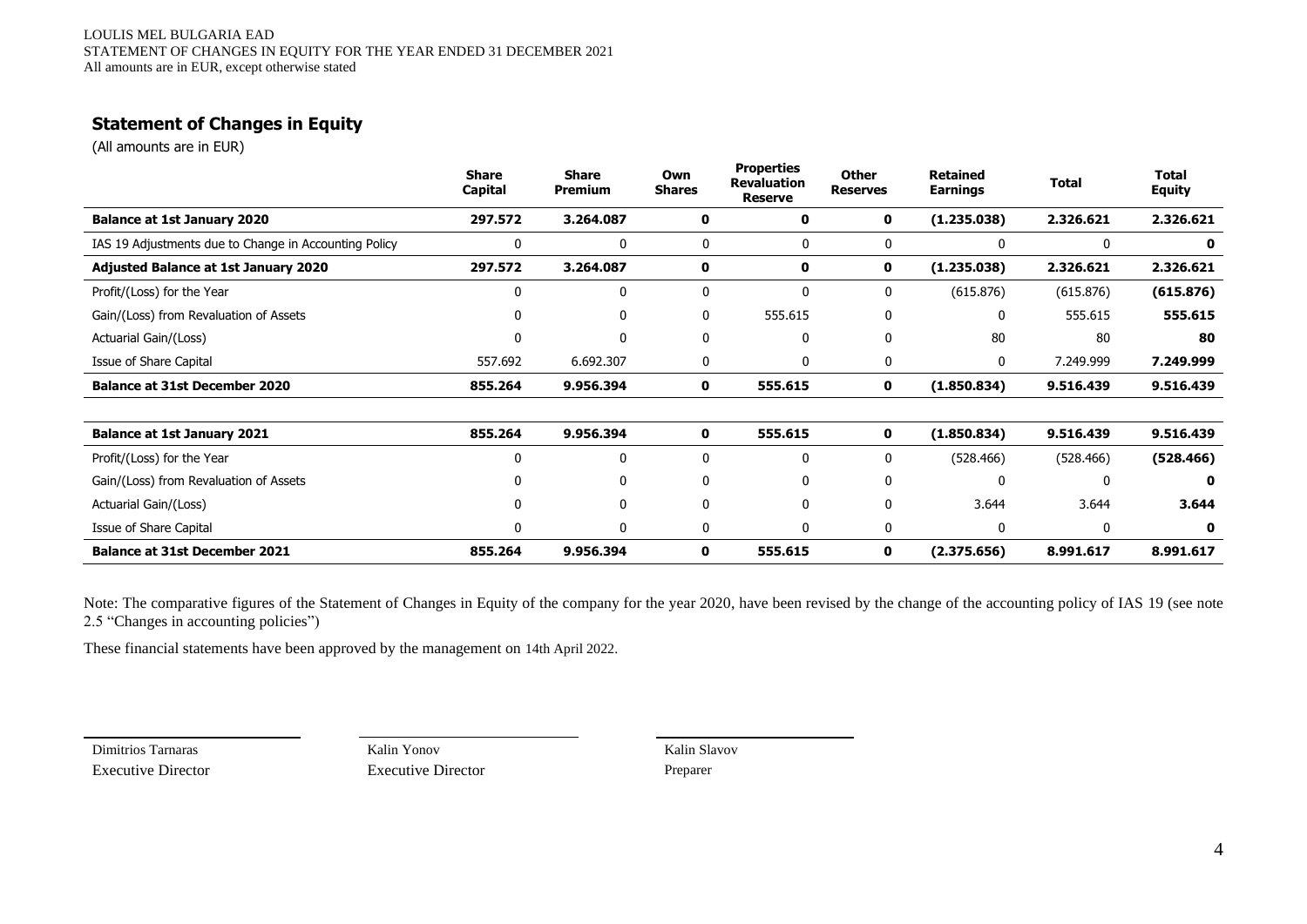#### LOULIS MEL BULGARIA EAD STATEMENT OF CHANGES IN EQUITY FOR THE YEAR ENDED 31 DECEMBER 2021 All amounts are in EUR, except otherwise stated

Certified according to the auditor's report: BDO Bulgaria OOD

Stoyanka Apostolova Nedyalko Apostolov Manager Manager Manager Registered Auditor, responsible for the audit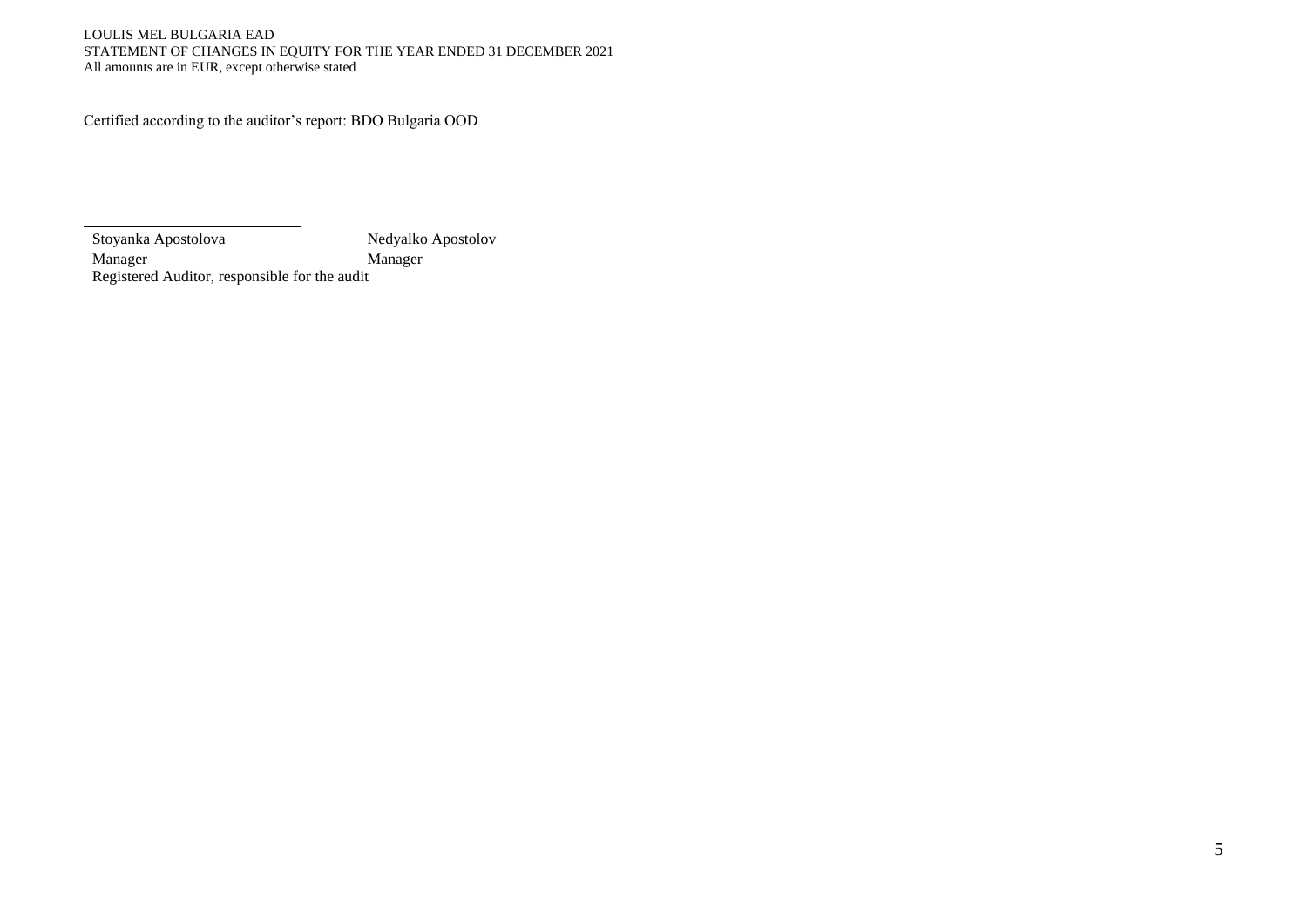# **Statement of Cash Flows**

(All amounts are in EUR)

|                                                                                       | <u>31.12.2021</u> | <u>31.12.2020</u> |
|---------------------------------------------------------------------------------------|-------------------|-------------------|
| <b>Cash Flow from Operating Activities</b>                                            |                   |                   |
| Profit/(Loss) Before Tax                                                              | (529.047)         | (596.566)         |
| Adjustments for:<br>Depreciation                                                      |                   |                   |
|                                                                                       | 308.743           | 260.263           |
| Provisions                                                                            | (16.058)          | 22.116            |
| Gain/(Loss) on Sale of Property, Plan and Equipment                                   | 1.713             | 0                 |
| Interest Expenses                                                                     | 114.857           | 211.279           |
| Interest Income                                                                       | 0                 | 0                 |
| Adjustments for change in Working Capital or relating Operating<br><b>Activities:</b> |                   |                   |
| (Increase)/Decrease In Inventories                                                    | (689.689)         | (438.164)         |
| (Increase)/Decrease In Receivables                                                    | (1.744.661)       | (510.387)         |
| (Decrease) / Increase In Payables (excluding Loans)                                   | 3.536.178         | (2.942.207)       |
| less:                                                                                 |                   |                   |
| Interest Paid                                                                         | (109.903)         | (206.341)         |
| Tax Paid                                                                              | 0                 | 0                 |
| <b>Net Cash from Operating Activities (a)</b>                                         | 872.133           | (4.200.007)       |
| <b>Cash Flow from Investing Activities</b>                                            |                   |                   |
| Acquisition of Associates, JVs and other Investments                                  | 0                 | 0                 |
| Payments for the Purchase of Financial Investments                                    | 0                 | 0                 |
| Purchase of Tangible and Intangible Assets                                            | (2.155.201)       | (1.793.659)       |
| Proceeds from Disposal of Tangible and Intangible Assets                              | 0                 | 0                 |
| <b>Interest Received</b>                                                              | 0                 | 0                 |
| Dividends Received                                                                    | 0                 | 0                 |
| <b>Net Cash from Investing Activities (b)</b>                                         | (2.155.201)       | (1.793.659)       |
| <b>Cash Flow from Financing Activities</b>                                            |                   |                   |
| Proceeds/(Payments) from Increase/Decrease of the Share Capital                       | 0                 | 7.249.999         |
| Disposal/(Purchase) of Own Shares                                                     | 0                 | 0                 |
| Proceeds/(Payments) from Bank Borrowings                                              | 760.082           | (637.128)         |
| Payment of Long-Term Bank Borrowings                                                  | (370.687)         | 0                 |
| Interest Paid for Operational Leases                                                  | (16.663)          | (7.328)           |
| Dividends/Fees paid to the members of the BoD                                         | 0                 | 0                 |
| Net Cash used in Financing Activities (c)                                             | 372.732           | 6.605.543         |
| Net Increase/(Decrease) in the Cash and Cash Equivalents $(a+b+c)$                    | (910.336)         | 611.877           |
| Cash and Cash Equivalents at Beginning of the Year                                    | 954.837           | 342.960           |
| Cash and Cash Equivalents at the End of the Year                                      | 44.501            | 954.837           |
|                                                                                       |                   |                   |

Note: The comparative figures of the Statement of Cash Flows of the company for the year 2020, have been revised by the change of the accounting policy of IAS 19 (see note 2.5 "Changes in accounting policies")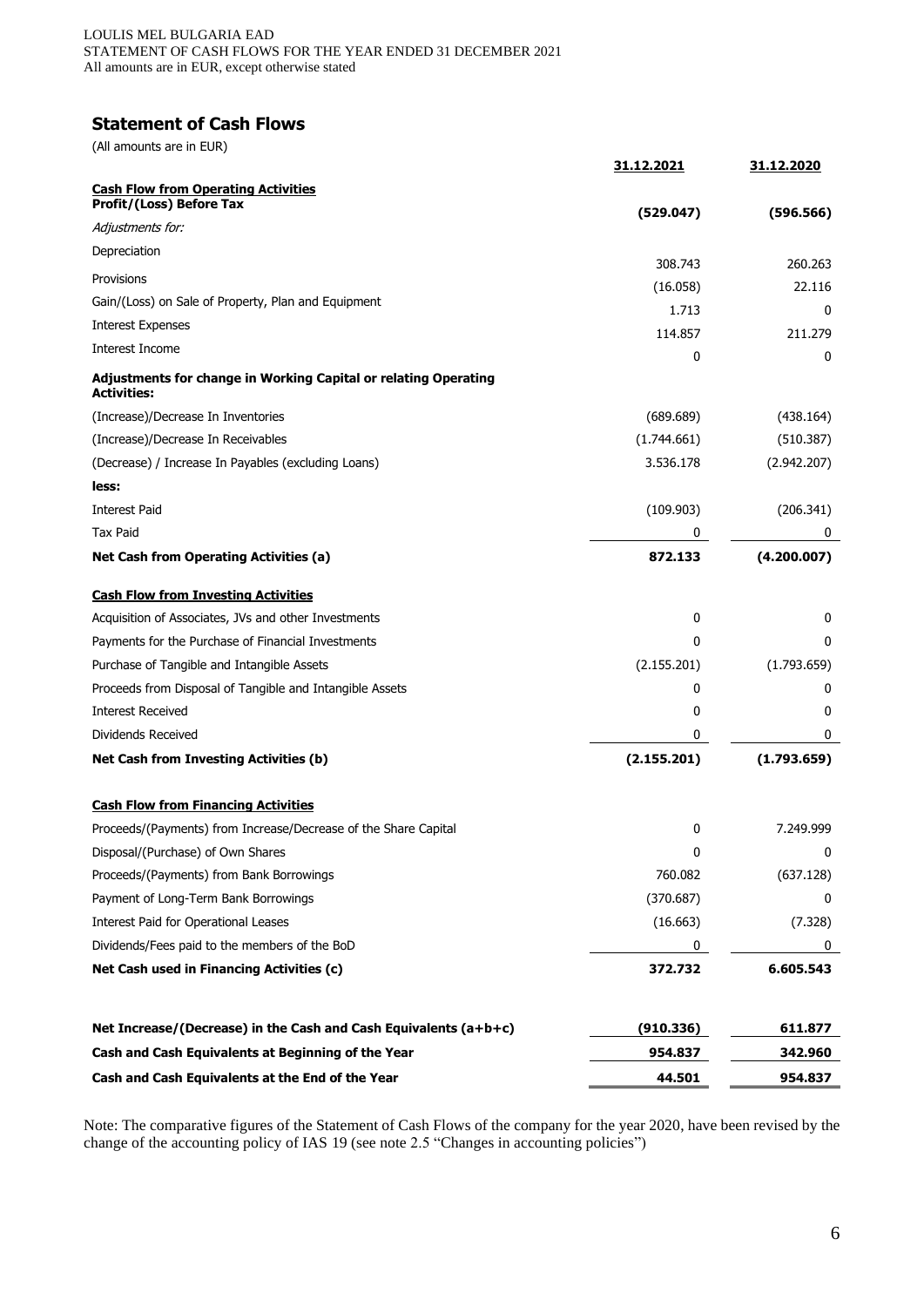These financial statements have been approved by the management on 14th April 2022.

Dimitrios Tarnaras Kalin Yonov Kalin Slavov Executive Director Executive Director Preparer

Certified according to the auditor's report: BDO Bulgaria OOD

Stoyanka Apostolova Nedyalko Apostolov Manager Manager Manager Registered Auditor, responsible for the audit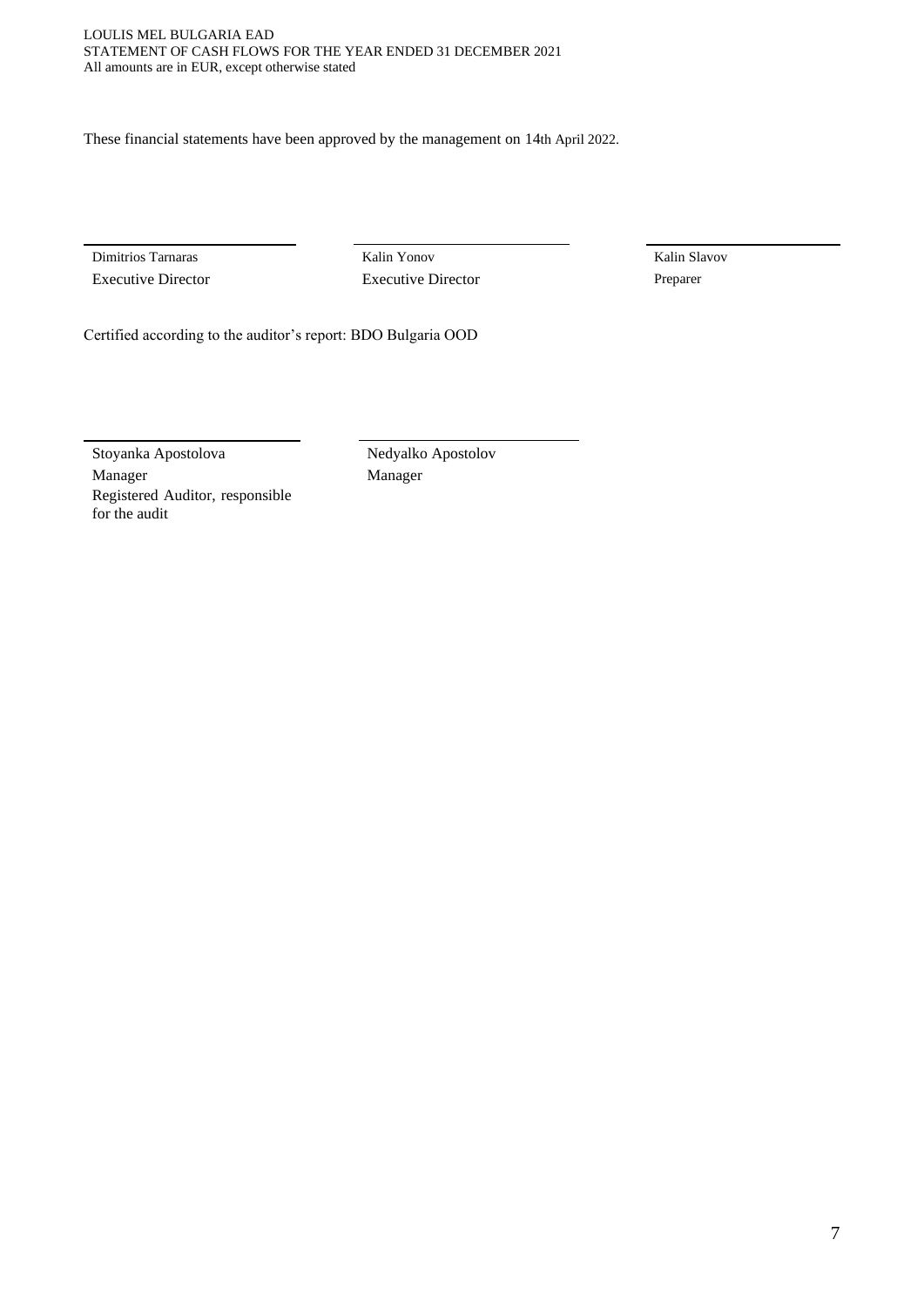## **Notes to the Financial Statements**

## **1 Legal Status**

"Loulis Mel-Bulgaria EAD" (the "Company") is a sole owned share stock company, registered on 22 February 2016, in accordance with the legislation of the Republic of Bulgaria, entered in the Commercial Register and the Register of Non-Profit Legal Entities with UIC 203936355. The shares of the Company are not publicly traded.

As of 31 December 2020, the sole owner of the Company is "Loulis International Foods Enterprises (Bulgaria) Limited", a company registered and existing under the laws of the Republic of Cyprus, registration No. HE110334.

The Company operates in the Republic of Bulgaria and has the following headquarters: 57, "Treti Mart" str., 9500, General Toshevo, Dobrich Municipality, Bulgaria.

Managing Directors of the Company are Mr. Dimitrios Tarnaras and Mr. Kalin Evgeniev Yonov.

The company has the following scope of activity:

- c) Holding of roller mill and in general of industrial and commercial undertakings reducible to flour industry, cereals, mixtures, raw materials and chemicals for the manufacture of bakery and confectionery, manufacture of animal feed, agricultural products in general, and foodstuffs and agricultural supplies, fertilizers etc.
- d) Production, purchase and resale, import, export and generally the distribution and marketing of cereal products or other land products, agricultural products and foodstuffs in general and agricultural supplies, fertilizers, mixtures, raw materials and chemicals for the manufacture of bakery and confectionery etc.
- c) Manufacture or purchase and holding by any way of facilities and means of storage, packaging and distribution of the aforesaid products and the operation of transport means of such products owned by the company or third parties.
- d) Provision of all types of services, intermediary or other, in the course of trade and generally the movement of the aforesaid products.
- e) Production, marketing, processing, holding, working, preservation, handling of all foodstuffs, raw materials of which are such products are manufactured, or of derived products thereof and the pursuit of any relevant activity.
- f) Manufacture and trading of machinery for production and processing of kadaifi pastry sheet, bakery wares, confectionary and food, mixtures, raw materials and chemicals for the manufacture of bakery and confectionery and all kinds of machinery and equipment.
- g) Transaction of imports and exports with regard to the above or related items, raw materials and derivatives or by-products or packaging, maintenance or handling movement materials thereof.
- h) Provision of know-how and consultancy services in the field of food and food technology applications.

## **2 Basic for Preparation of the Financial Statements**

#### **2.1 General Financial Reporting Framework**

The company prepares its financial statements in accordance with International Financial Reporting Standards (IFRS) as issued by the International Accounting Standards Board (IASB), as adopted by the European Union (EU).

#### **2.2 Accounting Principles and Going Concern Assumption**

The financial statements are prepared for general purposes on accrual basis and under the going concern assumption and the historical cost convention, and provide information about the Company's financial position, operations and cash flows for the year ended December 31, 2021.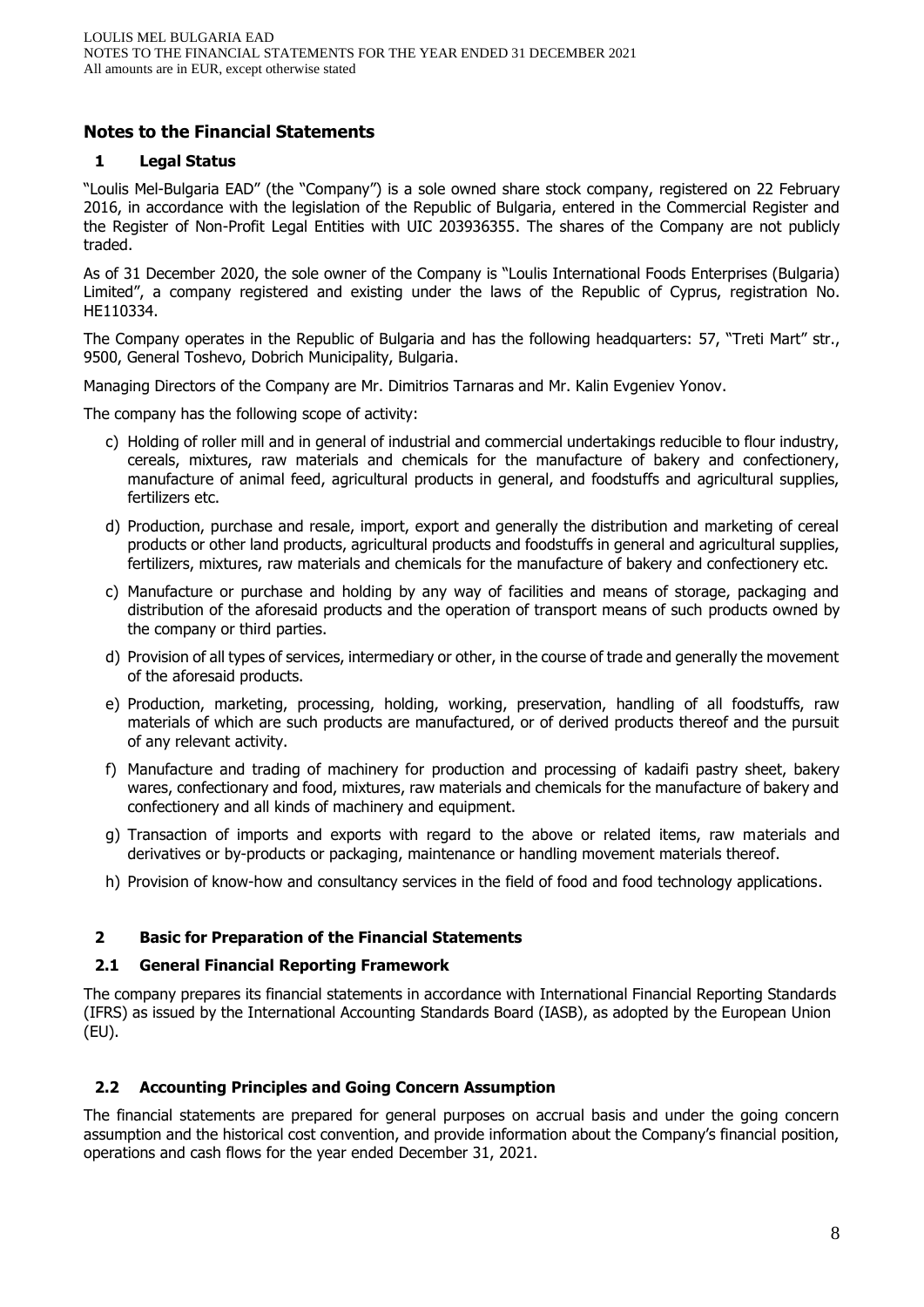## **2.3 Functional and Presentation Currency**

In accordance with the Bulgarian accounting legislation, the Company keeps its records and prepares its financial statements in the national currency of the Republic of Bulgaria – Bulgarian lev (BGN), which was pegged to the Euro at BGN  $1.95583$  = EUR 1 on January 1, 1999.

These Financial Statements are in EURO, unless otherwise stated.

## **2.4 Foreign Currency**

All transactions in foreign currency are initially recorded by applying the central exchange rate of the National Bank of Bulgaria (BNB) on the day of the transaction to the amount in foreign currency. The exchange rate differences, arising from the settlement of receivables and liabilities in foreign currency or from revaluation at exchange rates that are different from those at which they were initially recorded, are reported as finance income or finance costs for the period in which they arise. Cash, receivables and liabilities in foreign currency are calculated at the BNB closing exchange rate at December 31, 2021.

## **2.5 Changes in Accounting Policies**

#### **New and amended standards adopted by the Company**

| <b>IFRS</b>                                               | <b>IASB Effective Date</b> |
|-----------------------------------------------------------|----------------------------|
| IBOR reform and its effects on financial report – phase 2 | 1 January 2021             |

New and amended standards and Interpretations issued by the IASB did not impact the Company as they are either not relevant to the Company's activities or require accounting which is consistent with the Company's current accounting policies.

In addition to the above pronouncements, the IFRS Interpretations Committee has issued a number of agenda decisions which set out the Interpretations Committee's rationale on how the requirements of applicable IFRSs should be applied.

| <b>Accounting Standard</b> | Topic                                     |
|----------------------------|-------------------------------------------|
| IAS 19 Employee Benefits   | Attributing Benefit to Periods of Service |

The application of the agenda decision relating to IAS 19 resulted in changes in the accounting policies applied by the Company. Details of the impact this amendment has had are given below.

#### **Changes in accounting policies**

IAS 19 Employee Benefits - Attributing Benefit to Periods of Service

The IFRS Interpretations Committee (IFRS IC) has issued, in May 2021, a tentative decision "Attributing Benefit to Periods of Service (IAS 19 Employee Benefits)" Any changes are presented as a change in accounting policy and applied retrospectively in the annual financial statements for the year ending 31 December 2021, adjusting comparatives balances for 2020 and the opening balance of reserves for amounts relating to previous periods, as if the new policy had always been applied.

The effect of applying the practical expedient is disclosed in the below tables, only for the items of the financial statements that are affected by the change in the accounting policy related to IAS 19. Items of the financial statements that were not affected, are not included in the below tables: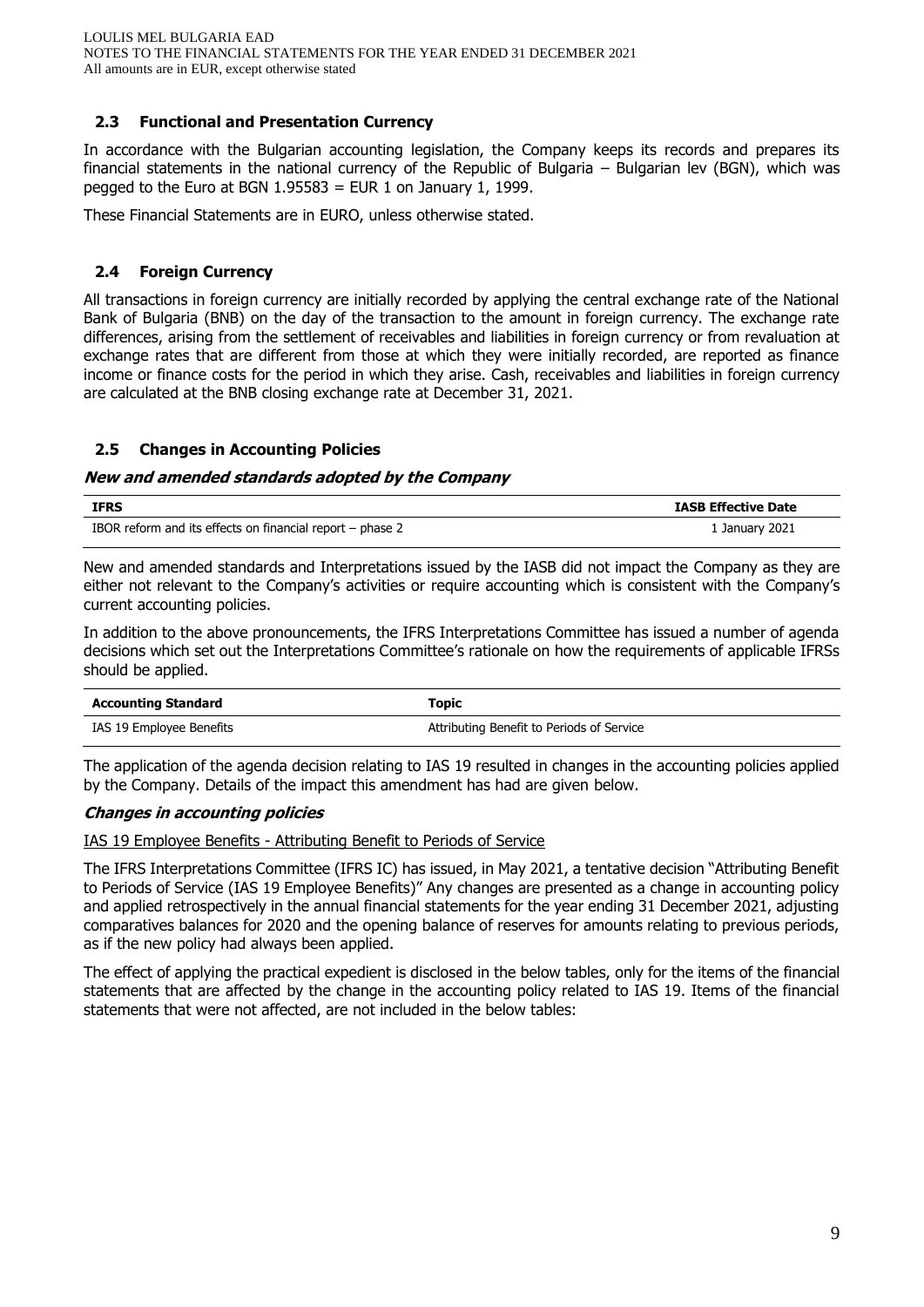#### LOULIS MEL BULGARIA EAD NOTES TO THE FINANCIAL STATEMENTS FOR THE YEAR ENDED 31 DECEMBER 2021 All amounts are in EUR, except otherwise stated

## **Extract of Statement of Financial Position**

(All amounts are in EUR)

|                                | Published<br><b>Statement</b><br>31.12.2019 | <b>IAS 19</b><br><b>Adjustment</b> | <b>Revised Statement</b><br>01.01.2020 |
|--------------------------------|---------------------------------------------|------------------------------------|----------------------------------------|
| <b>Equity</b>                  |                                             |                                    |                                        |
| <b>Retained Earnings</b>       | (1.235.038)                                 | 0                                  | (1.235.038)                            |
| <b>Non-Current Liabilities</b> |                                             |                                    |                                        |
| Employee Benefit Liabilities   | 0                                           | 0                                  | 0                                      |
| Deferred Tax Liability         | 0                                           | 0                                  | 0                                      |
|                                |                                             |                                    |                                        |

## **Extract of Statement of Financial Position**

(All amounts are in EUR)

| <b>Published</b><br><b>IAS 19</b><br><b>Revised Statement</b><br><b>Statement</b><br>31.12.2020<br>31.12.2020<br><b>Adjustment</b><br><b>Equity</b><br><b>Retained Earnings</b><br>(1.855.219)<br>4.385<br><b>Non-Current Liabilities</b><br>Employee Benefit Liabilities<br>8.040<br>(4.872)<br>Deferred Tax Liability<br>487<br>80.567 | $\frac{1}{2}$ announce are  Eq. |  |             |
|------------------------------------------------------------------------------------------------------------------------------------------------------------------------------------------------------------------------------------------------------------------------------------------------------------------------------------------|---------------------------------|--|-------------|
|                                                                                                                                                                                                                                                                                                                                          |                                 |  |             |
|                                                                                                                                                                                                                                                                                                                                          |                                 |  |             |
|                                                                                                                                                                                                                                                                                                                                          |                                 |  | (1.850.834) |
|                                                                                                                                                                                                                                                                                                                                          |                                 |  |             |
|                                                                                                                                                                                                                                                                                                                                          |                                 |  | 3.168       |
|                                                                                                                                                                                                                                                                                                                                          |                                 |  | 81.054      |

## **Extract of Statement of Comprehensive Income**

(All amounts are in EUR)

|                                               | <b>Published</b><br><b>Statement</b><br>01.01-31.12.2020 | <b>IAS 19</b><br><b>Adjustment</b> | <b>Revised Statement</b><br>01.01-31.12.2020 |
|-----------------------------------------------|----------------------------------------------------------|------------------------------------|----------------------------------------------|
| <b>Comprehensive Income</b>                   |                                                          |                                    |                                              |
| Cost of Sales                                 | (6.270.773)                                              | 3.107                              | (6.267.666)                                  |
| Net Financial Income/(Expense)                | (211.286)                                                |                                    | (211.279)                                    |
| Tax Expense                                   | (18.999)                                                 | (311)                              | (19.310)                                     |
| <b>Other Comprehensive Income</b>             |                                                          |                                    |                                              |
| Actuarial Gain/(Losses)                       | (1.669)                                                  | 1.758                              | 89                                           |
| Defferred Tax from Other Comprehensive Income | (61.568)                                                 | (176)                              | (61.744)                                     |

## **New standards, amendments to standards and interpretations issued not yet effective, nor early adopted**

| <b>IFRS</b>                                                                                                                        | <b>Mandatorily effective for periods</b><br>beginning on or after |
|------------------------------------------------------------------------------------------------------------------------------------|-------------------------------------------------------------------|
| IFRS 16 Leases: Covid-19-Related Rent Concessions beyond 30 June 2021                                                              | 1 April 2021                                                      |
| Annual Improvements to IFRSs - 2018-2020 cycle                                                                                     | 1 January 2022                                                    |
| IAS 16 Property, Plant and Equipment (Amendment – Proceeds before Intended Use)                                                    | 1 January 2022                                                    |
| IAS 37 Provisions, Contingent Liabilities and Contingent Assets (Amendment – Onerous<br>Contracts – Cost of Fulfilling a Contract) | 1 January 2022                                                    |
| IFRS 3 Business Combinations (Amendment – Reference to the Conceptual Framework)                                                   | 1 January 2022                                                    |
| <b>IFRS 17 Insurance Contracts</b>                                                                                                 | 1 January 2023                                                    |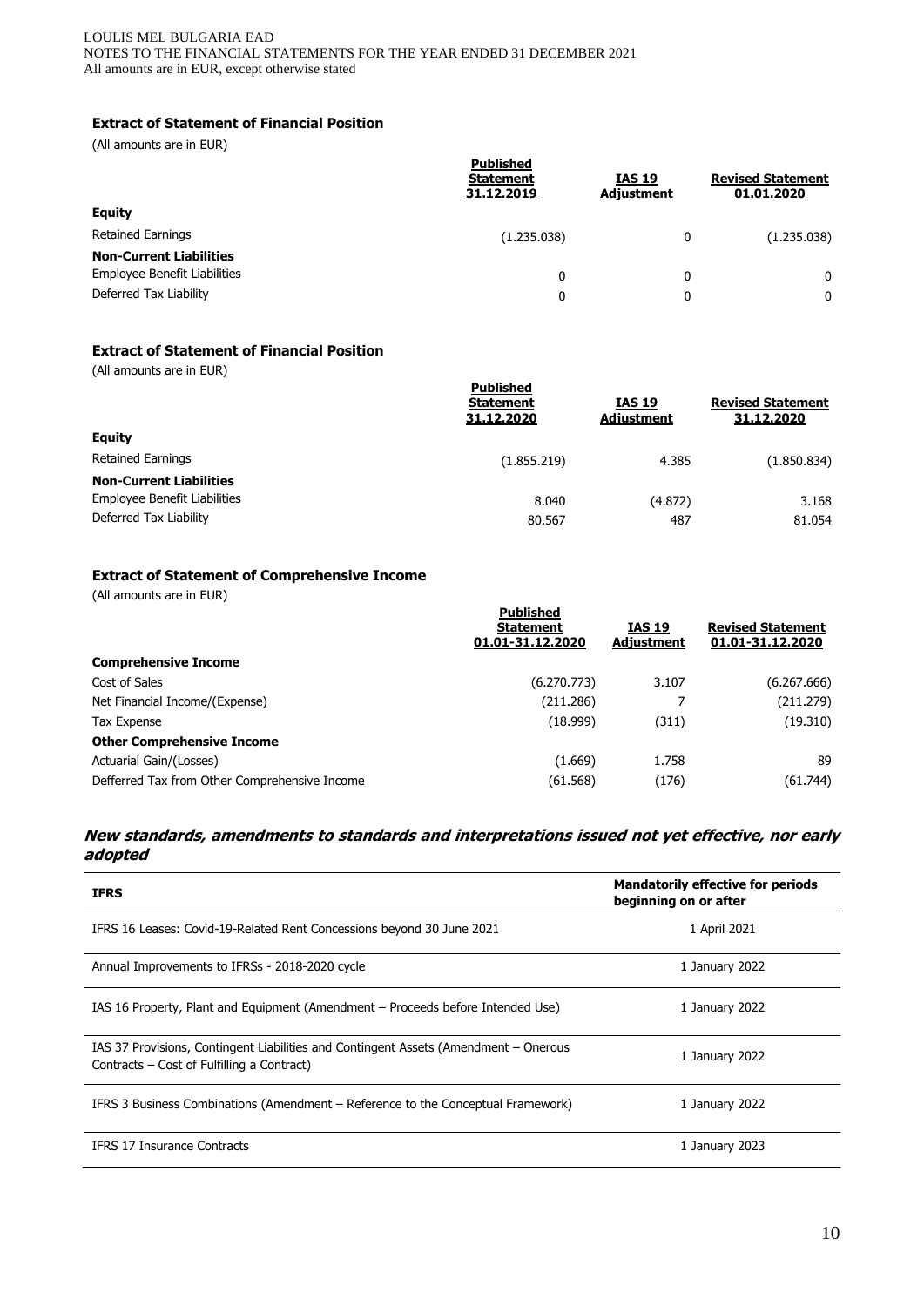| <b>IFRS</b>                                                                                                                                                                                      | <b>Mandatorily effective for periods</b><br>beginning on or after |
|--------------------------------------------------------------------------------------------------------------------------------------------------------------------------------------------------|-------------------------------------------------------------------|
| IAS 1 Presentation of Financial Statements and IAS 8 Accounting Policies, Changes in<br>Accounting Estimates and Errors (Amendment - Classification of Liabilities as Current or<br>Non-current) | 1 January 2023                                                    |
| IAS 1 Presentation of Financial Statements and IFRS Practice Statement 2 (Amendment –<br>Disclosure of Accounting Policies)                                                                      | 1 January 2023                                                    |
| IAS 8 Accounting policies, Changes in Accounting Estimates and Errors                                                                                                                            | 1 January 2023                                                    |
| (Amendment - Definition of Accounting Estimates)                                                                                                                                                 |                                                                   |
| IAS 12 Income Taxes (Amendment - Deferred Tax related to Assets and                                                                                                                              | 1 January 2023                                                    |
| Liabilities arising from a Single Transaction)                                                                                                                                                   |                                                                   |

The Company is currently assessing the impact of these new accounting standards and amendments.

The Company does not believe these standards and interpretations will have a material impact on the financial statements once adopted.

## **2.6 Significant Accounting Judgments, Estimates and Assumptions**

The preparation of the Company's Financial Statements requires management to make judgments, estimates and assumptions that affect the reported amounts of revenues, expenses, assets and liabilities, and the disclosure of contingent liabilities, at the reporting period end. However, uncertainty about these assumptions and estimates could result in outcomes that require a material adjustment to the carrying amount of the asset or liability affected in future periods.

The key assumptions concerning the future and other key sources of estimation uncertainty at the reporting period end that have a significant risk of causing a material adjustment to the carrying amounts of assets and liabilities within the next financial year are discussed below.

#### **Calculation of expected credit losses for loans granted, trade receivables and contract assets**

Estimating the expected credit loss for financial assets measured at amortized cost (loans granted, receivables and contract assets) is an area that requires the use of significant assumptions about future economic conditions and credit performance of customers and debtors (for example, the probability that the counterparties will not meet their obligations and the resulting losses).

For the application of these requirements, the management of the Company makes a number of material judgments, such as:

- (a) setting criteria to identify and assess a significant increase in credit risk,
- (b) selecting appropriate models and assumptions for measuring expected credit losses,
- (c) formation of groups of similar financial assets (portfolios) for the purposes of measuring the expected credit losses,
- (d) establishing and assessing the correlation between historical past due rates and the behavior of certain macro indicators in order to reflect the effects of future forecasts when calculating the expected credit losses.

#### **Approximate estimates - revenue from contracts with customers**

When recognizing revenue and preparing the annual financial statements, management makes various judgments, estimates and assumptions that affect the reported revenue, expense, assets and liabilities under contracts and their corresponding disclosures. Although the uncertainty regarding these assumptions and estimates, the Company does not expect material adjustments to be made to the carrying amount of the assets and liabilities concerned in the future and, respectively, reported expenses and revenues.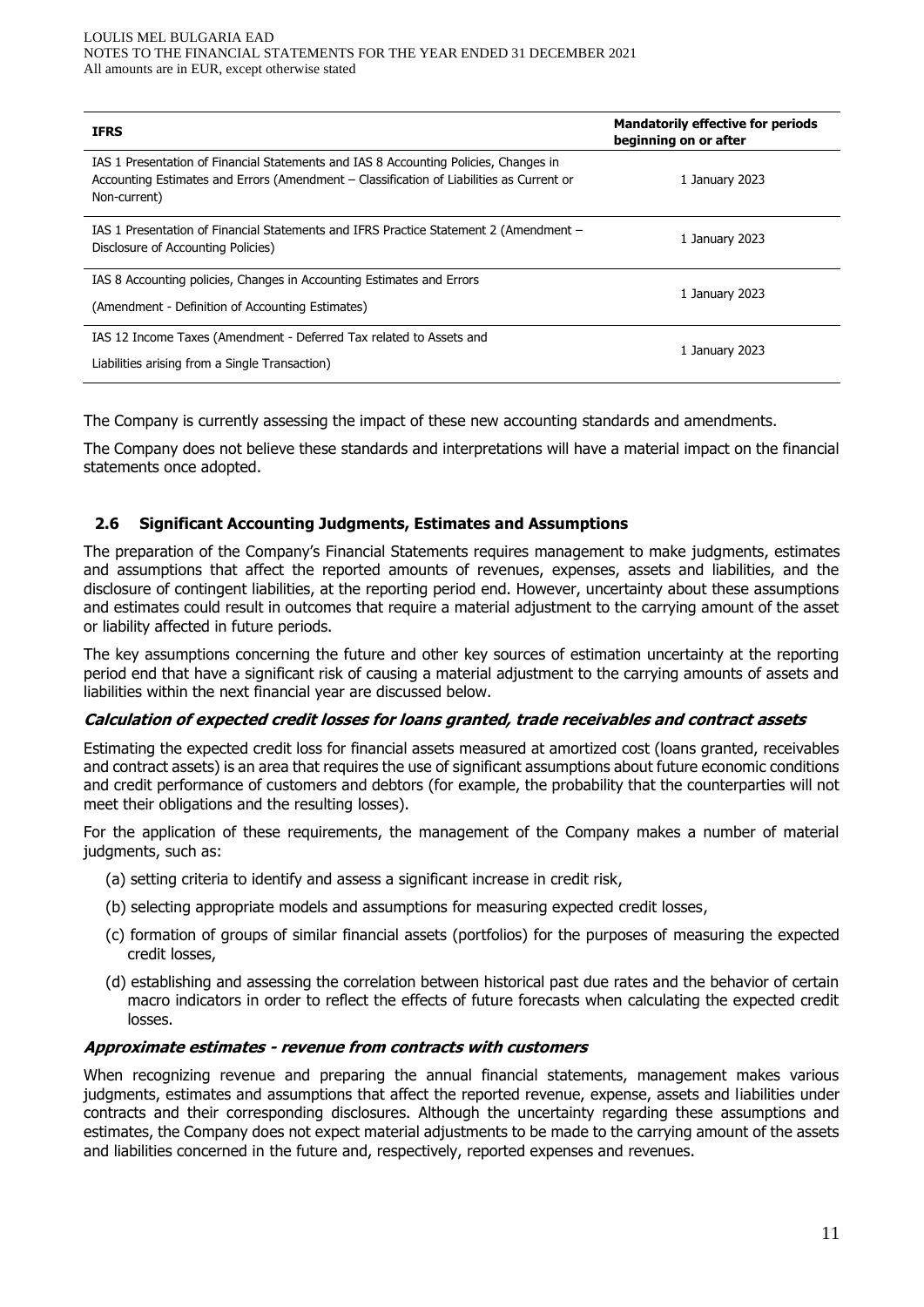## **Useful lives of property, plant and equipment and intangible assets**

The recognition and measurement of property, plant and equipment and intangible assets require management to use significant accounting judgments based on estimates for their useful lives and residual values.

## **Impairment of trade receivables**

Impairment on trade receivables is recognized when there is evidence that the Company will not be able to collect the full amount of the receivable in accordance with original contract terms. Considerable financial difficulties of the creditor, possibility for the creditor to enter into liquidation procedures or other financial reorganizations, non-fulfilment or deferral of payment (as mentioned below) are taken in consideration by the management when deciding whether to classify a receivable for impairment.

The estimate for doubtful or uncollectable debts is made at the end of each year end by the management on an individual basis depending on the overdue period, expectations and estimates for actual cash flows by each of these receivables.

## **3 Significant Accounting Policies**

#### **3.1 Revenue**

## **Recognition of revenue under contracts with customers**

Revenue in the Company is recognized when control over the goods and / or services promised to the customer is transferred to the customer. Control is transferred to the client when the contract obligations are met by transferring the promised goods and / or performing the promised services.

#### Assessment of a contract with a customer

A contract with a customer exists when:

- the parties have approved it,
- the rights of each party can be identified,
- the payment arrangements can be identified,
- the contract has a commercial substance,
- it is probable that the entity will collect the consideration to which it will be entitled in exchange for the goods or services that will be transferred to the customer.

A contract for which any of the above criteria has not yet been met is subject to a reassessment of each reporting period. Remuneration received under such a contract is recognized as a liability (contract liability) in the statement of financial position until all criteria for recognition of a customer contract are met and the company has fulfilled its performance obligations. In the initial assessment of contracts with client, the company further analyzes and assesses whether two or more contracts are to be considered in their combination and to be reported as one. Any promise to transfer goods and / or services that are identifiable or series of identifiable goods or services, which are essentially the same are reported as a performance obligation. The Company recognizes revenue for each separate performance obligation at the level of the individual contract with a client by analyzing the type, timing and terms of each particular contract.

## **Measurement of revenue under contracts with customers**

Revenue is measured based on the transaction price specified for each contract. The transaction price is the amount of the consideration the company expects to be entitled to, except for amounts collected on behalf of third parties. In determining the transaction price, the company takes into account the terms of the contract and its usual business practices, the influence of variable remuneration, the existence of a significant financial component, non-monetary remuneration and remuneration owed to the client. For contracts with more than one performance obligation, the transaction price is allocated to each performance obligation based on the individual sales prices of each commodity and service.

The change in the scope and the price of the contract is recorded as a separate contract or as part of the existing contract depending on whether the change is related to the addition of identifiable goods and services, and the determined price for them.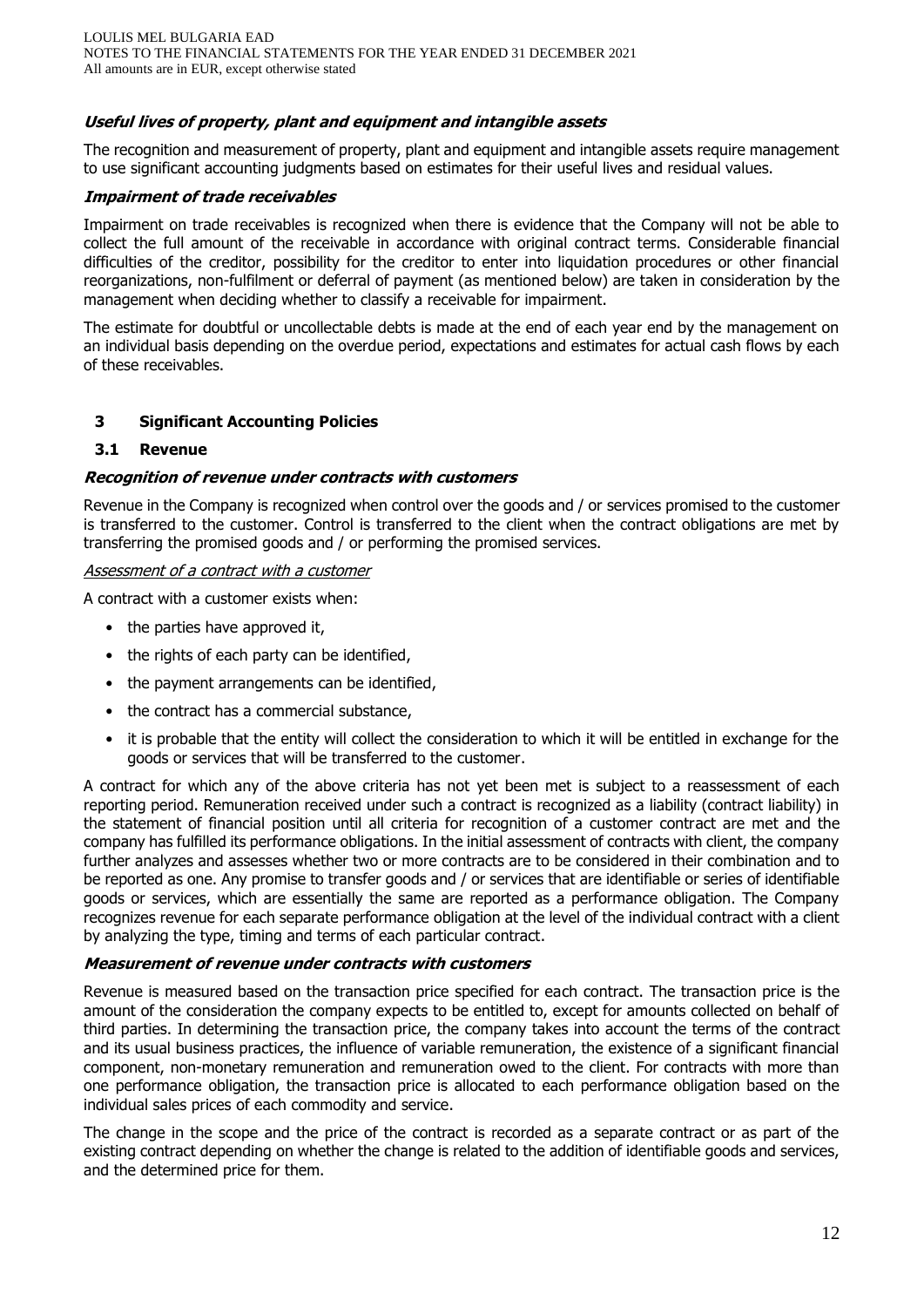## **Performance obligations under contracts with customers**

The revenue generated in the company is from the sale of goods and services. Overall, the company has come to the conclusion that it acts as a principal in its dealings with customers as the company usually controls the goods and services before transferring them to the customer.

#### **Revenue from rendering of services**

The control over the services is transferred at the time it is delivered. Revenue is recognized over time by measuring the degree of performance of the company's liabilities (stage of completion). To measure the stage of completion, the company uses the linear method. Revenue, cost and completion estimates are reviewed if circumstances change.

Any subsequent increase or decrease in expected revenue and expense is reflected in profit or loss in the period in which the circumstances that led to the review become known to the management.

#### **Price and payment terms**

Sales prices are usually fixed on a general or customer price list and different forms of variable remuneration. Determining the transaction price also takes into account amounts due to the client, non-monetary remuneration and the existence of a significant financial component.

#### Variable remuneration

Variable remuneration is included in the transaction price only to the extent that it is highly probable that no material adjustment will occur to the amount of the cumulative gain recognized.

#### Significant financial component

The company has analyzed and determined that the length of time between the moment the customer pays for the promised goods and services and the moment of transfer of control over those goods and services is within twelve months and the agreed remuneration does not have a significant financial component. The collected prepaid payments by the client are presented in the statement of financial position as contract liabilities.

#### Costs from contracts with customers

As contract costs with customers, the Company recognizes:

- the additional and directly related costs that it assumes when signing a contract with a customer and expects these costs to be reimbursed over a period of more than 12 months (costs of obtaining a contract with a customer) and
- The costs incurred in executing a contract with a customer and directly related to the specific contract help to generate resources for use in the actual execution of the contract and are expected to be reimbursed over a period of more than twelve months (costs for performance of such contracts).

## **Balances on contracts with customers**

#### Trade receivables and contract assets

The contract asset is the right of the company to receive remuneration in return for the goods or services it has transferred to the client, but which is not unconditional (the charge for the receivable). If, through the transfer of the goods and the provision of the services, the company fulfills its obligation before the client pays the relevant remuneration and before the payment becomes due, a contract asset is recognized for the earned remuneration (which is conditional). Recognized contract assets are reclassified as a trade receivable when the right to remuneration becomes unconditional. The right to remuneration is considered to be unconditional, if the only condition for payment of the remuneration to be due is the expiration of a certain period of time.

#### Contract liabilities

As a contract liability, the company presents the payments received by the client or an unconditional right to receive a payment before fulfilling its contractual obligations. Contract liabilities are recognized as income when performance obligations are fulfilled.

Contract assets and liabilities are presented as part of the other receivables and payables in the statement of financial position and disclosed separate in the notes.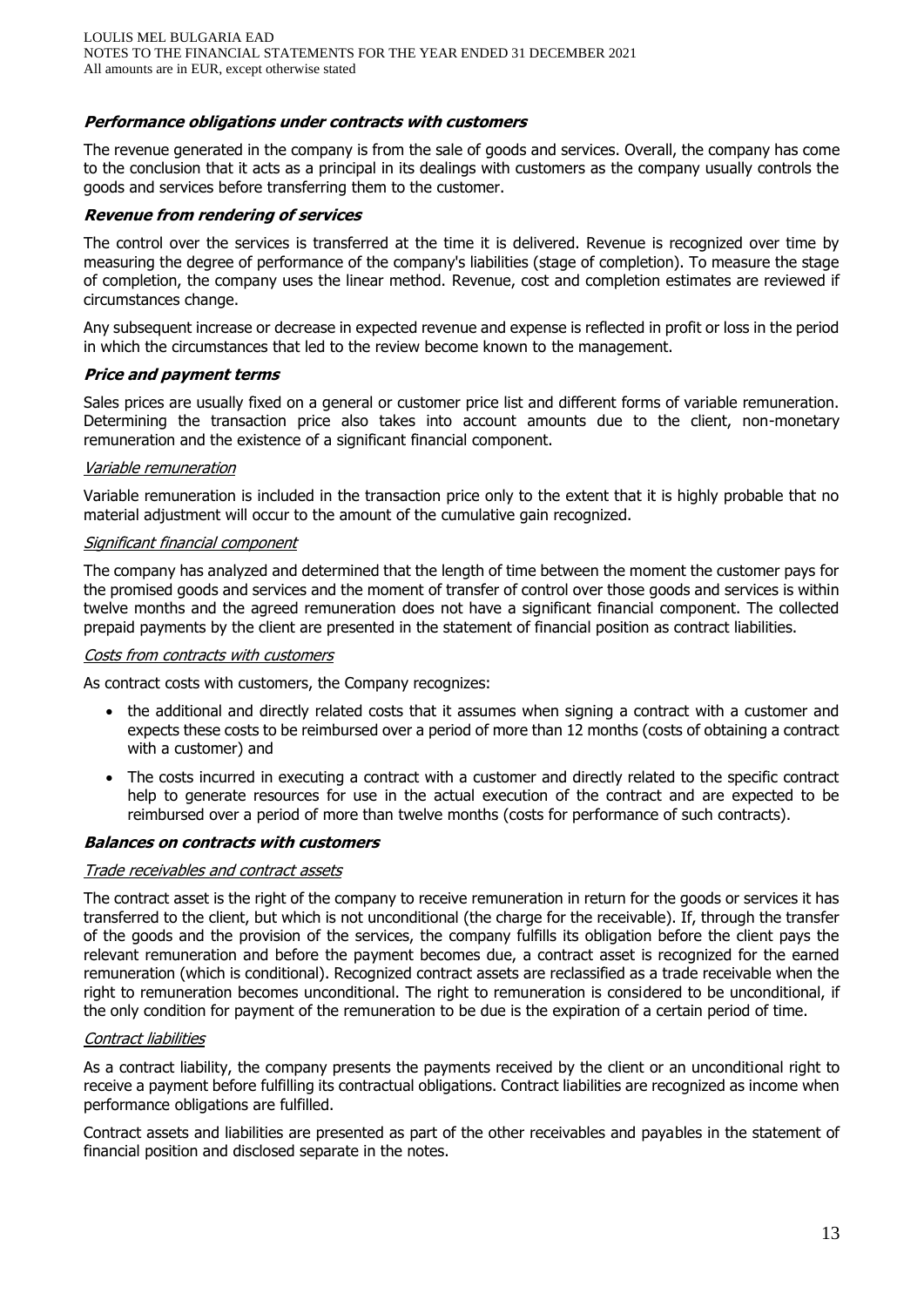After initial recognition, trade receivables and contract assets are assessed for impairment in accordance with IFRS 9 Financial Instruments.

## **3.2 Taxation**

Income tax expense comprises the amount of current and deferred taxes. The current taxes due are calculated based on the annual taxable profit. The taxable annual profit is different from the profit reported in the financial statements since some revenue and expenditure items, taxable or deductible in other periods, as well as some items that are not taxable or deductible, are excluded from its amount. The Company's current tax liability is determined based on the tax rate effective at the date of the statement of financial position.

Deferred taxes arise from differences between the tax base of assets and liabilities, used to calculate the taxable profit, and their carrying amount specified in the financial statements by applying the balance sheet liability method. Deferred tax liabilities are recognized in respect to all taxable temporary differences, and deferred tax assets are recognized to the extent that it is probable that taxable profit will be available, against which deductible temporary differences can be utilized.

The carrying amount of deferred tax assets is reviewed at the end of each reporting period and reduced to the extent that it is no longer probable that sufficient taxable profits will be available to allow all or part of the asset to be recovered.

Deferred taxes are calculated at the tax rates that are expected to be applicable for the accounting period in which the tax assets are realized or the tax liabilities paid. Deferred taxes are included in the profit or loss except when the taxes arise from transactions or events which are credited or charged directly to equity. In such cases deferred taxes are recognized directly in equity. Deferred tax assets and liabilities are offset when the Company has a legally enforceable right to offset current tax assets against current tax liabilities and when they relate to income taxes levied by the same taxation authority.

## **3.3 Property, Plant and Equipment**

The properties plant and equipment are presented at acquisition cost. The acquisition cost includes the purchase price, including import duties and non-refundable purchase taxes, and any directly attributable costs for bringing the asset to working condition for its intended use. The value of the assets constructed by the company includes the cost of materials, direct labor, and the appropriate proportional share of production overheads, plus the costs directly attributable to bringing the asset to a working condition for its intended use. Purchased software without which the functioning of the purchased equipment is impossible, is capitalized as part of such equipment.

When the property, plant and equipment contain elements of different duration of economic useful life, they are reported separately.

Gains and losses on disposal of property, plant and equipment are determined by comparing eventual proceeds from them with their balance value and are recognized at net value under "Other income" or "Other expenses" in the statement of comprehensive income.

After the initial recognition the property, plant and equipment are presented at cost less any accumulated depreciation and any accumulated impairment losses.

The cost of replacing a component of an item of property, plant and equipment is recognized in the carrying amount of the item if it is probable that the future economic benefits embodied within the component will flow to the Company, and its cost can be measured reliably. The carrying amount of the replaced component is derecognized. The costs of the day-to-day servicing of property, plant and equipment are recognized in profit or loss as incurred.

Derecognition of property, plant and equipment from the balance sheet is carried out when selling the asset or when the asset is completely out of use and no other economic benefit is expected to flow. Gains or losses arising from the derecognition of an item of property, plant and equipment is determined as the difference between the net disposal proceeds, if any, and the carrying amount of the item and is included in comprehensive income.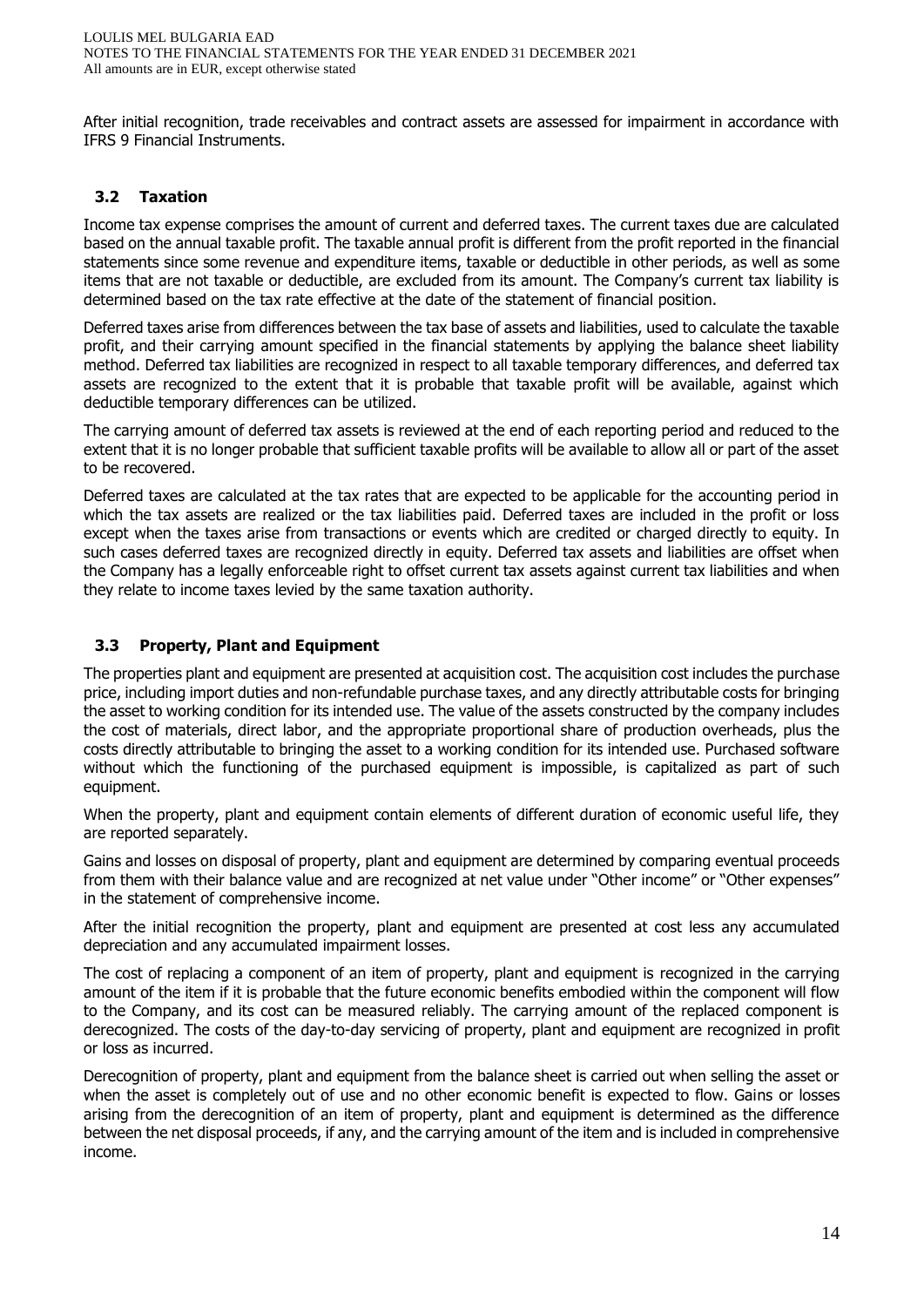Depreciation is recognized in profit or loss on a straight-line basis over the estimated useful lives of the assets. The estimated useful lives are as Group policy as follows:

| <b>Fixed Assets Category</b>       | <b>Useful Life in Years</b> |
|------------------------------------|-----------------------------|
| <b>Buildings</b>                   | 40 years                    |
| Machinery                          | 35 years                    |
| <b>Vehicles</b>                    | 6.25 years                  |
| <b>Trucks</b>                      | 8.33 years                  |
| <b>Furniture and Fixtures</b>      | 10 years                    |
| Computers                          | 5 years                     |
| <b>Telecommunication Equipment</b> | 10 years                    |
| Equipment                          | 8.33 years                  |
| Software                           | 5 years                     |

The accrual of the accounting depreciation starts from the beginning of the month following the month when the depreciable asset was put into operation.

The accrual of the tax depreciation starts from the beginning of the month following the month when the depreciable asset was put into operation.

When the residual value of the depreciable asset is an insignificant amount or as a percentage compared to its book value, it can be ignored. In these cases, the depreciable cost of the asset is equal to its book value.

The carrying values of fixed assets are reviewed for impairment whenever events or changes in circumstances indicate that the carrying value may differ from their recoverable amount. If such indications exist that the estimated recoverable amount is lower than its carrying amount, the latter is adjusted to the recoverable amount of the assets. The recoverable amount of fixed assets is the higher of the fair value less costs to sell or value in use. In assessing value in use, the estimated future cash flows are discounted to their present value using a pre-tax discount rate that reflects current market conditions and assessments of the time value of money and the risks specific to the asset. Impairment losses are recognized in the statement of comprehensive income.

## **3.4 Investment Property**

Investment Property is held to generate rental income or profit from their resale. Property used for the operating activities of the Company is not considered to be investment property but operating property. This is also the criteria that differentiates investment property from operating property.

Investment Property as non-current assets is presented at fair value, which is determined in-house annually, based upon similar transactions that have taken place close to the Balance Sheet date. Any change in fair value which represents the free-market value is charged in the other operating income account of the income statement.

Following their initial recording, the investment in property is recorded at fair value.

## **3.5 Intangible Assets**

Intangible assets are initially presented at acquisition cost, which includes the purchase price (including duties and taxes recovered) and all direct costs. The materiality threshold is BGN 700, under which the non-current assets are recognised in profit or loss for the period.

Following initial recognition, intangible assets are carried at cost less any accumulated amortization and any accumulated impairment losses. Amortization is recognized in profit or loss on a straight-line basis over the estimated useful lives of intangible assets.

Estimated useful life of software is 5 years. Intangible assets with indefinite useful lives are not amortized.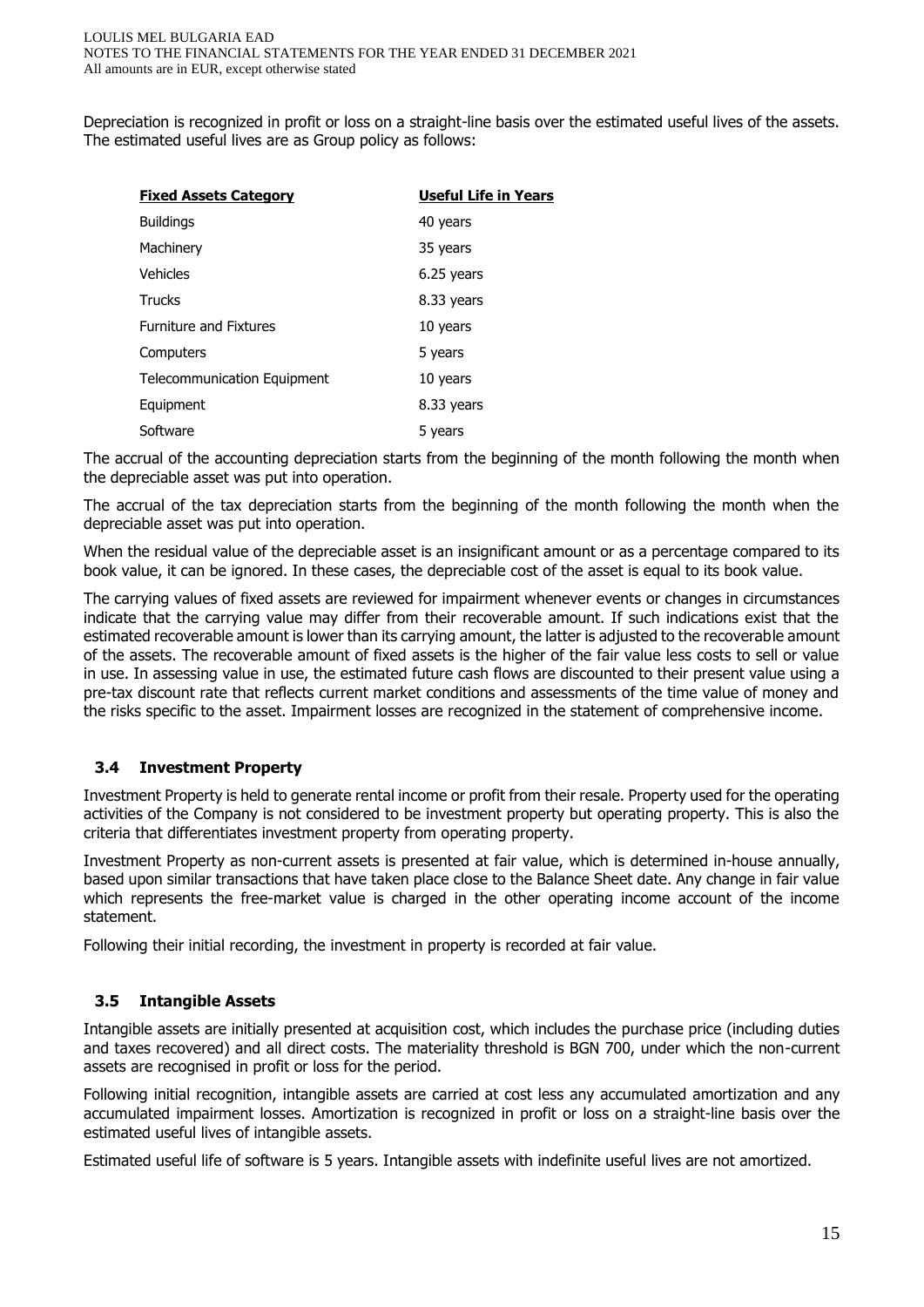The carrying value of intangible assets is subject to review for impairment when events or changes in circumstances indicate that the carrying amount may exceed their recoverable amount. Impairment losses are then included as an expense in profit or loss.

Costs related to the maintenance of intangible assets are capitalized only when it increases the future economic benefits embodied in the asset. All other costs are recognized as an expense in profit or loss as incurred.

## **3.6 Leases**

#### **Lessee**

#### Identifying a lease

A contract is, or contains, a lease if the contract conveys the right to control the use of an identified asset for a period of time in exchange for consideration.

#### Initial recognition and measurement

At the commencement date of the lease (the date on which the underlying asset is available for use) the Company recognizes a "right-of-use" asset and a lease liability.

The cost of the right-of-use asset includes:

- the amount of the lease liability as initially measured,
- any lease payments made at or before the commencement date, less any lease incentives received,
- any initial direct costs incurred by the lessee,
- an estimate of costs to be incurred in dismantling and removing the underlying asset.

The Company depreciates the right-of-use assets on a straight-line basis for the shorter of: the useful life of the right-of-use asset and the lease term.

The right-of-use assets are presented on a separate line in the statement of financial position, and their depreciation – in Depreciation expense in the statement of comprehensive income.

The lease liability includes the net present value of the following lease payments:

- fixed payments, less any lease incentives receivable,
- variable lease payments that depend on an index or a rate,
- the exercise price of a purchase option if the lessee is reasonably certain to exercise that option,
- payments of penalties for terminating the lease,
- amounts expected to be payable by the lessee under residual value guarantees.

The lease payments are discounted using the interest rate implicit in the lease, if that rate can be readily determined or with the Company's incremental borrowing rate, which is the rate of interest that would apply if the entity had to borrow the funds over a similar term, with a similar security, in a similar economic environment.

Lease payments are comprised of a certain portion of the finance costs (interest) and a corresponding portion of the lease liability (principal). Finance costs are charged to the statement of comprehensive income on a systematic basis during the period of the lease so as to achieve a constant interest rate on the remaining outstanding part of the principal of the lease liability.

#### Subsequent measurement

The company has selected to apply the cost model for all of its right-of-use assets. The assets are measured at cost less accumulated depreciation and accumulated impairment losses and adjusted for any remeasurements of the lease liability.

The Company subsequently measures the lease liability by:

- increasing the carrying amount to reflect the accrued interest,
- reducing the carrying amount to reflect the lease payments made,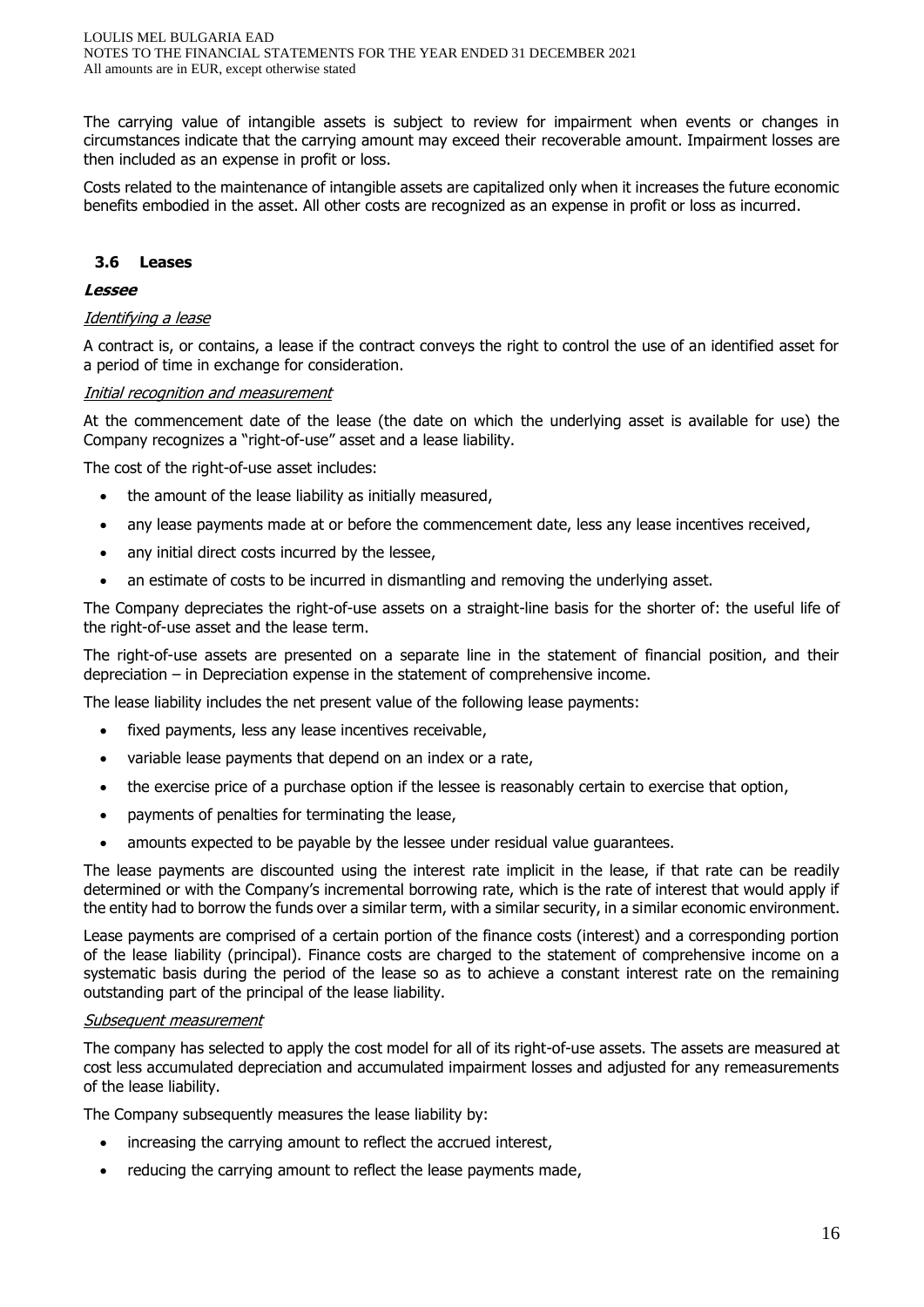• remeasuring the carrying amount to reflect any reassessments or lease modifications.

## Accounting for lease reassessments and lease modifications

Following lease reassessment, the lessee recognizes the amount of the remeasurement of the lease liability as an adjustment to the right-of-use asset. However, if the carrying amount of the right-of-use asset is lower, any remaining amount of the remeasurement is recognized in profit or loss.

A lessee shall account for a lease modification as a separate lease if both:

- the modification increases the scope of the lease by adding the right to use one or more underlying assets; and
- the consideration for the lease increases by an amount commensurate with the stand-alone price for the increase in scope and any appropriate adjustments to that stand-alone price to reflect the circumstances of the particular contract.

Payments in relation to short-term leases and leases of low value assets, as well as variable lease payments, which are not included in the lease liability, are directly expensed in the statement of comprehensive income on a straight-line basis over the period of the lease.

#### **Lessor**

IFRS 16 does not introduce significant changes in the accounting treatment of leases by the lessors. They continue to classify every lease agreement as either a finance or operating lease, applying rules similar to those in IAS 17, which are essentially transferred to the new IFRS 16.

## **3.7 Trade and Other Receivables**

Trade receivables are the unconditional right of the company to receive remuneration from contracts with customers.

## **Initial measurement**

Trade receivables are initially measured and presented at fair value based on the amount of the transaction. The Company does not have trade receivables with significant financing component.

#### **Subsequent measurement**

The Company holds trade receivables solely for the purpose of collecting contractual cash flows and subsequently measures them at amortized cost less the amount of accumulated impairment for expected credit losses.

#### **Impairment**

The Company applies the lifetime expected credit losses approach for all trade receivables using the simplified approach required by IFRS 9.

Expected credit losses from receivables are presented in "other expenses" in the statement of comprehensive income.

## **3.8 Cash and Cash Equivalents**

Cash and cash equivalents in the statement of financial position comprise of cash at banks and at hand and short-term deposits with an original maturity of three months or less. Accordingly, these are subsequently measured at their nominal value.

For the purpose of the statement of cash flows, cash and cash equivalents consist of cash and cash equivalent and short-term deposits as defined above.

Cash and cash equivalents in banks are subsequently presented at amortized cost. The Company estimates the expected credit losses of cash equivalents as insignificant.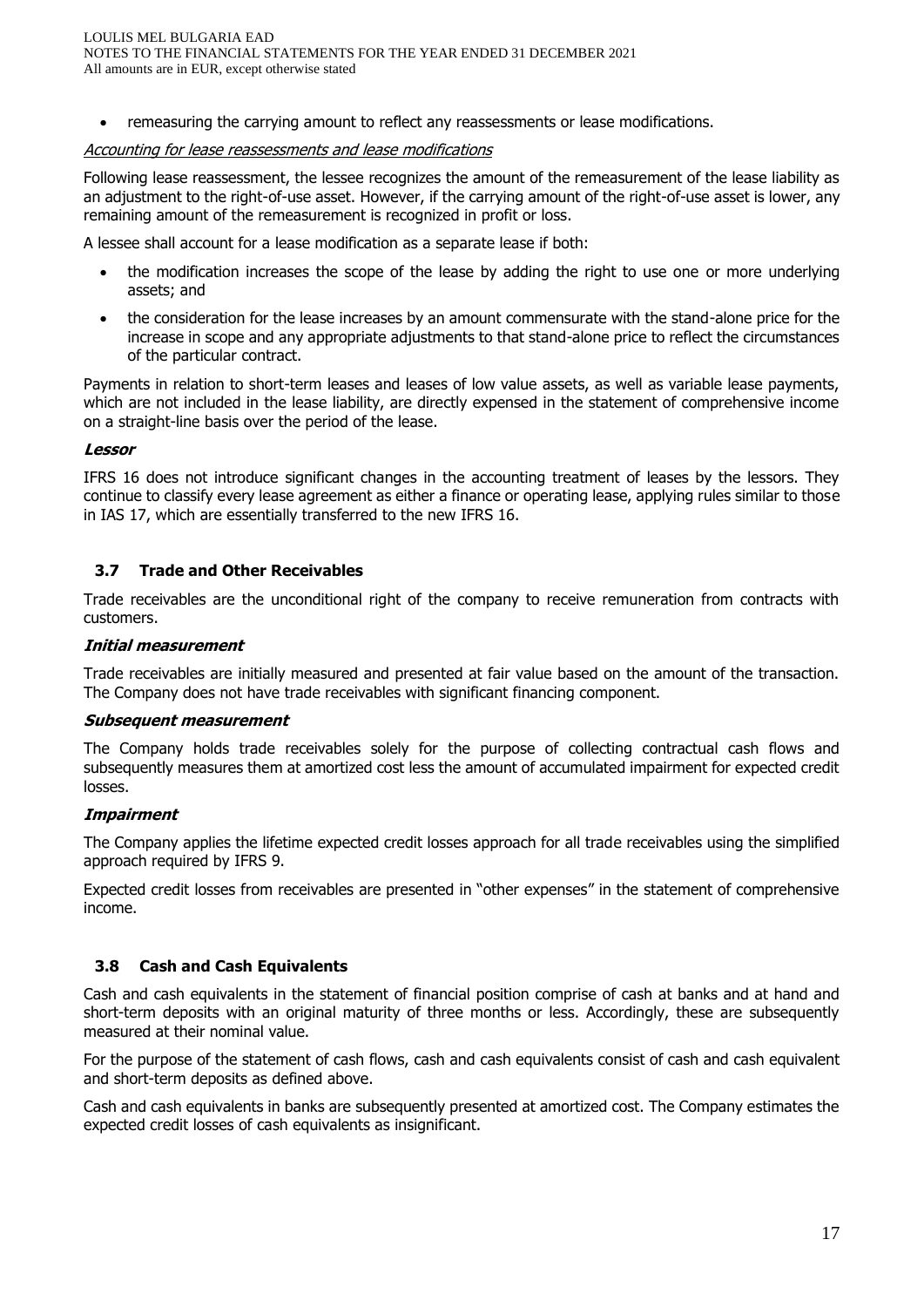## **3.9 Interest-Bearing Loans and Other Borrowings**

In the statement of financial position, all loans and other borrowed funds are initially stated at cost (nominal amount), which is assumed to be the fair value of the amount received under the transaction net of the direct costs associated with these loans and borrowed funds. After initial recognition, interest-bearing loans and other borrowed funds, are subsequently measured and presented in the statement of financial position at amortized cost determined using the effective interest rate method. Amortized cost is calculated by taking into account all types of charges, commissions and other costs, incl. discount or premium associated with these loans. Gains and losses are recognized in the statement of comprehensive income as finance income or finance cost during the amortization period.

Interest expenses are recognized for the period of the financial instrument on the basis of the effective interest rate method. Interest-bearing loans and other borrowed funds are classified as current except for the part for which the Company has an unconditional right to settle its obligation within more than 12 months of the end of the reporting period.

## **3.10 Trade and Other Payables**

Trade and other current liabilities in the statement of financial position are presented at acquisition cost, which is considered as the fair value of the transaction and the amount that will be paid in the future for the goods and services received. In the case of payments deferred over the normal credit terms, where no additional interest payment is expected, or the interest differs significantly from the usual market rate, the liabilities are initially measured at fair value on the basis of their present value using discounted rate inherent for the company, and subsequently - at amortized cost.

## **3.11 Financial Instruments**

#### **Initial recognition and subsequent measurement**

A financial instrument is a contract that gives rise to a financial asset of one entity and a financial liability or equity instrument of another entity.

#### **Financial Assets**

## Initial recognition, Classification, and Measurement

Upon initial recognition, financial assets are classified in three groups, according to which they are subsequently measured at amortized cost, at fair value through other comprehensive income, and at fair value through profit or loss.

The Company initially measures financial assets at fair value and, in the case of financial assets not reported at fair value through profit or loss, plus any direct transaction costs. Exceptions are trade receivables that do not contain a significant financing component - they are measured at the transaction amount determined in accordance with IFRS 15.

Purchases or sales of financial assets, the terms of which require delivery of assets over a period of time normally established by statute or common practice (regular purchases), are recognized on the trading date (transaction), i.e. on the date that the company has committed to purchase or sell the asset.

The classification of financial assets upon initial recognition depends on the characteristics of the contractual cash flows of the respective financial asset and the business model within which the asset is held. In order to be classified and measured at amortized cost or at fair value through other comprehensive income, the contractual terms of the financial asset should give rise to cash flows that are solely payments of principal and interest (SPPI) on the outstanding amount of the principal. For this purpose, a SPPI test is performed on an instrument-by-instrument basis.

The entity's business model reflects how it manages its financial assets in order to generate cash flows. The business model determines whether the cash flows result from collecting contractual cash flows, selling the financial assets, or both.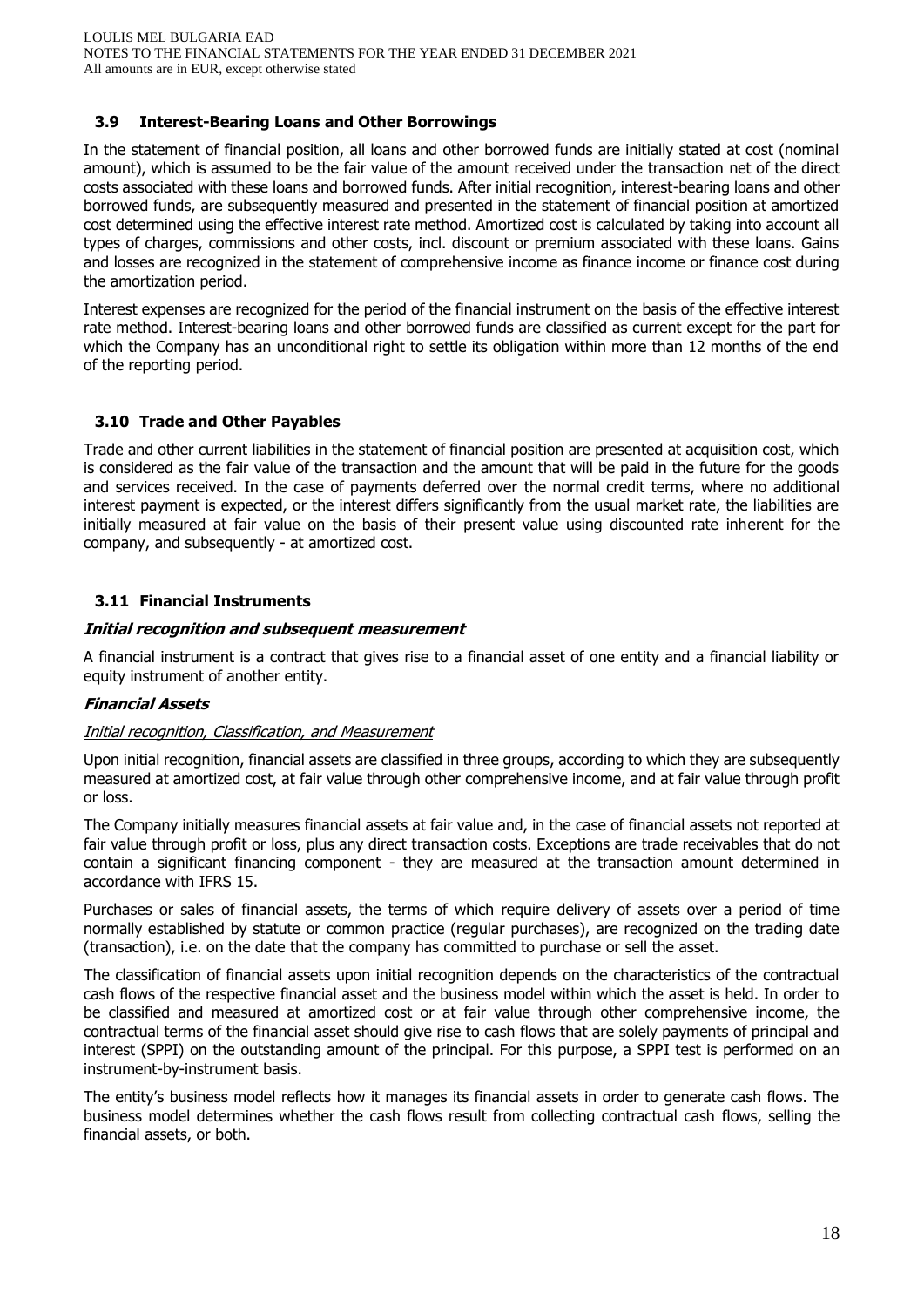LOULIS MEL BULGARIA EAD NOTES TO THE FINANCIAL STATEMENTS FOR THE YEAR ENDED 31 DECEMBER 2021 All amounts are in EUR, except otherwise stated

#### Subsequent Measurement

For the purpose of subsequent measurement, the financial assets are classified in four categories:

- Financial assets at amortized cost (debt instruments)
- Financial assets at fair value through other comprehensive income with the "recycling" of cumulative gains or losses (debt instruments)
- Financial assets at fair value through other comprehensive income without "recycling" of cumulative gains and losses (equity instruments)
- Financial assets at fair value through profit or loss (debt and equity instruments)

#### Classification Groups

#### a. Financial assets at amortized cost (debt instruments)

The Company measures financial assets at amortized cost when both of the following conditions are met:

- the financial asset is held and used within a business model that is designed to hold it in order to collect the contractual cash flows from it, and
- the contractual terms of the financial asset give rise on specified dates to cash flows that are solely payments of principal and interest on the principal amount outstanding.

Financial assets at amortized cost are subsequently measured using the effective interest rate method. They are subject to impairment. Gains and losses are recognized in the statement of comprehensive income.

The company's financial assets at amortized cost include: cash and cash equivalents at banks, trade receivables, loans granted to third and related parties.

#### b. Financial assets at fair value through other comprehensive income (debt or equity instruments)

The Company does not have such assets.

c. Financial assets at fair value through profit or loss

The Company does not have such assets.

#### **Derecognition**

A financial asset (or, where applicable, a part of a financial asset or part of a group of similar financial assets) is derecognized from the statement of financial position of the company when:

- the rights to the cash flows from the assets have expired, or
- the entity has transferred the contractual rights to receive the cash flows from the asset, or the entity has assumed a contractual obligation to remit those cash flows without significant delay to a third party under a transfer arrangement wherein: a) the company has transferred substantially all the risks and rewards of ownership of the asset; or b) the company has neither transferred nor retained substantially all the risks and rewards of ownership of the asset but has not retained control of it.

When the company has transferred its rights to receive cash flows from the asset or has entered into a transfer agreement, it assesses whether and to what extent it retains the risks and rewards of ownership. When the Company has neither transferred nor retained substantially all the risks and rewards of ownership of the financial asset nor transferred control of the financial asset, it continues to recognize the transferred asset to the extent of its continuing involvement in the asset. In this case, the company also recognizes the related obligation. The transferred asset and the related liability are measured on a basis that reflects the rights and obligations that the Company has retained.

Continuing involvement in the form of a guarantee on the transferred asset is measured at the lower of: the initial carrying amount of the asset and the maximum amount of remuneration that the company may be required to pay.

#### Expected Credit Loss

The Company recognizes a loss allowance for expected credit losses on all debt instruments that are not measured at fair value through profit or loss. Expected credit losses are calculated as the difference between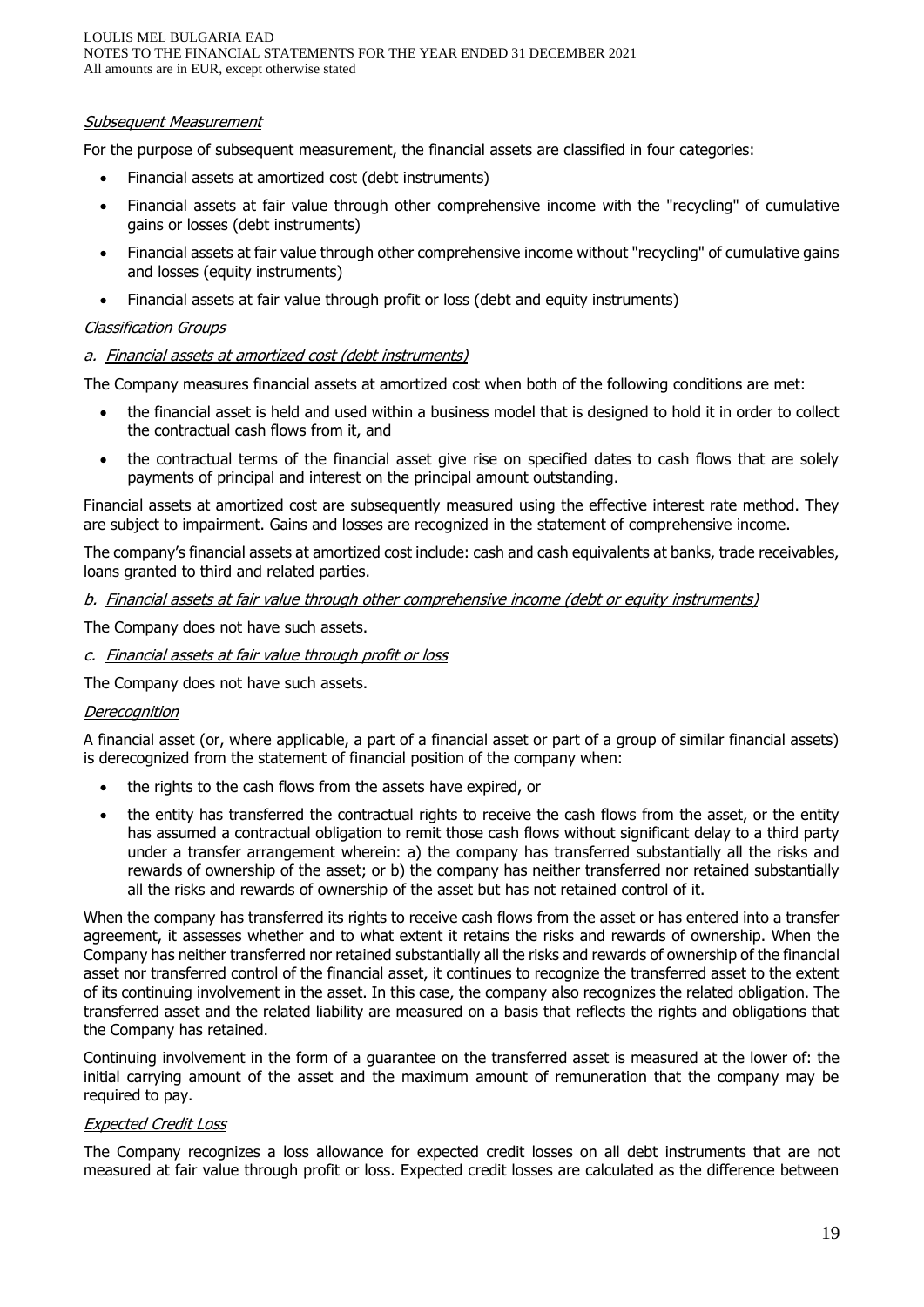the contractual cash flows due under the terms of the contract and all cash flows that the company expects to receive discounted at the original effective interest rate. Expected cash flows also include the cash flows from the sale of the collateral held or other credit enhancements that form an integral part of the terms of the contract.

For the calculation of the expected credit losses on loans granted to third and related parties and cash and cash equivalents at banks, the Company applies the general approach for impairment set by IFRS 9. Under this approach, the Company applies a "three stage" impairment model based on changes in the credit quality of the financial asset subsequent to initial recognition.

Expected credit losses are recognized in two stages:

- a. A financial asset that is not credit impaired at its initial origination / acquisition is classified in Stage 1. From its initial recognition, its credit risk and qualities are subject to continuous monitoring and analysis. Expected credit losses on financial assets classified in Stage 1 are determined on the basis of expected credit losses that arise from possible events of default that could occur within the next 12 months of the life of the asset (12-month expected credit loss for the instrument).
- b. In the event that the credit risk of a financial instrument has increased significantly since initial recognition and as a result its performance deteriorates, it is classified in Stage 2. The expected credit losses of the financial assets classified in Stage 2 are determined for the total remaining life of the asset (lifetime expected credit losses).

The management of the company has developed a policy and a set of criteria for analyzing, identifying and assessing the occurrence of "significant increase in the credit risk".

In the event where the credit risk of a financial asset increases to the point indicating that a default event has occurred, the financial asset is considered impaired and is classified in Stage 3. At this stage, the loss incurred for the respective asset is calculated for its entire remaining life (term).

The management of the company has performed relevant analyzes, on the basis of which it has defined a set of criteria for non-performing events. One of these is contractual payments that are 90 days past due, unless there are circumstances that render this claim rebuttable for certain financial instruments. Other events, based on internal and external information, are also monitored for indications that the debtor is not in a position to repay all outstanding contractual amounts, incl. after taking into account all credit reliefs provided by the company.

The Company adjusts the expected credit losses, determined based on historical data, with estimated macroeconomic indicators that are found to be correlated and are expected to affect the amount of expected credit losses in the future.

The Company applies a simplified approach for calculating expected credit losses of trade receivables, contract assets and lease receivables under which it does not need to monitor subsequent changes in credit risk. Under this approach, it recognizes the lifetime expected credit losses for the receivables as an impairment allowance at each reporting date.

## **Financial Liabilities**

## Initial recognition, Classification, and Measurement

Upon initial recognition, financial liabilities are classified as financial liabilities at fair value through profit or loss or as loans and borrowings, trade or other payables.

Initially, all financial liabilities are recognized at fair value and, in the case of loans and borrowings and trade and other payables, net of directly related transaction costs.

The financial liabilities of the Company include trade and other payables, loans, finance lease liabilities, and other borrowed funds.

#### Subsequent measurement

The subsequent measurement of the financial liabilities depends on their classification.

#### Classification groups

a. Financial liabilities at fair value through profit or loss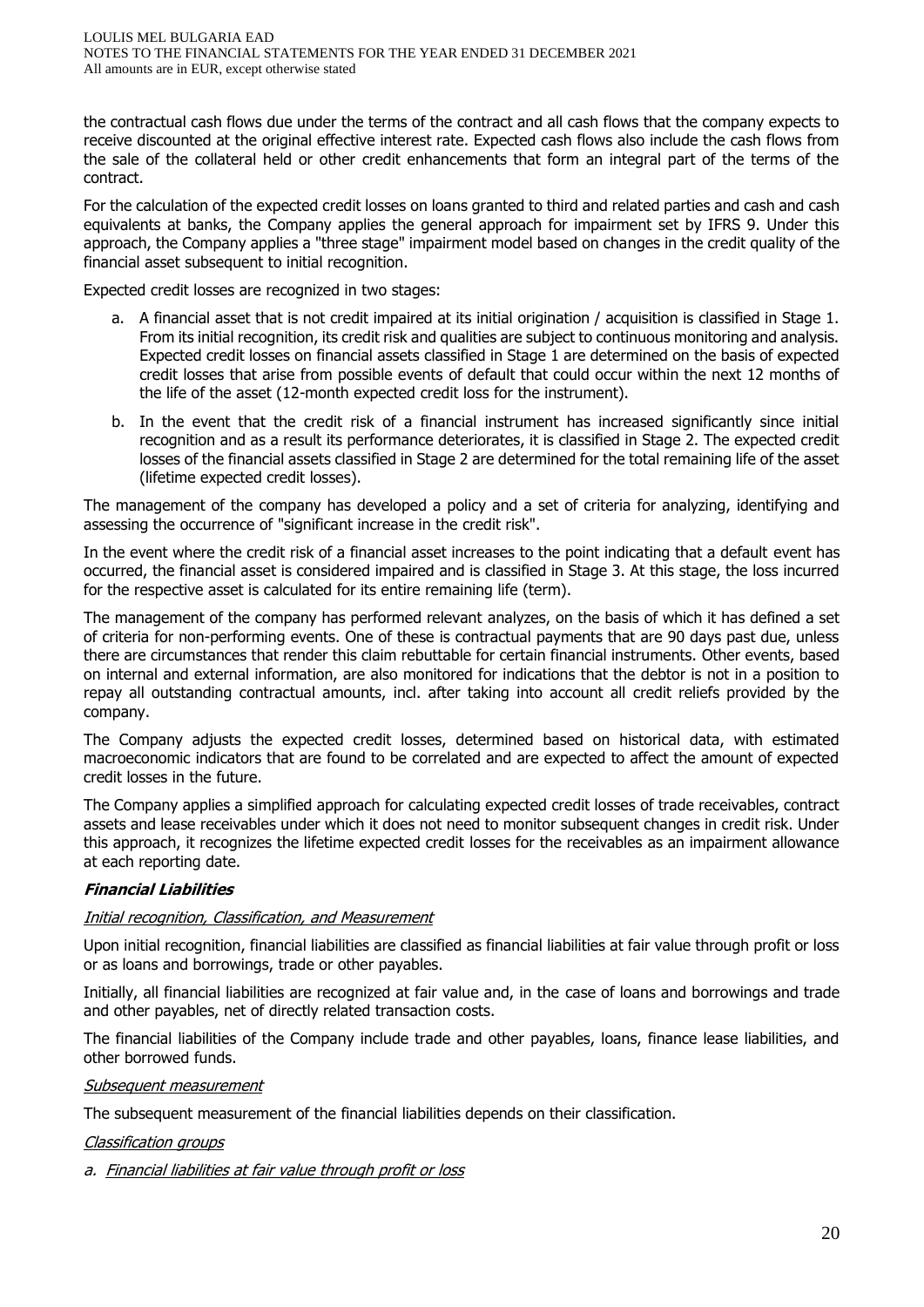The Company does not have such liabilities.

## b. Loans received and other borrowed funds

Subsequent to initial recognition, the Company measures interest-bearing loans and borrowings at amortized cost using the effective interest rate method. Gains and losses are recognized in the statement of comprehensive income when the relevant financial liability is derecognized, as well as through amortization on an effective interest rate basis.

Amortized cost is calculated by taking into account any discounts or premiums on acquisition, as well as fees or charges that are an integral part of the effective interest rate. The amortization calculated based on the effective interest rate is included in the "finance costs" in the statement of comprehensive income (in profit or loss for the year).

#### **Derecognition**

A financial liability is derecognized when, and only when the obligation specified in the contract is either discharged or cancelled or expires. Where there has been an exchange between an existing borrower and lender of debt instruments with substantially different terms, or there has been a substantial modification of the terms of an existing financial liability, this transaction is accounted for as an extinguishment of the original financial liability and the recognition of a new financial liability. A gain or loss from extinguishment of the original financial liability is recognized in the statement of comprehensive income (in profit or loss for the year).

#### **Offsetting financial instruments**

Financial assets and financial liabilities are offset and the net amount is recognized in the statement of financial position when, and only when, the entity currently has a legally enforceable right of set-off and intends either to settle on a net basis or to realize the financial asset and settle the financial liability simultaneously.

This requirement stems from the idea for the real economic substance of a company's relationship with a counterparty and that, in the presence of these two requirements, the expected actual cash flow and the benefits for the enterprise are the net cash flow, i.e. the net amount reflects the actual right or obligation of the company regarding these financial instruments - in all circumstances to receive or pay only the net amount. If these conditions are not simultaneously met, it is assumed that the company's rights and obligations in respect of such balances (financial instruments) are not exhausted in all situations solely by the receipt or payment of the net amount.

The offsetting policy also relates to the assessment, presentation and management of the actual credit and liquidity risk associated with these balances.

The criteria that apply in establishing that the entity "currently has a legally enforceable right of set-off" are:

- the right to set-off must be available today rather than being contingent on a future event,
- it must be exercisable and legally enforceable, both in the normal course of business and in the event of default, insolvency or bankruptcy.

#### **IFRS 13 Fair Value Measurement**

The Company applies at each balance sheet date IFRS 13 Fair value measurement regarding financial instruments and non-financial assets measured at fair value.

Fair value is the price that would be received to sell an asset or paid to transfer a liability in an orderly transaction between market participants at the measurement date. The fair value measurement is based on the presumption that the transaction to sell the asset or transfer the liability takes place either:

- In the principal market for the asset or liability, or
- In the absence of a principal market, in the most advantageous market for the asset or liability.

The principal or the most advantageous market must be accessible to by the Company.

The fair value of an asset or a liability is measured using the assumptions that market participants would use when pricing the asset or liability, assuming that market participants act in their economic best interest.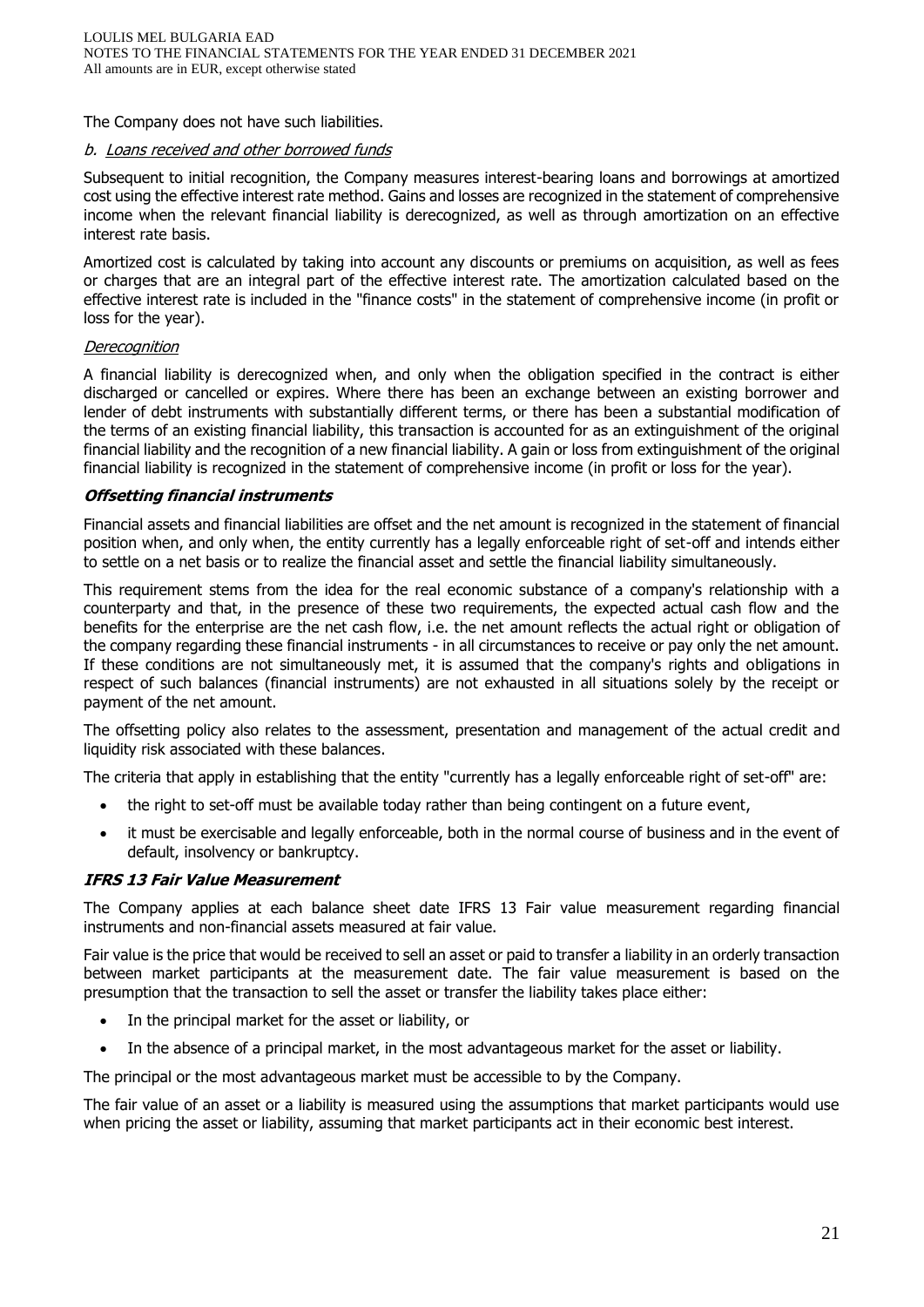A fair value measurement of a non-financial asset takes into account a market participant's ability to generate economic benefits by using the asset in its highest and best use or by selling it to another market participant that would use the asset in its highest and best use.

The Company uses valuation techniques that are appropriate in the circumstances and for which sufficient data are available to measure fair value, maximizing the use of relevant observable inputs and minimizing the use of unobservable inputs.

All assets and liabilities for which fair value is measured or disclosed in the financial statements are categorized within the fair value hierarchy, described as follows, based on the lowest level input that is significant to the fair value measurement as a whole:

- Level  $1 -$  Ouoted (unadjusted) market prices in active markets for identical assets or liabilities.
- Level  $2$   $-$  Valuation techniques for which the lowest level input that is significant to the fair value measurement is directly or indirectly observable.
- Level  $3$  Valuation techniques for which the lowest level input that is significant to the fair value measurement is unobservable.

For assets and liabilities that are recognized in the financial statements on a recurring basis, the Company determines whether transfers have occurred between Levels in the hierarchy by re-assessing categorization (based on the lowest level input that is significant to the fair value measurement as a whole) at the end of each reporting period.

At each reporting date, the management analyses the movements in the values of assets and liabilities which are required to be re-measured or re-assessed as per the Company's accounting policies. For this analysis, the management verifies the major inputs applied in the latest valuation by agreeing the information in the valuation computation to contracts and other relevant documents. The management, in conjunction with the valuation experts, also compares each the changes in the fair value of each asset and liability with relevant external sources to determine whether the change is reasonable.

For the purpose of fair value disclosures, the Company has determined classes of assets and liabilities on the basis of the nature, characteristics and risks of the asset or liability and the level of the fair value hierarchy as explained above.

## **3.12 Inventories**

Inventories are valued at the lower of cost and net realizable value using identification method on a single item basis. Costs incurred in bringing each product to its present location and condition, are included in the cost of acquisition.

Net realizable value is the estimated selling price in the ordinary course of business, less estimated costs of completion and the estimated costs necessary to make the sale.

# **3.13 Issued Capital**

Issued capital represents the par value of shares issued and paid by the shareholders. Any proceeds in excess of par value are recorded in share premium reserves.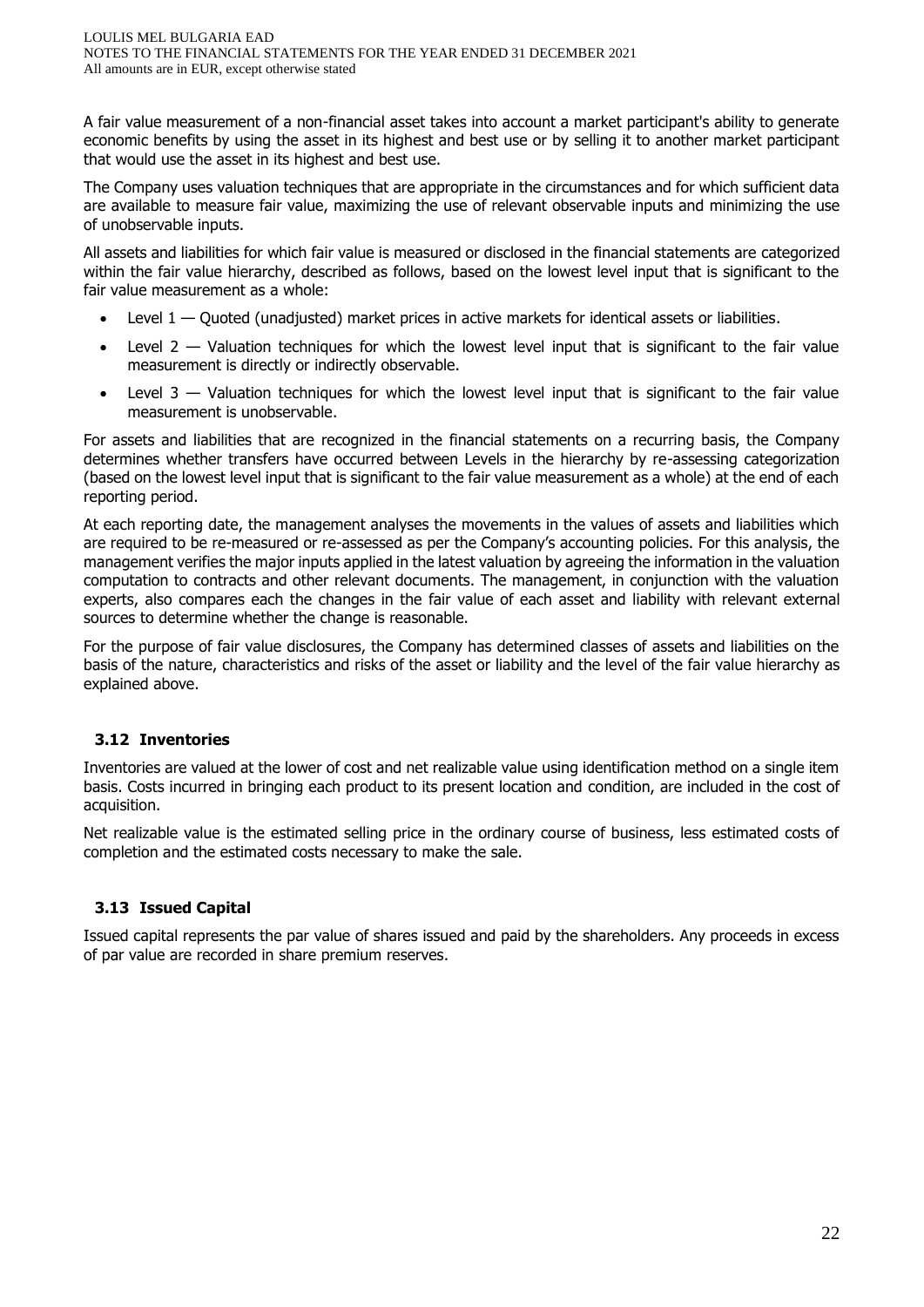## **4 Property, Plant and Equipment & Investment Property**

Movement of Property, Plant and Equipment & Investment Property in 2021 is, as follows:

#### **Property, Plant and Equipment**

|                                                              | Land      | <b>Buildings</b> | <b>Machinery</b> | Transportation<br><b>Equipment</b> | <b>Furniture</b><br>and<br>Other<br><b>Equipment</b> | <b>Assets Under</b><br><b>Construction</b> | Total      |
|--------------------------------------------------------------|-----------|------------------|------------------|------------------------------------|------------------------------------------------------|--------------------------------------------|------------|
| Cost or Valuation at 31.12.2020                              | 1.164.653 | 2.150.314        | 3.412.776        | 436.622                            | 540.598                                              | 1.563.904                                  | 9.268.867  |
| Accumulated Depreciation at<br>31.12.2020                    | 0,00      | (56.594)         | (124.382)        | (59.649)                           | (83.708)                                             | 0,00                                       | (324.333)  |
| <b>Net Bok Value at 31.12.2020</b>                           | 1.164.653 | 2.093.720        | 3.288.394        | 376.973                            | 456.890                                              | 1.563.904                                  | 8.944.534  |
| <b>Additions</b>                                             | 0,00      | 7.103            | 6.450            | 14.332                             | 8.819                                                | 2.118.497                                  | 2.155.201  |
| Transfers and Disposals - Cost or<br>Valuation               | 0,00      | 1.299.472        | 0,00             | 0,00                               | 0,00                                                 | (1.299.472)                                | 0,00       |
| Transfers and Disposals -<br><b>Accumulated Depreciation</b> | 0,00      | 0,00             | 0,00             | 0,00                               | 0,00                                                 | 0,00                                       | 0,00       |
| <b>Revaluations</b>                                          | 0,00      | 0,00             | 0,00             | 0,00                               | 0,00                                                 | 0,00                                       | 0,00       |
| Depreciation                                                 | 0,00      | (72.813)         | (99.352)         | (52.502)                           | (57.264)                                             | 0,00                                       | (281.931)  |
| <b>Net Bok Value at 31.12.2021</b>                           | 1.164.653 | 3.327.482        | 3.195.492        | 338.803                            | 408.445                                              | 2.382.929                                  | 10.817.804 |

#### **Investment Property**

|                                                    | <b>Investment</b><br><b>Property</b> |
|----------------------------------------------------|--------------------------------------|
| Cost or Valuation at 31.12.2020                    | 19.992                               |
| Accumulated Depreciation at 31.12.2020             | 0,00                                 |
| <b>Net Bok Value at 31.12.2020</b>                 | 19.992                               |
| <b>Additions</b>                                   | 0,00                                 |
| Transfers and Disposals - Cost or Valuation        | 0,00                                 |
| Transfers and Disposals - Accumulated Depreciation | 0,00                                 |
| Revaluations                                       | 0,00                                 |
| Depreciation                                       | 0,00                                 |
| <b>Net Bok Value at 31.12.2021</b>                 | 19.992                               |

It is noted that the latest valuation of the Company's land, buildings and investment property at fair value has been conducted on December 31st, 2020. The valuation has been conducted by a qualified valuator based on the institutional rules (categorized as Level 2 within the fair value hierarchy).

Under the land purchase contract, the company undertakes to execute an investment project within the time period described in note 28. If the clauses entered in the contract are not fulfilled, the land will be returned to the Seller.

Property and Machinery are pledged as collateral for bank loans disclosed in Note 13.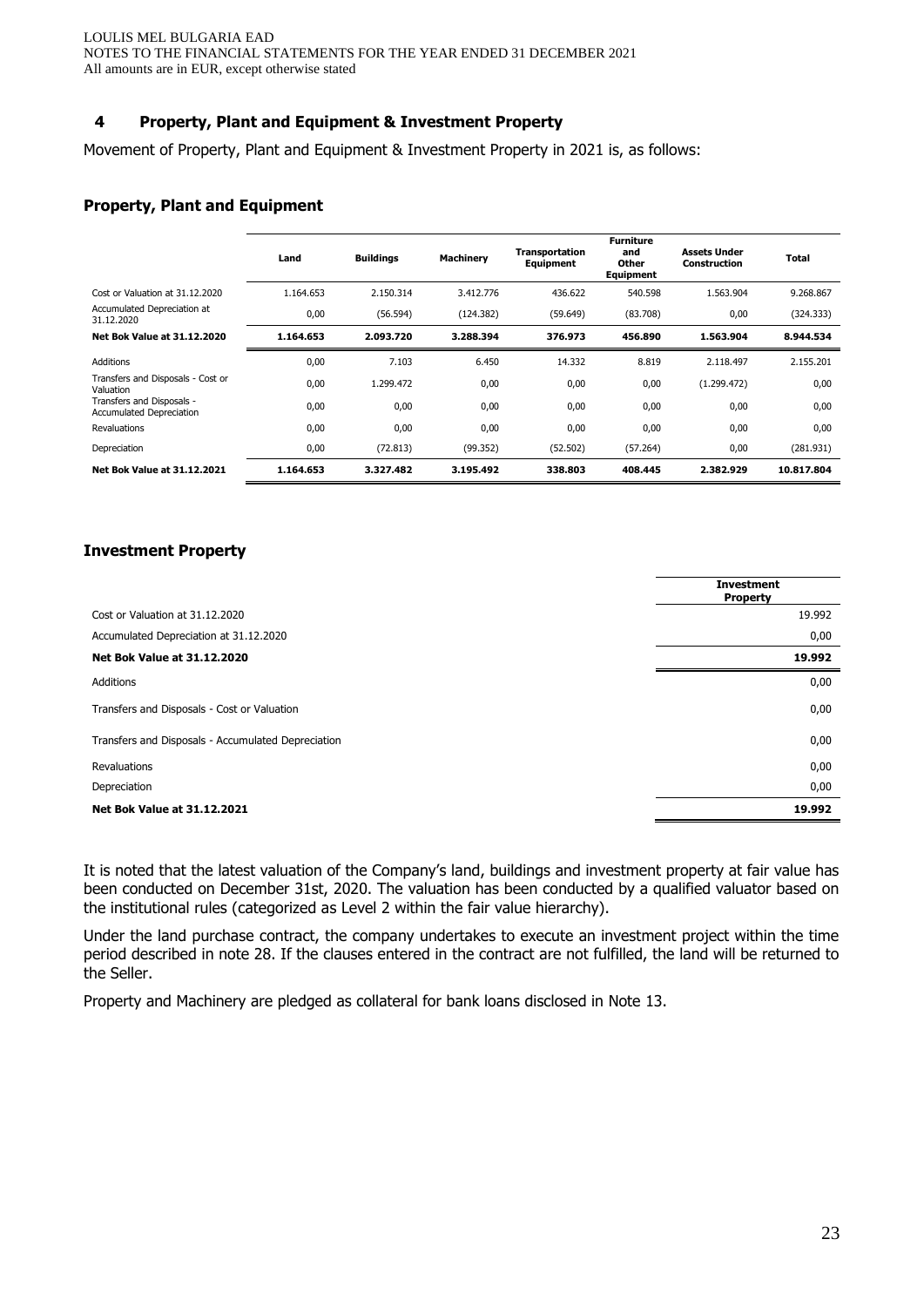# **5 Right-of-Use Assets**

Movement of Right-of-Use Assets in 2021 is, as follows:

|                                                              | Land | <b>Buildings</b> | <b>Machinery</b> | <b>Transportation</b><br><b>Equipment</b> | <b>Furniture</b><br>and<br><b>Other</b><br><b>Equipment</b> | <b>Total</b> |
|--------------------------------------------------------------|------|------------------|------------------|-------------------------------------------|-------------------------------------------------------------|--------------|
| Cost or Valuation at 31.12.2020                              | 0    | 0                | 0                | 23.057                                    | 0                                                           | 23.057       |
| Accumulated Depreciation at<br>31.12.2020                    | 0    | 0                | 0                | (4.391)                                   | 0                                                           | (4.391)      |
| <b>Net Bok Value at 31.12.2020</b>                           | 0    | 0                | 0                | 18.666                                    | 0                                                           | 18.666       |
| <b>Additions</b>                                             | 0    | 0                | 0                | 60.665                                    | 0                                                           | 60.665       |
| Transfers and Disposals - Cost or<br>Valuation               | 0    | 0                | 0                | (5.426)                                   | 0                                                           | (5.426)      |
| Transfers and Disposals -<br><b>Accumulated Depreciation</b> | 0    | 0                | $\mathbf{0}$     | 3.712                                     | 0                                                           | 3.712        |
| <b>Revaluations</b>                                          | 0    | 0                | 0                | 0                                         | 0                                                           | 0            |
| Depreciation                                                 |      | 0                | 0                | (15.311)                                  | 0                                                           | (15.311)     |
| <b>Net Bok Value at 31.12.2021</b>                           | ŋ    | 0                | 0                | 62.306                                    | 0                                                           | 62.306       |

The Company has included the Right-of-Use assets in the same category where the underlying assets would have been included if these were its own.

## **6 Other Intangible Assets**

Movement of Other Intangible Assets in 2021 is, as follows:

|                                                    | <b>Software</b> | <b>Trademarks</b> | Other<br><b>Intangible</b><br><b>Assets</b> | <b>Total</b> |
|----------------------------------------------------|-----------------|-------------------|---------------------------------------------|--------------|
| Cost at 31.12.2020                                 | 57.501          | 0                 | 0                                           | 57.501       |
| Accumulated Amortisation at 31.12.2020             | (10.980)        | 0                 | 0                                           | (10.980)     |
| <b>Net Bok Value at 31.12.2020</b>                 | 46.521          | 0                 | $\mathbf 0$                                 | 46.521       |
| Additions                                          | 0               | $\Omega$          | 0                                           | 0            |
| Transfers and Disposals - Cost                     |                 |                   |                                             |              |
| Transfers and Disposals - Accumulated Amortisation | <sup>0</sup>    | 0                 | 0                                           | ŋ            |
| <b>Impairment Losses</b>                           |                 | 0                 | 0                                           |              |
| Amortisation                                       | (11.501)        |                   | 0                                           | (11.501)     |
| <b>Net Bok Value at 31.12.2021</b>                 | 35.020          | Ω                 | Ω                                           | 35.020       |

## **7 Other Non-Current Assets**

|                                          | 31.12.2021 | 31.12.2020 |
|------------------------------------------|------------|------------|
| Other Long-Term Receivables              | 5.737      | 4.500      |
| Prepayments for Purchase of Fixed Assets | 1.344.246  |            |
| Long-Term Guarantees                     | 56.537     | 20.852     |
| Total:                                   | 1.406.520  | 25.352     |
|                                          |            |            |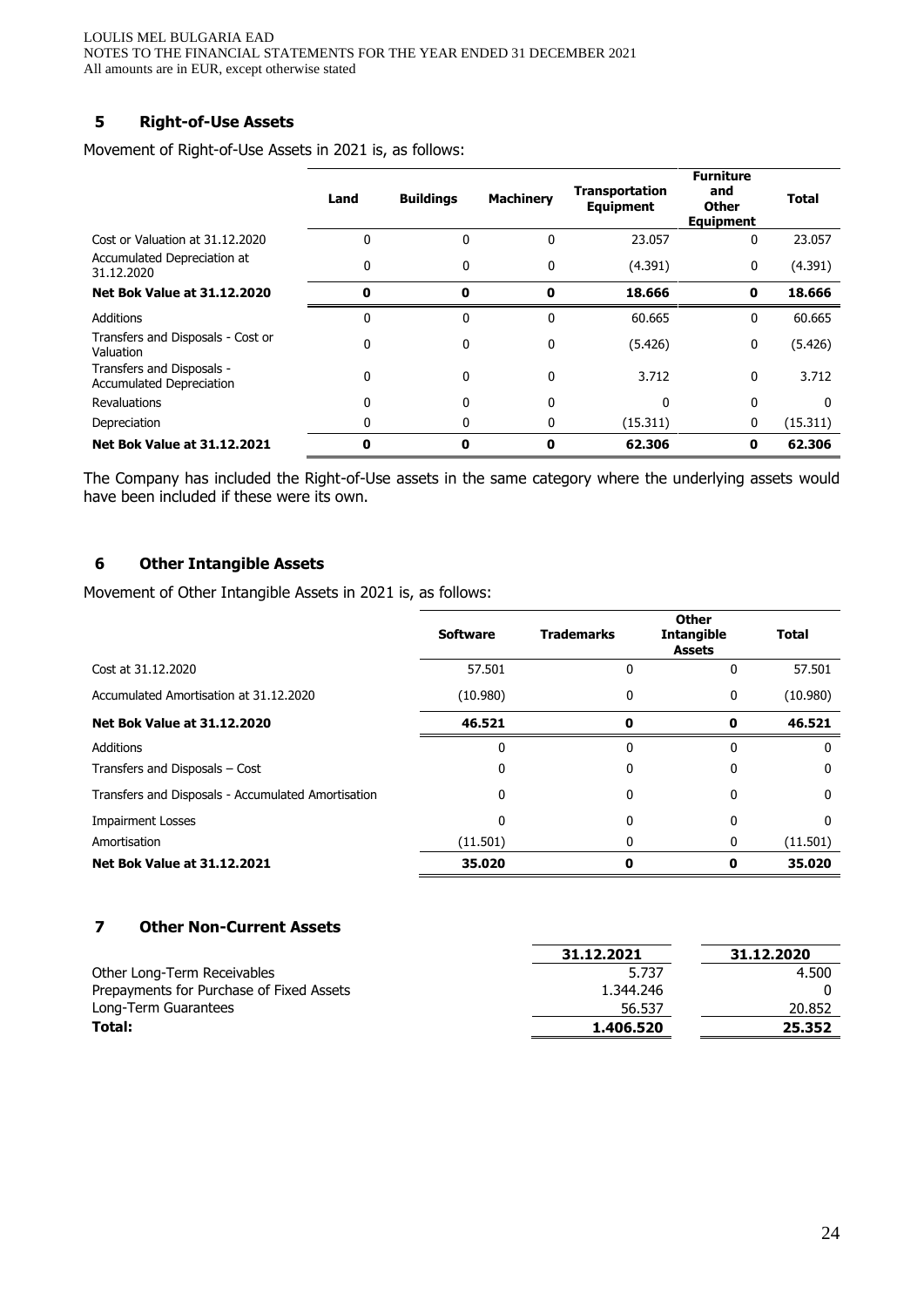#### LOULIS MEL BULGARIA EAD NOTES TO THE FINANCIAL STATEMENTS FOR THE YEAR ENDED 31 DECEMBER 2021 All amounts are in EUR, except otherwise stated

# **8 Inventories**

|                                                     | 31.12.2021 | 31.12.2020 |
|-----------------------------------------------------|------------|------------|
| Merchandises                                        | 0          | 0          |
| Finished and Semi-Finished Products                 | 256.616    | 183.300    |
| Raw and Secondary Materials                         | 4.216.187  | 3.618.201  |
| Packaging Materials                                 | 25.181     | 8.771      |
| Spare Parts                                         | 61.001     | 59.024     |
| less: Write-Down of Inventory                       | 0          | (13.386)   |
| Total:                                              | 4.558.985  | 3.855.910  |
| <b>Trade Receivables</b><br>9                       |            |            |
|                                                     | 31.12.2021 | 31.12.2020 |
| <b>Trade Receivables</b>                            | 1.657.776  | 1.101.865  |
| less: Bad Debt Provisions                           | 0          | (3.798)    |
| Total:                                              | 1.657.776  | 1.098.067  |
| <b>Other Receivables</b><br>10                      |            |            |
|                                                     | 31.12.2021 | 31.12.2020 |
| <b>Sundry Debtors</b>                               | 849        | 1.188      |
| Other Short-Term Receivables                        | 36         | 0          |
| Advance Payments to Suppliers                       | 1.241      | 108.988    |
| Taxes and Levies Receivables                        | 9.333      | 99.431     |
| Social Security and Other Contributions Receivables | 12         | 0          |
| Prepaid Expenses                                    | 7.443      | $\Omega$   |
| Provisions                                          | 0          | 1.725      |
| less: Bad Debt Provisions of Other Receivables      | 0          | 0          |
| Total:                                              | 18.914     | 211.332    |
| 11<br><b>Cash and Cash Equivalents</b>              |            |            |
|                                                     | 31.12.2021 | 31.12.2020 |
| Cash in Hand in BGN                                 | 6.254      | 15.477     |
| Cash at Bank in BGN                                 | 16.182     | 289.401    |

| Total:                             | 44.501 | 954.837 |
|------------------------------------|--------|---------|
| Other Cash Equivalents             | 2.557  |         |
| Cash at Bank in Foreign Currencies | 19.508 | 649.959 |
| Cash at Bank in BGN                | 16.182 | 289,401 |

## **12 Share Capital & Share Premium**

## **Share Capital**

As of 31 December 2021, the registered Share Capital of the Company is BGN 1.672.751 (EUR 855.264), divided into 1.672.751 ordinary registered shares, each of them with nominal value BGN 1 (one). The sole shareholder of the Company is Loulis International Foods Enterprises (Bulgaria) Limited.

|                                                 | Number of<br><b>Shares</b> | <b>Nominal Value</b><br>per share | <b>Total amount</b><br>in BGN | Total amount<br>in EUR |
|-------------------------------------------------|----------------------------|-----------------------------------|-------------------------------|------------------------|
| <b>Balance at 01.01.2020</b>                    | 582.000                    | 1 BGN                             | 582,000                       | 297.572                |
| Issue of Shares                                 | 1.090.751                  | 1 BGN                             | 1.090.751                     | 557.692                |
| <b>Balance at 31.12.2020</b>                    | 1.672.751                  |                                   | 1.672.751                     | 855.264                |
| <b>Balance at 01.01.2021</b><br>Issue of Shares | 1.672.751<br>0             | 1 BGN<br>1 BGN                    | 1.672.751<br>0                | 855.264                |
| <b>Balance at 31.12.2021</b>                    | 1.672.751                  |                                   | 1.672.751                     | 855.264                |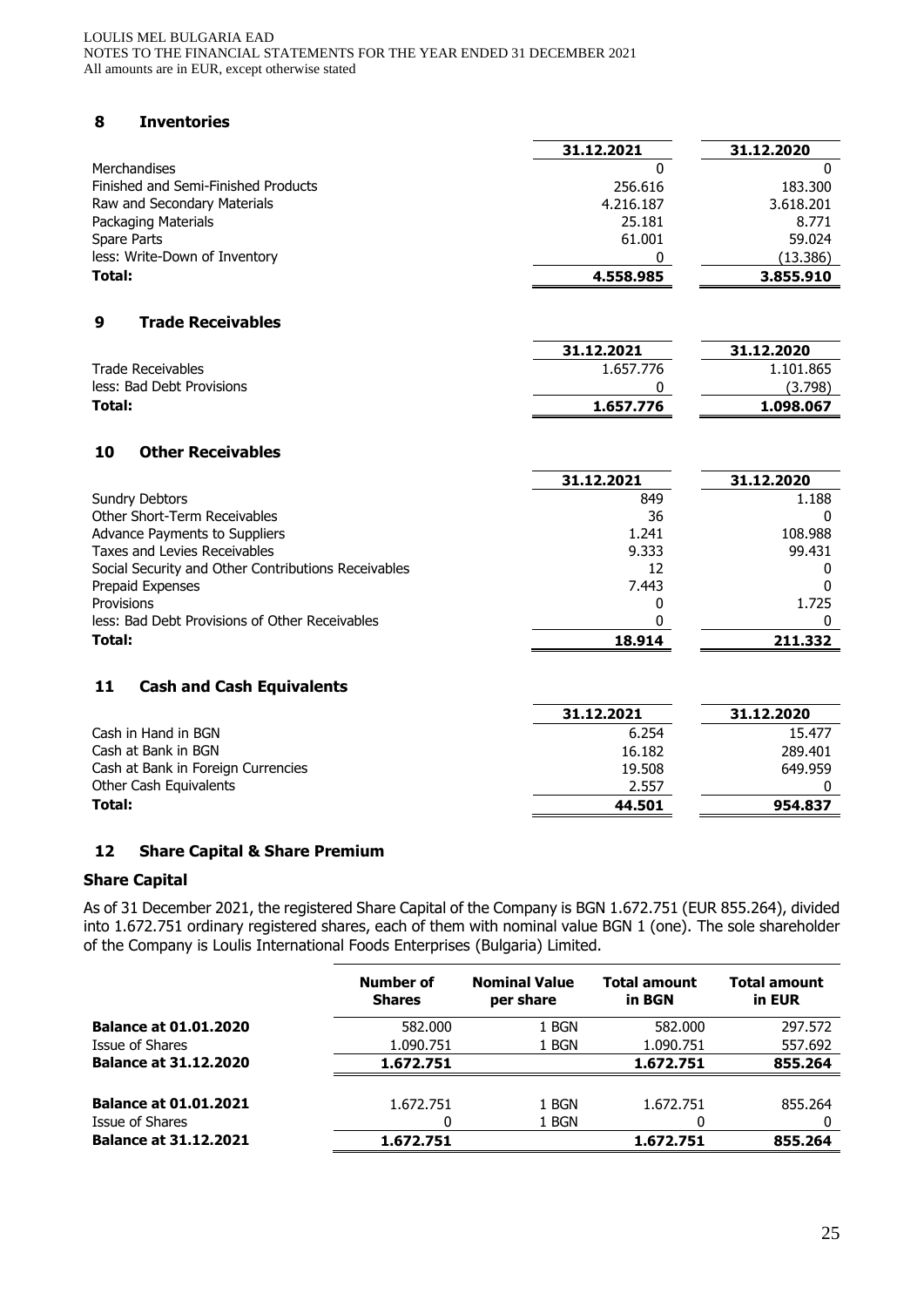The Share Capital of the Company is fully subscribed and paid as follows:

- i. BGN 50.000 (EUR 25.564,59) with a cash contribution of the Sole Owner upon the establishment of the Company dated 22 February 2016.
- ii. BGN 532.000 (EUR 272.007,28) with a non-monetary contribution of the Sole Owner darted 11 October 2017, as described in Article 6, paragraph 2, item 1 of the Company's Articles of Association.
- iii. BGN 440.441 (EUR 225.193,91) with a non-monetary contribution of the Sole Owner dated 21 October 2020, as described in Article 6, paragraph 2, item 2 of the Company's Articles of Association.
- iv. BGN 650.310 (EUR 332.498,22) with a cash contribution of the Sole Owner dated 21 October 2020.

## **Share Premium**

As of 31 December 2021, the Share Premium of the Company is BGN 19.473.014 (EUR 9.956.393,96) and is formed as follows:

- i. BGN 6.384.000 (EUR 3.264.087,37) as the difference between the issue and nominal value of the 532.000 newly issued shares at a price of BGN 13 (thirteen) each, at a premium of BGN 12 (twelve) per share, according to the Resolution for the Sole Owner of the capital of the Company dated 11 October 2017.
- ii. BGN 13.089.014 (EUR 6.692.306,59) as the difference between the issue and nominal value of the 1.090.751 newly issued shares at a price of BGN 13 (thirteen) each, at a premium of BGN 12 (twelve) per share, according to the Resolution for the Sole Owner of the capital of the Company dated 21 October 2020.

## **13 Bank Loans**

The analysis of the Long-Term and Short-Term Bank Loans is presented in the table below:

|                                           | 31.12.2021 | 31.12.2020 |
|-------------------------------------------|------------|------------|
| <b>Short-Term Bank Loans</b>              |            |            |
| Current Portion of Long-Term Lliabilities | 715.809    | 370.687    |
| Short-Term Bank Loans                     | 760.082    | $^{(1)}$   |
| Total:                                    | 1.475.891  | 370.687    |
|                                           |            |            |
| <b>Long-Term Bank Loans</b>               | 31.12.2021 | 31.12.2020 |
| Long-Term Bond Loans                      | 3.208.357  | 3.924.165  |
| Total:                                    | 3.208.357  | 3.924.165  |
|                                           |            |            |
| <b>Total Bank Loans:</b>                  | 4.684.248  | 4.294.852  |

The maturity periods of the Long-Term Bank Loans are presented in the table below:

|             | <b>Repayment of Long-Term Loans</b> |
|-------------|-------------------------------------|
| Within 2022 | 715.809                             |
| Within 2023 | 715.809                             |
| Within 2024 | 715.809                             |
| Within 2025 | 715.809                             |
| Within 2026 | 715,809                             |
| Within 2027 | 345.121                             |
| Total:      | 3.924.166                           |

## **Long-Term Loan 1**

On March 6, 2019, the Company concludes an investment loan contract with Eurobank Bulgaria AD at the amount of BGN 4.500.000 (EUR 2.300.814) with maturity date 6.3.2027, which is fully utilized as of 31.12.2019.

Loan collateral: Property №1 in General Toshevo and Property №2 Snop Village, a special pledge on General Toshevo's electromechanical equipment and present and future receivables.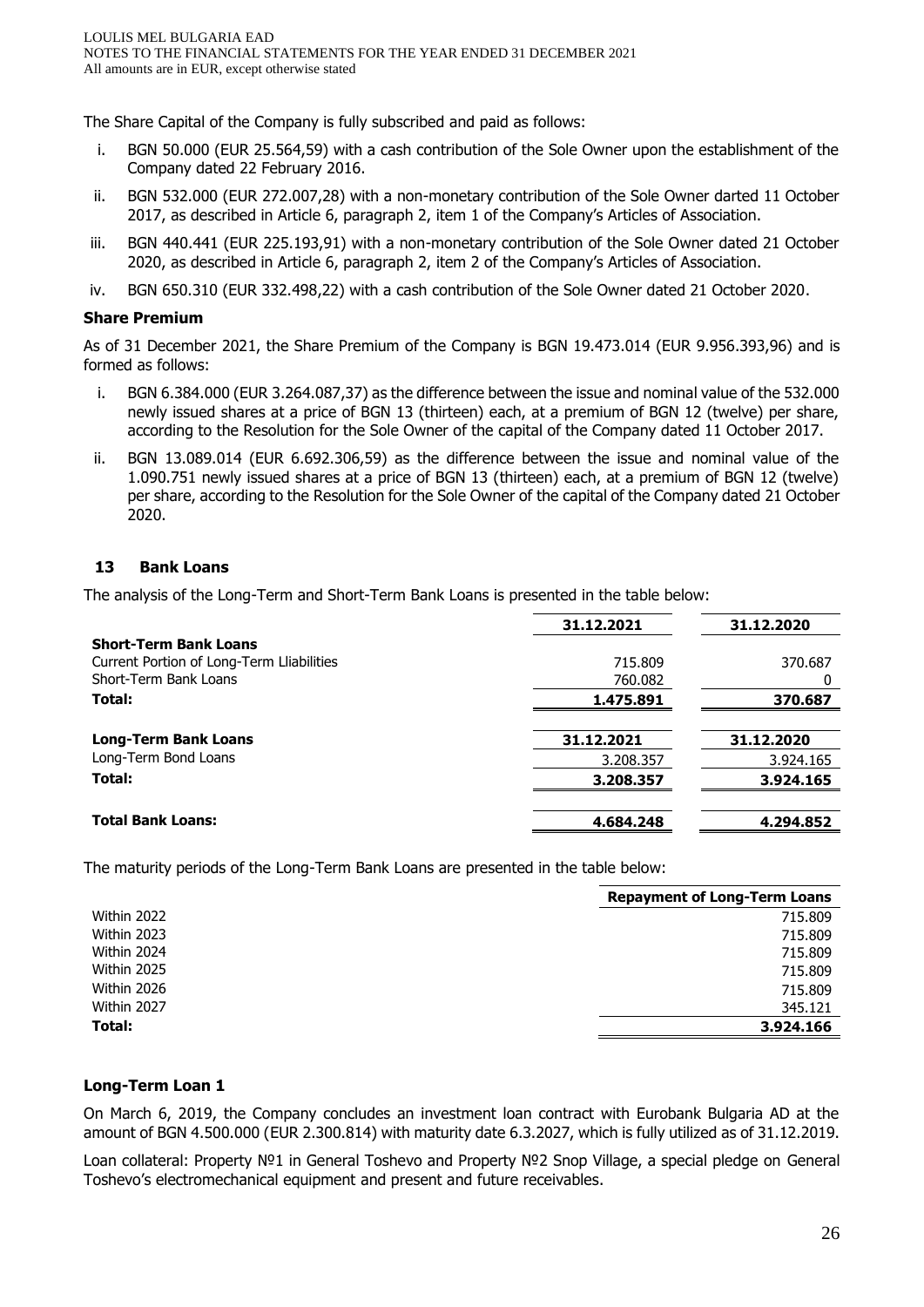## **Long-Term Loan 2**

On November 26<sup>th</sup>, 2019, a second long term bank loan has been signed with Eurobank Bulgaria AD at the amount of 3.900.000 BGN (EUR 1.994.038) which is fully utilized as at 31.12.2019. The maturity date is 30.09.2027.

Loan collateral: Property №1 in General Toshevo and Property №2 Snop Village, a special pledge on General Toshevo's electromechanical equipment and present and future receivables.

## **Bank Overdraft**

On March 6, 2019, the Company signs an overdraft contract with a maximum authorized amount of BGN 1.955.830 (EUR 1.000.000) and a deadline for payment on 03.06.2020. As per additional agreement 2, dated 10.02.2021 the term of the overdraft has been extended to 06.06.2022. The utilized amount as of 31.12.2021 is BGN 1.486.591 (EUR 760.082).

Loan collateral: Property №1 in General Toshevo and Property №2 Snop Village, a special pledge on General Toshevo's electromechanical equipment and present and future receivables.

The change in the total Bank Loans for the Company is presented in the table below:

|                                                            | <b>Short-Term Bank</b><br>Loans | Long-Term<br><b>Bank Loans</b> | <b>Total</b> |
|------------------------------------------------------------|---------------------------------|--------------------------------|--------------|
| <b>Balance at 01.01.2020</b>                               | 637.128                         | 4.294.852                      | 4.931.980    |
| Cash Flow:                                                 |                                 |                                |              |
| - Proceeds/(Payments) from Bank Borrowings                 | (637.128)                       | 0                              | (637.128)    |
| - Payment of Long-Term Bank Borrowings                     | 0                               |                                |              |
| Non-Cash Flow:                                             |                                 |                                |              |
| - Reclassification from Long-Term to Short-Term Bank Loans | 370.687                         | (370.687)                      |              |
| <b>Balance at 31.12.2020</b>                               | 370.687                         | 3.924.165                      | 4.294.852    |
|                                                            |                                 |                                |              |
| <b>Balance at 01.01.2021</b>                               | 370.687                         | 3.924.165                      | 4.294.852    |
| Cash Flow:                                                 |                                 |                                |              |
| - Proceeds/(Payments) from Bank Borrowings                 | 760.082                         | 0                              | 760.082      |
| - Payment of Long-Term Bank Borrowings                     | (370.687)                       | 0                              | (370.687)    |
| Non-Cash Flow:                                             |                                 |                                |              |
| - Reclassification from Long-Term to Short-Term Bank Loans | 715,809                         | (715.808)                      |              |
| <b>Balance at 31.12.2021</b>                               | 1.475.891                       | 3.208.357                      | 4.684.248    |

## **14 Lease Liabilities**

|                                           | 31.12.2021   | 31.12.2020    |
|-------------------------------------------|--------------|---------------|
| Lease Liability due:                      |              |               |
| between 2 and 5 years                     | 46.887       | 10.189        |
| * Principal<br>Incl.                      | 45.531       | <i>10.019</i> |
| * Interest                                | 1.356        | <i>170</i>    |
| Up to 1 year                              | 18.237       | 9.005         |
| * Principal<br>Incl:                      | 17.222       | 8.732         |
| * Interest                                | <i>1.015</i> | 273           |
| <b>Total Liabilities</b>                  | 65.124       | 19.194        |
| Future Finance Costs under Finance Leases | (2.371)      | (443)         |
| Lease Liabilities                         | 62.753       | 18.751        |

As of 31.12.2021 the Company has Lease Liabilities due to third parties in relation to contracts for rent of cars.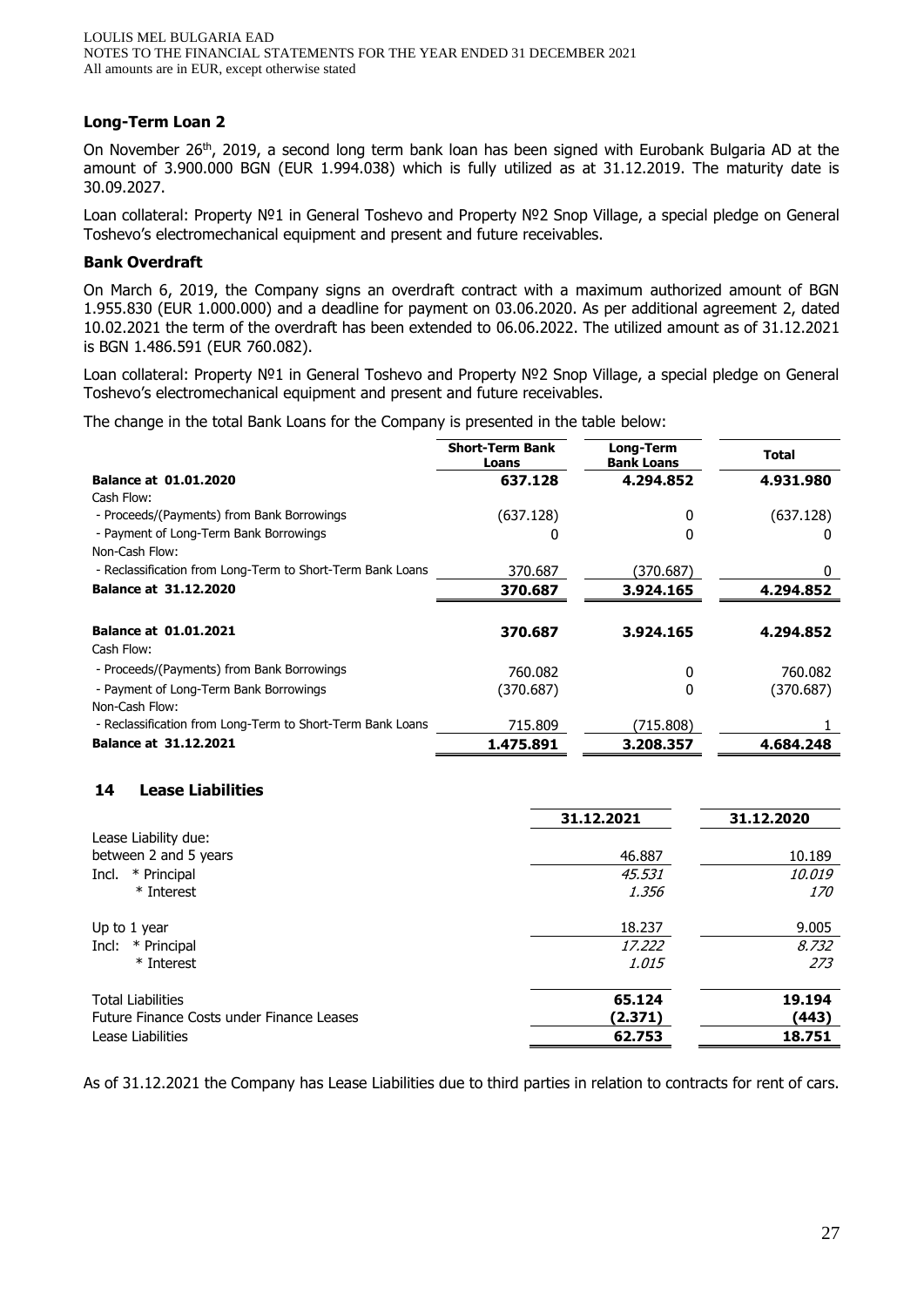## **15 Employee Benefit Liabilities**

The liability for retirement benefits is included in the Financial Statements according to IFRS 19 and it is based on an actuarial study with date December 31, 2021.

For the calculations of the study the following actuarial assumptions have been used:

| <b>Financial Assumptions</b>     |                 |
|----------------------------------|-----------------|
| Discount Rate:                   | 0,60%           |
| <b>Expected Salary Increase:</b> | 1,50%           |
| Inflation:                       | 1,50%           |
| <b>Demographic Assumptions</b>   |                 |
| Mortality:                       | <b>EVK 2000</b> |
| Disability:                      | 50% EVK 2000    |
| Retirement Age Limits:           | 62              |
| Turnover:                        |                 |
| - from 0 years to 1 years        | 1,50%           |
| - from 1 years to 5 years        | 1,00%           |
| - from 5 years to 10 years       | 0,50%           |
| - over 10 years                  | $0.00\%$        |

The amounts recognized in the Statement of Comprehensive Income are as follows:

|                                                                 | 31.12.2021 | 31.12.2020 |
|-----------------------------------------------------------------|------------|------------|
| <b>Current Cost Service</b>                                     | 5.155      | 3.252      |
| Interest Cost                                                   | 19         |            |
| Settlement/Curtailment Impact                                   | 1.475      | 2.347      |
| Past Service Cost                                               | 0          | 0          |
| <b>Amounts charged in Profit &amp; Loss Statement:</b>          | 6.649      | 5.603      |
| Actuarial (Profit)/Loss for the period                          | (4.049)    | (808)      |
| Actuarial (Profit)/Loss for the Previous Year                   |            | 719        |
| Total amounts charged in the Statement of Comprehensive Income: | 2.600      | 5.514      |

The change in the Net Liability, recognized in the Statement of Financial Position is presented in the table below:

|                                               | 31.12.2021 | 31.12.2020 |
|-----------------------------------------------|------------|------------|
| <b>Net Liability - Opening Balance:</b>       | 3.168      |            |
| <b>Total Expense</b>                          | 6.649      | 5.603      |
| Actuarial (Profit)/Loss for the Period        | (4.049)    | (808)      |
| Actuarial (Profit)/Loss for the Previous Year |            | 719        |
| Benefits Paid                                 | (1.475)    | (2.346)    |
| <b>Net Liability - Closing Balance:</b>       | 4.293      | 3.168      |
|                                               |            |            |

Note: The comparative figures of the company for the year 2020, have been revised by the change of the accounting policy of IAS 19 (see note 2.5 "Changes in accounting policies")

## **16 Deferred Tax Liability**

|                        | 31.12.2021 | 31.12.2020 |
|------------------------|------------|------------|
| Deferred Tax Asset     | 6.705      | 3.910      |
| Deferred Tax Liability | (87.583)   | (84.964)   |
| Total:                 | (80.878)   | (81.054)   |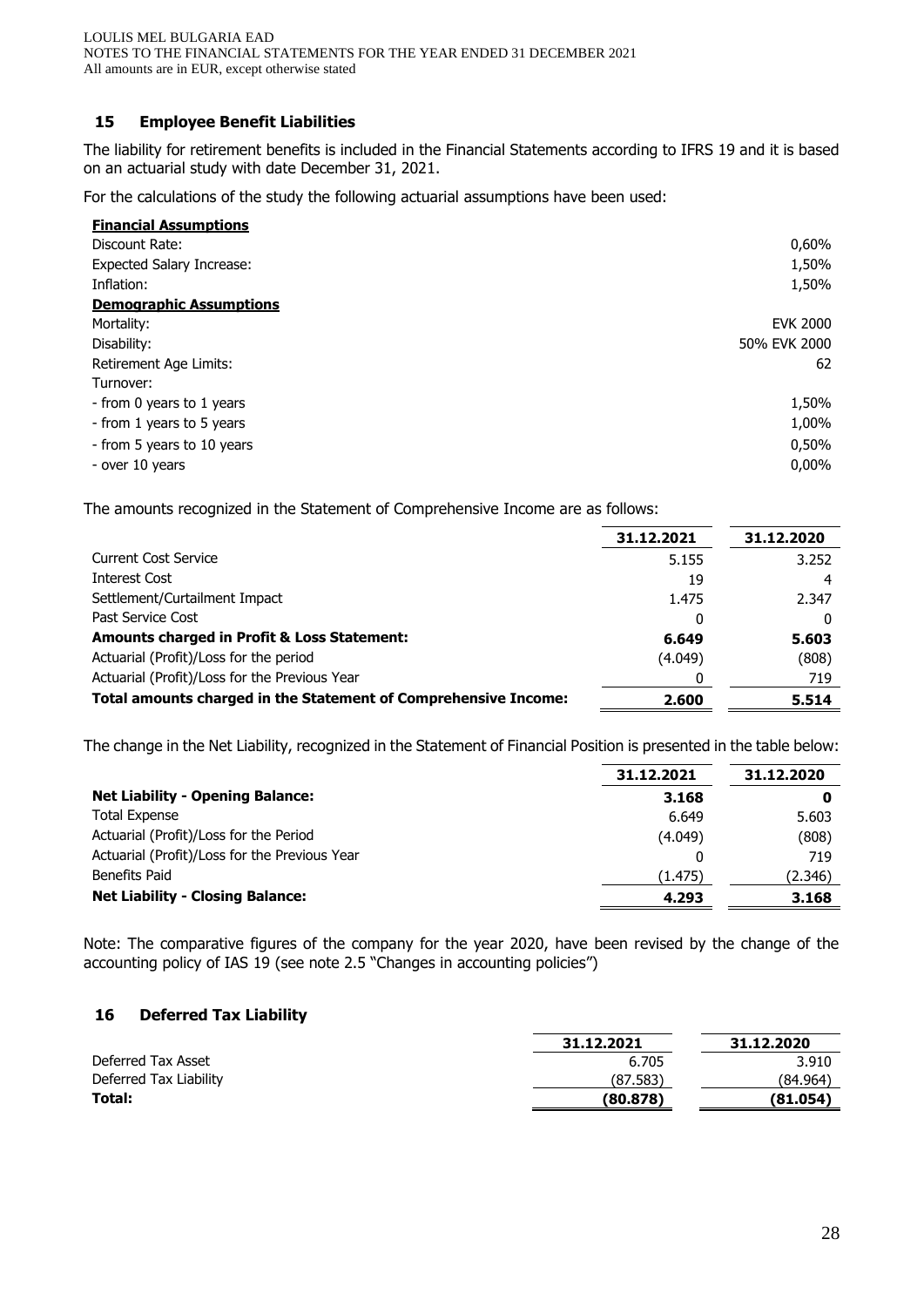#### LOULIS MEL BULGARIA EAD NOTES TO THE FINANCIAL STATEMENTS FOR THE YEAR ENDED 31 DECEMBER 2021 All amounts are in EUR, except otherwise stated

| <b>Deferred Tax - Opening Balance 2020</b>          | 0        |
|-----------------------------------------------------|----------|
| Deferred Tax Asset from Inventory Impairment        | 1.339    |
| Deferred Tax Asset from Bad Debts                   | 380      |
| Deferred Tax Asset from Tax Employee Benefits       | 317      |
| Deferred Tax Asset from Other                       | 1.875    |
| Deferred Tax Liability from Assets                  | (83.089) |
| Deferred Tax Liability from Other Intangible Assets | (9)      |
| Deferred Tax Liability from Right of Use Assets     | (1.867)  |
| <b>Deferred Tax - Closing Balance 2020</b>          | (81.054) |
|                                                     |          |
| <b>Deferred Tax - Opening Balance 2021</b>          | (81.054) |
| Deferred Tax Asset from Inventory Impairment        | (1.339)  |
| Deferred Tax Asset from Bad Debts                   | (380)    |
| Deferred Tax Asset from Tax Employee Benefits       | 113      |
| Deferred Tax Asset from Other                       | 4.400    |
| Deferred Tax Liability from Assets                  | 1.746    |
| Deferred Tax Liability from Other Intangible Assets | n        |
| Deferred Tax Liability from Right of Use Assets     | (4.364)  |
| <b>Deferred Tax - Closing Balance 2021</b>          | (80.878) |

# **17 Trade Payables**

|                                   | 31.12.2021 | 31.12.2020 |
|-----------------------------------|------------|------------|
| Trade Payables                    | 767.783    | 629.398    |
| Advance Payments from Receivables | 1.422      | 601.579    |
| Total:                            | 769.205    | 1.230.977  |

## **18 Other Short-Term Liabilities**

|                                         | 31.12.2021 | 31.12.2020 |
|-----------------------------------------|------------|------------|
| Creditors                               | 440        | 446        |
| Short-Term Non Bank Loans               | 4.000.000  |            |
| Employee Benefits Payable               | 215        | 89         |
| Social Security and Other Contributions |            | 11.982     |
| <b>Accrued Expenses</b>                 | 4.934      |            |
| Provisions                              | 15.436     | 7.379      |
| Total:                                  | 4.021.025  | 19.896     |

 $\mathbb{R}$ 

 $\overline{\phantom{a}}$ 

#### **19 Net Sales**

|                             | 2021      | 2020      |
|-----------------------------|-----------|-----------|
| Net Sales of Produced Goods | 8.041.152 | 6.487.858 |
| Net Sales of Wheat          | 1.310.113 | 380.619   |
| Net Sales of Other Goods    | 11.032    | 10.994    |
| Total:                      | 9.362.297 | 6.879.471 |

## **20 Administration Expenses**

|                                 | 2021      | 2020     |
|---------------------------------|-----------|----------|
| <b>Consumption of Materials</b> |           | 0        |
| <b>Employees Benefits</b>       | (142.538) | (84.467) |
| Fees for Services               | (99.397)  | (92.535) |
| Energy and Water                | (3.527)   | (2.207)  |
| Telecommunications              | (421)     | (453)    |
| Rents                           | (9.334)   | (5.585)  |
| Insurance                       | (11.394)  | (8.330)  |
| <b>Transportation Expenses</b>  |           | (2.161)  |
| Consumables                     | (1.247)   | (1.056)  |
| Repairs and Maintenance         | (1.232)   | (2.044)  |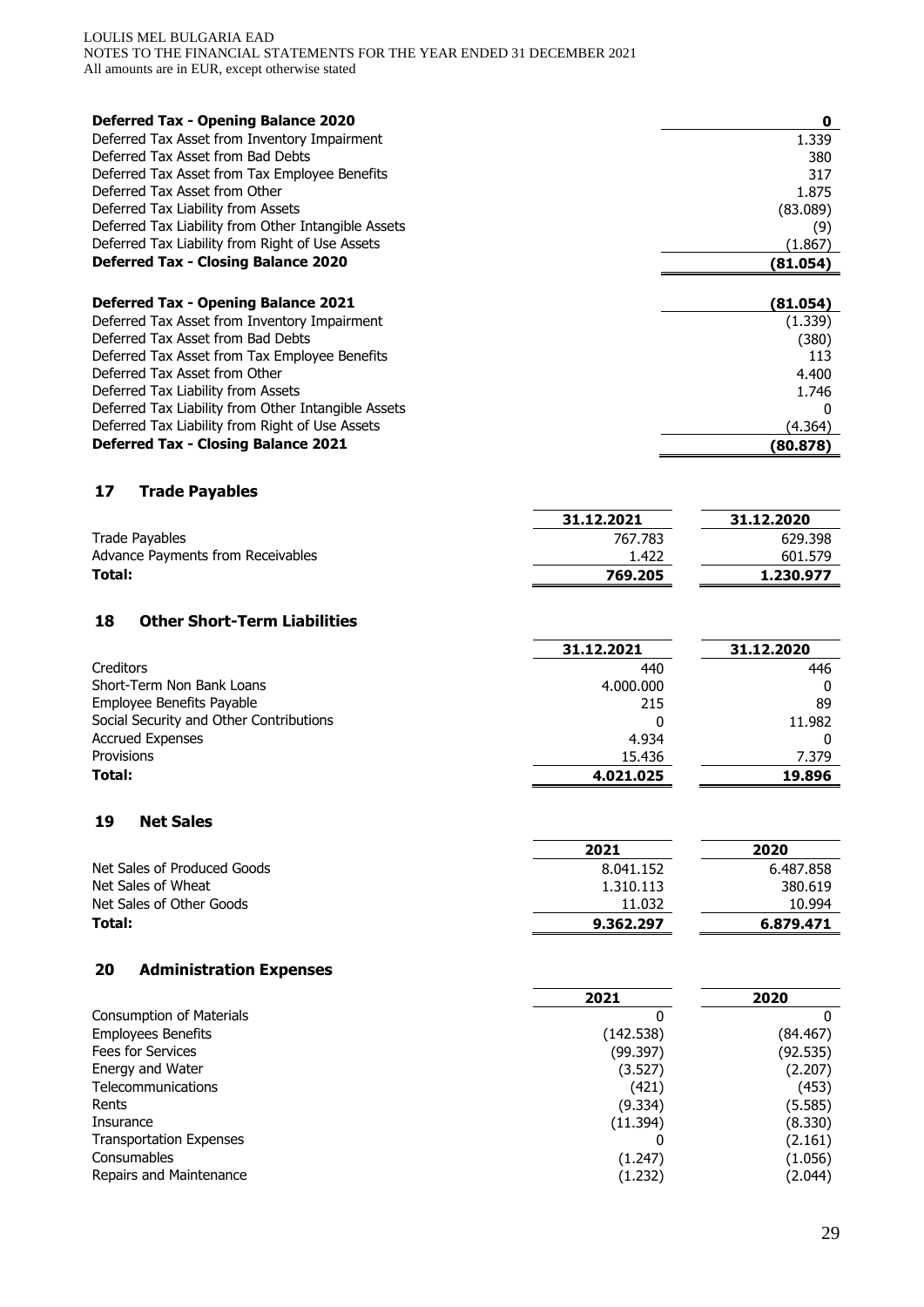#### LOULIS MEL BULGARIA EAD NOTES TO THE FINANCIAL STATEMENTS FOR THE YEAR ENDED 31 DECEMBER 2021 All amounts are in EUR, except otherwise stated

| Marketing and Advertising |           |           |
|---------------------------|-----------|-----------|
| Other Expenses            | (17.261)  | (43.823)  |
| Taxes and Levies          | (1.128)   | (5.887)   |
| Depreciation              | (20.198)  | (13.133)  |
| Total:                    | (307.677) | (261.681) |

## **21 Distribution Expenses**

|                                 | 2021      | 2020      |
|---------------------------------|-----------|-----------|
| <b>Consumption of Materials</b> | 0         | 0         |
| <b>Employees Benefits</b>       | (232.101) | (151.957) |
| <b>Fees for Services</b>        | (5.534)   | (8.019)   |
| Energy and Water                |           | (26)      |
| Telecommunications              | (1.008)   | (738)     |
| Rents                           | (5.067)   | (2.808)   |
| Insurance                       | (11.913)  | (10.606)  |
| <b>Transportation Expenses</b>  | (532.848) | (449.338) |
| Consumables                     | (3.018)   | (11.404)  |
| Repairs and Maintenance         | (13.591)  | (17.229)  |
| Marketing and Advertising       | (914)     | (8.274)   |
| <b>Other Expenses</b>           | (16.311)  | (14.948)  |
| <b>Taxes and Levies</b>         | (2.039)   | (1.366)   |
| Depreciation                    | (72.432)  | (66.537)  |
| Total:                          | (896.776) | (743.250) |

## **22 Other non-Operational Income/(Expense)**

|                                                     | 2021    | 2020     |
|-----------------------------------------------------|---------|----------|
| Profit from Sale of Assets                          |         | 1.230    |
| Foreign Exhange Differences (Credit)                | 13      |          |
| Profit from Reversal of Inventory                   | 13.386  |          |
| Profit from Reversal of Receivables and Investments | 3.947   | 2.112    |
| Profit from Other Income                            |         | 1.161    |
| Foreign Exhange Differences (Debit)                 | (5.245) | (6.286)  |
| Impairment of Inventory                             |         | (13.386) |
| Impairment of Receivables and Investments           | (149)   | (5.910)  |
| Loss from Other Expenses                            | (4.270) |          |
| Total:                                              | 7.682   | (21.071) |

# **23 Net Financial Income/(Expense)**

|                        | 2021<br>2020 |           |  |
|------------------------|--------------|-----------|--|
| Interest Income        |              |           |  |
| Bank Interest Expense  | (84.028)     | (82.521)  |  |
| Other Interest Expense | (30.829)     | (128.758) |  |
| Total:                 | (114.857)    | (211.279) |  |

## **24 Tax Expense**

|                     | 2021 | 2020     |
|---------------------|------|----------|
| Income Tax          |      |          |
| Deferred Income Tax | 581  | (19.310) |
| Total:              | 581  | (19.310) |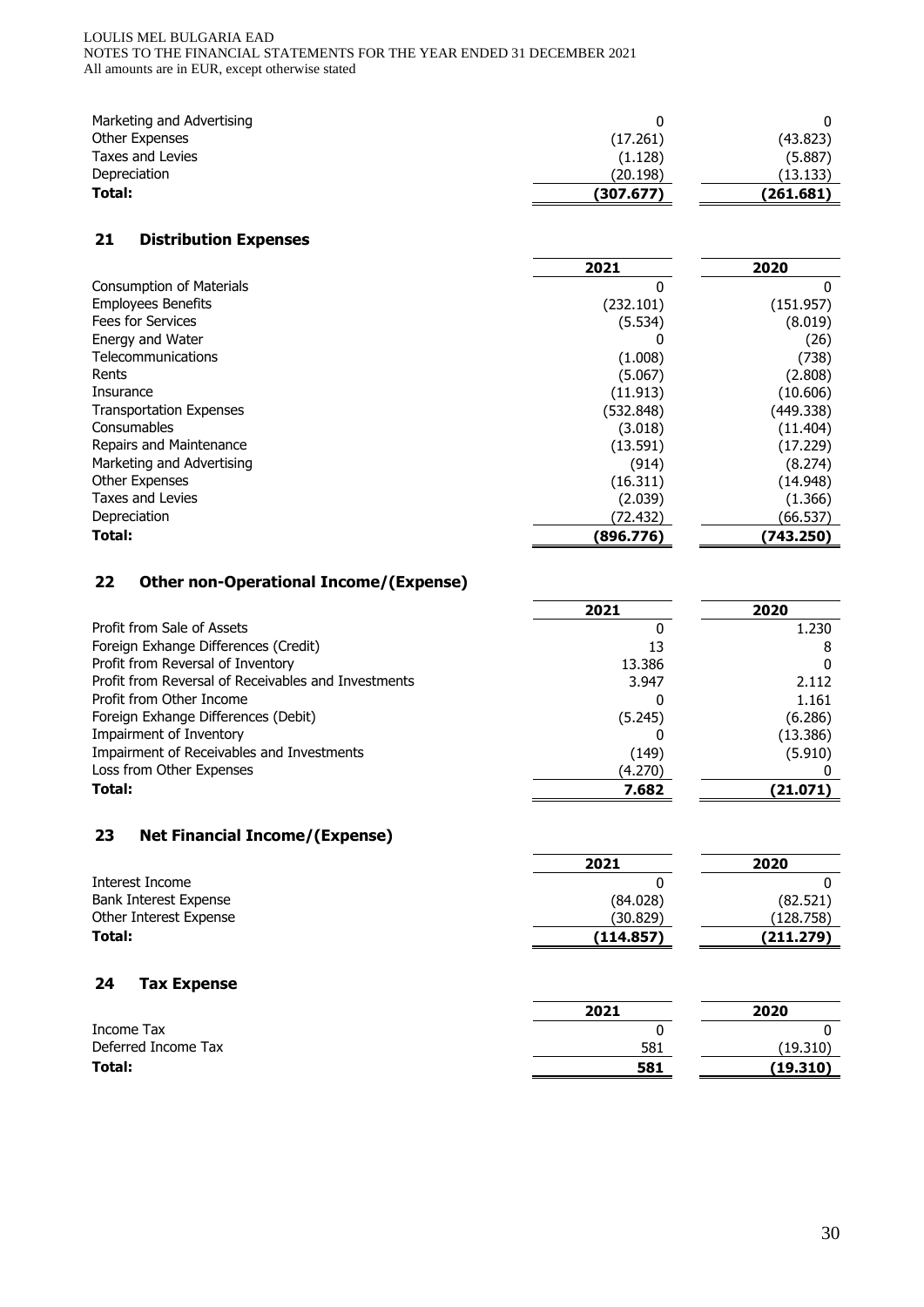## **25 Transactions with Related Parties**

The Company has transactions and balances with related parties as follows:

|                                                       |                                   | 2020                                 |                                                            |
|-------------------------------------------------------|-----------------------------------|--------------------------------------|------------------------------------------------------------|
|                                                       | <b>Type of</b><br><b>Relation</b> | <b>Sales of Good</b><br>and Services | <b>Purchases of</b><br><b>Goods and</b><br><b>Services</b> |
| Loulis International Foods Enterprises (Bulgaria) Ltd | Parent Company                    | 0                                    | $\mathbf{0}$                                               |
| Loulis Mills SA                                       | Sister Company                    | 440.689                              | 96.472                                                     |
| Kenfood SA                                            | Sister Company                    | 0                                    | 0                                                          |
| Total:                                                |                                   | 440.689                              | 96.472                                                     |
|                                                       |                                   | 2021                                 |                                                            |
|                                                       | <b>Type of</b><br><b>Relation</b> | <b>Sales of Good</b><br>and Services | <b>Purchases of</b><br><b>Goods and</b><br><b>Services</b> |
| Loulis International Foods Enterprises (Bulgaria) Ltd | Parent Company                    | 0                                    | $\Omega$                                                   |
| Loulis Mills SA                                       | Sister Company                    | 1.283.983                            | 43.007                                                     |
| Kenfood SA                                            | <b>Sister Company</b>             |                                      | 300                                                        |
| Total:                                                |                                   | 1.283.983                            | 43.307                                                     |
|                                                       |                                   | 31.12.2020                           |                                                            |
|                                                       | <b>Type of</b>                    | <b>Trade</b>                         | <b>Trade</b>                                               |
|                                                       | <b>Relation</b>                   | <b>Receivables</b>                   | <b>Payables</b>                                            |
| Loulis International Foods Enterprises (Bulgaria) Ltd | Parent Company                    | 0                                    | 198.000                                                    |
| Loulis Mills SA                                       | Sister Company                    | 0                                    | 695.853                                                    |
| Kenfood SA                                            | Sister Company                    | 0                                    | 0                                                          |
| Total:                                                |                                   | $\mathbf 0$                          | 893.853                                                    |
|                                                       |                                   | 31.12.2021                           |                                                            |
|                                                       | <b>Type of</b><br><b>Relation</b> | <b>Trade</b><br><b>Receivables</b>   | <b>Trade</b><br><b>Payables</b>                            |
| Loulis International Foods Enterprises (Bulgaria) Ltd | Parent Company                    | $\Omega$                             | $\Omega$                                                   |
| Loulis Mills SA                                       | Sister Company                    | 238.379                              | 20.815                                                     |
| Kenfood SA                                            | Sister Company                    | $\Omega$                             | 300                                                        |
| Total:                                                |                                   | 238.379                              | 21.115                                                     |
|                                                       |                                   |                                      |                                                            |

## **Loans Payable to Related Parties**

#### **Loan 1**

On 24 October 2018, Loulis Mills SA (Lender) entered into an agreement to grant a loan of EUR 2.500.000 to Loulis Mel-Bulgaria EAD (Borrower)with an interest of 5,00%. The maturity date was 24 September 2019, and the loan was fully repaid until 10 September 2019.

## **Loan 2**

On 05 August 2019, along with its "Amendment 1" dated 01 September 2019, "Amendment 2" dated 08 November 2019, "Amendment 3" dated 27 February 2020 and "Amendment 4" dated 01 June 2020, Loulis Mills SA (Lender) entered into an agreement to grant a loan of EUR 4.500.000 to Loulis Mel-Bulgaria EAD (Borrower) with an interest of 4,00%. The maturity date was 01 May 2021, and the loan was fully repaid until 04 November 2020.

## **Loan 3**

On 29 April 2020, Loulis International Foods Enterprises (Bulgaria) Ltd (Lender) entered into an agreement to grant a loan of EUR 4.500.000 to its subsidiary Loulis Mel-Bulgaria EAD (Borrower) with an interest of 4,00%.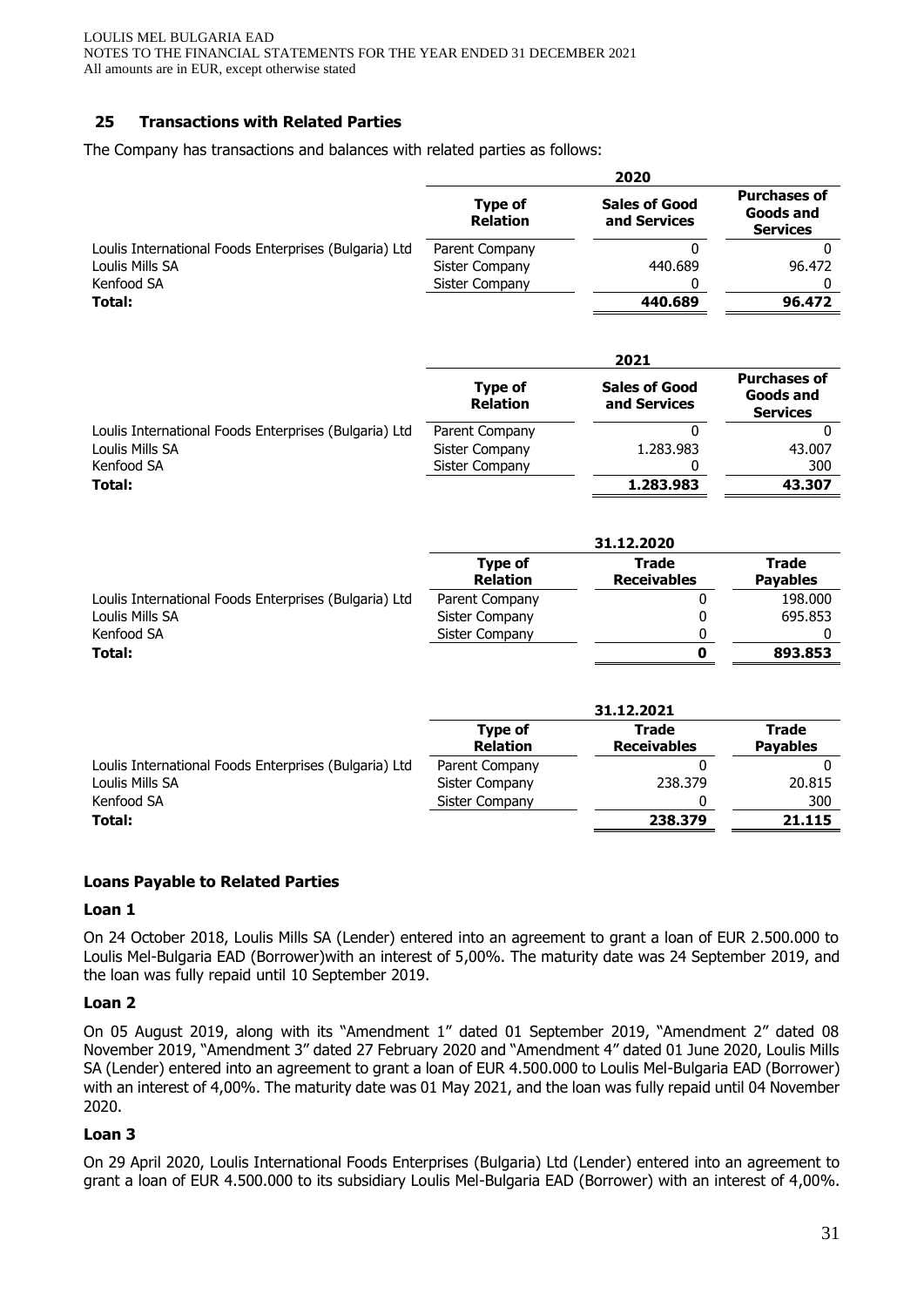As a result, Loulis Mel-Bulgaria EAD had a payable with Loulis International Foods Enterprises (Bulgaria) Ltd for the total amount of EUR 2.927.522 (BGN 5.725.735) (principal amount EUR 2.900.000 and interest amount of EUR 27.522).

On 18 September 2020, Loulis International Foods Enterprises (Bulgaria) Ltd decided to make a non-monetary contribution of EUR 2.927.522 (BGN 5.725.735) to Loulis Mel-Bulgaria EAD which was set off in exchange with the loan receivable balance.

## **Loan 4**

On 17 August 2021, Loulis Mills SA (Lender) entered into an agreement to grant a loan of EUR 5.000.000 to Loulis Mel-Bulgaria EAD (Borrower) with an interest of 2,60%. The maturity date is 17 August 2022 and the utilized amount as of 31.12.2021 is EUR 4.000.000.

|        | <b>Balance at</b><br>01.01.2020 | <b>Received</b><br>Cash | Paid<br>Cash | <b>Interest</b><br><b>Accrued</b> | <b>Interest</b><br>Paid | <b>Balance at</b><br>31.12.2020 |
|--------|---------------------------------|-------------------------|--------------|-----------------------------------|-------------------------|---------------------------------|
| Loan 1 |                                 |                         |              |                                   |                         |                                 |
| Loan 2 | 2.300.000                       | 700,000                 | (3.000.000)  | 86.133                            | (86.133)                |                                 |
| Loan 3 |                                 | 2,900,000               | (2.900.000)  | 27.522                            | (27.522)                |                                 |
| Total: | 2,300,000                       | 3,600,000               | (5.900.000)  | 113.655                           | (113.655)               |                                 |

|          | <b>Balance at</b><br>01.01.2021 | <b>Received</b><br>Cash | <b>Paid</b><br>Cash | <b>Interest</b><br><b>Accrued</b> | <b>Interest</b><br>Paid | <b>Balance at</b><br>31.12.2021 |
|----------|---------------------------------|-------------------------|---------------------|-----------------------------------|-------------------------|---------------------------------|
| Loan 1   |                                 |                         |                     |                                   |                         |                                 |
| Loan 2   |                                 |                         |                     |                                   |                         |                                 |
| Loan 3   |                                 |                         |                     |                                   |                         |                                 |
| Loan $4$ |                                 | 4.000.000               |                     | 27.083                            | (27.083)                | 4.000.000                       |
| Total:   | Ω                               | 4.000.000               |                     | 27.083                            | (27.083)                | 4.000.000                       |

## **26 Financial Instruments**

The Company's Financial Instruments are as follows:

## **Financial Assets at Amortized Cost**

|                                                | 31.12.2021 | 31.12.2020 |
|------------------------------------------------|------------|------------|
| <b>Trade Receivables</b>                       | 1.657.777  | 1.098.067  |
| Cash and Cash Equivalents                      | 44.501     | 954.837    |
| Total:                                         | 1.702.278  | 2.052.904  |
| <b>Financial Liabilities at Amortized Cost</b> |            |            |
|                                                | 31.12.2021 | 31.12.2020 |
| <b>Trade Payables</b>                          | 769.205    | 1.230.977  |
| <b>Bank Loans</b>                              | 4.684.248  | 4.294.852  |
| Lease Liabilities                              | 62.753     | 18.751     |
| Short-Term Non Bank Loans                      | 4.000.000  |            |
| Total:                                         | 9.516.206  | 5.544.580  |

## **Financial Risk Management**

In the normal course of its economic activity, the Company may be exposed to various financial risks, the most important of which are the interest rate risk, credit risk, liquidity risk and currency risk. The financial risks are identified, measured, and monitored on a regular basis using various controls to determine their effect on the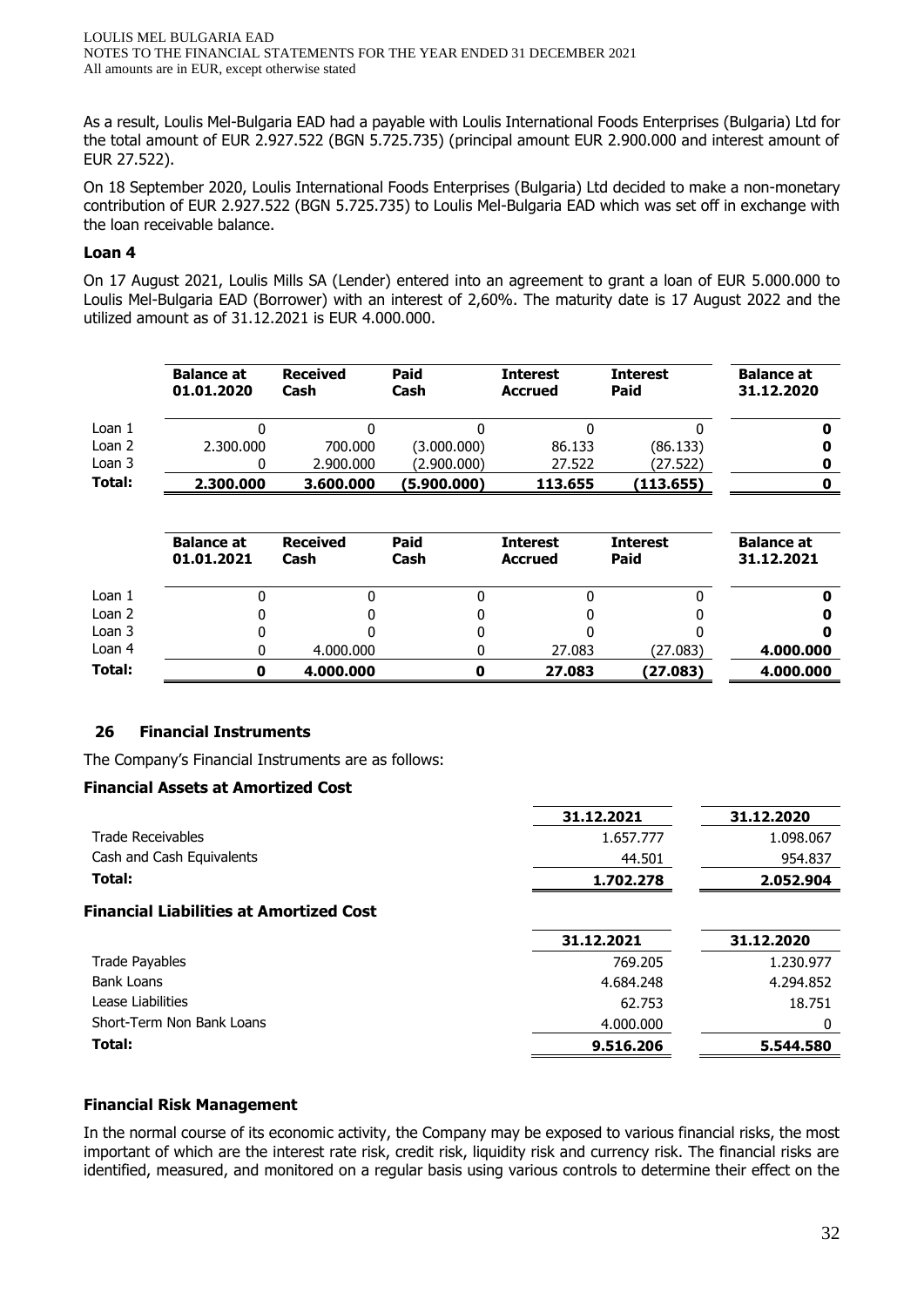Company's assets and liabilities and to assess the forms in which the free liquid resources are maintained without allowing unnecessary concentration of a given risk.

## **Interest Rate Risk**

Interest rate risk is the risk that the fair value of the future cash flows of the financial instruments may fluctuate due to changes in market interest rates. The Company's management monitors the interest rate fluctuations on a continuous basis and acts accordingly.

## **Credit Risk**

Credit risk arises when a failure by counterparties to discharge their obligations could reduce the amount of future cash inflows from available financial assets. The Company closely monitors any concentration of credit risk. Cash balances are held with high credit quality financial institutions and the Company has policies to limit the amount of credit exposure to any counterparty.

## **Liquidity Risk**

Liquidity risk is the risk that arises when the maturities of assets and liabilities do not match. A mismatched position potentially enhances profitability but can also increase the risk of losses. The Company has procedures for minimizing such losses by maintaining sufficient cash and other highly liquid current assets.

|                              | Up to 1<br>month | 1-3 months | 3-12 months | Over 1 year | Total     |
|------------------------------|------------------|------------|-------------|-------------|-----------|
| <b>Financial Assets</b>      |                  |            |             |             |           |
| <b>Trade Receivables</b>     | 677.792          | 972.545    | 7.440       | 0           | 1.657.777 |
| Cash and Cash Equivalents    | 44.501           | 0          | 0           | 0           | 44.501    |
| Total:                       | 722.293          | 972.545    | 7.440       |             | 1.702.278 |
| <b>Financial Liabilities</b> |                  |            |             |             |           |
| <b>Trade Payables</b>        | 0                | 769.205    | 0           | O           | 769.205   |
| Lease Liabilities            | 0                | 0          | 17.222      | 45.531      | 62.753    |
| <b>Bank Loans</b>            | 0                | 0          | 1.475.891   | 3.208.357   | 4.684.248 |
| Short-Term Non Bank Loans    | 0                | 0          | 4.000.000   | 0           | 4.000.000 |
| Total:                       | 0                | 769.205    | 5.493.113   | 3.253.888   | 9.516.206 |

|                              | Up to 1<br>month | 1-3 months | 3-12 months | Over 1 year | Total     |
|------------------------------|------------------|------------|-------------|-------------|-----------|
| <b>Financial Assets</b>      |                  |            |             |             |           |
| <b>Trade Receivables</b>     | 313.313          | 774.896    | 7.788       | 2.070       | 1.098.067 |
| Cash and Cash Equivalents    | 954.837          | 0          | 0           | 0           | 954.837   |
| Total:                       | 1.268.150        | 774.896    | 7.788       | 2.070       | 2.052.904 |
| <b>Financial Liabilities</b> |                  |            |             |             |           |
| <b>Trade Payables</b>        | $\Omega$         | 1.230.977  | 0           | 0           | 1.230.977 |
| Lease Liabilities            | $\Omega$         | 0          | 8.732       | 10.019      | 18.751    |
| <b>Bank Loans</b>            | O                | 0          | 370.687     | 3.924.165   | 4.294.852 |
| Short-Term Non Bank Loans    | 0                | 0          | 0           | 0           | 0         |
| Total:                       | 0                | 1.230.977  | 379.419     | 3.934.184   | 5.544.580 |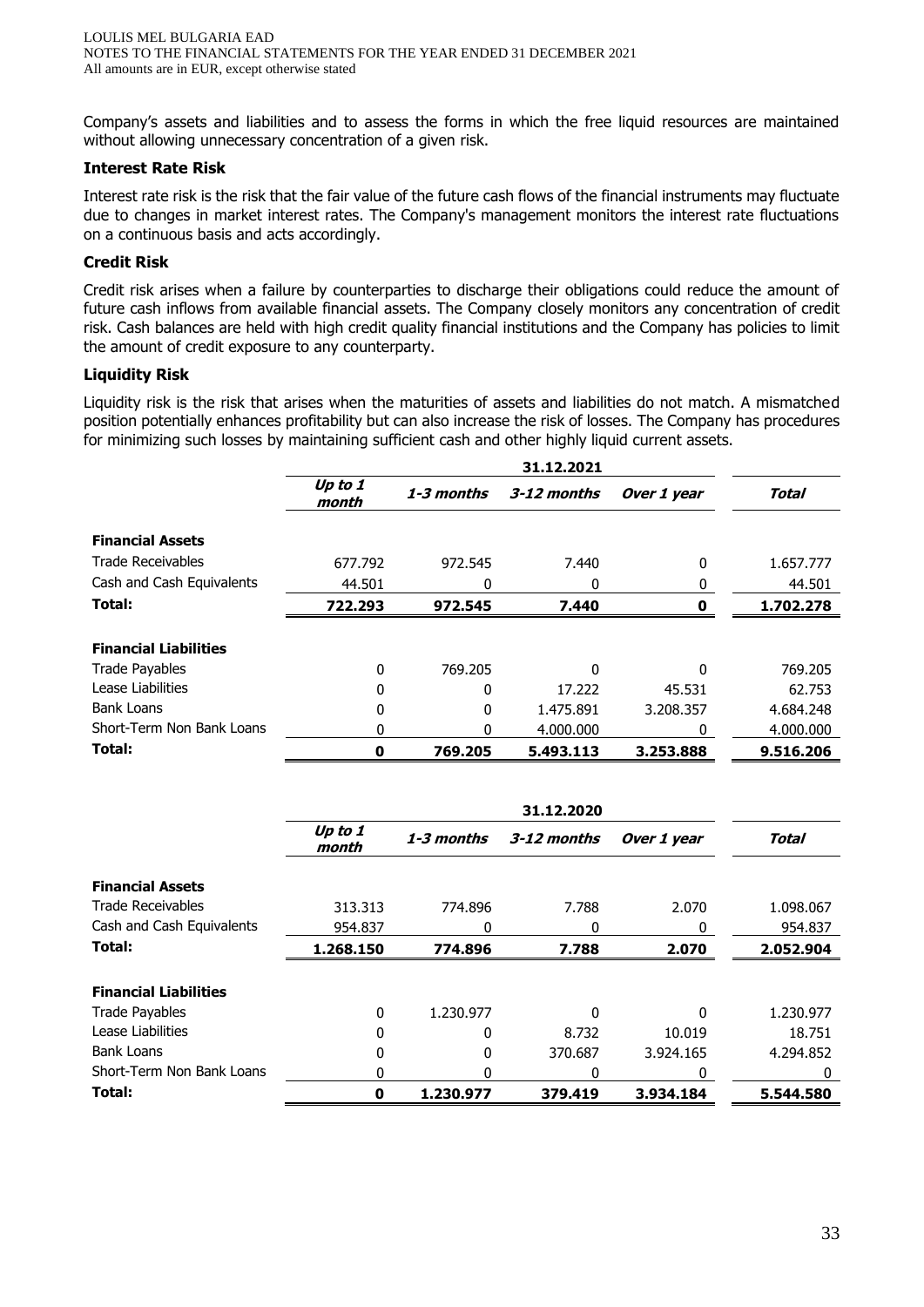## **Currency Risk**

Currency risk is the risk that the value of financial instruments will fluctuate due to changes in foreign exchange rates. Currency risk arises when future commercial transactions and recognized assets and liabilities are denominated in currency different than the Company's functional currency. The Company is not exposed to foreign exchange risk arising from various currency exposures as its assets and liabilities are denominated in EUR or BGN which is pegged to the EUR. The Company's management monitors the exchange rate fluctuations on a continuous basis and acts accordingly.

#### **Fair Value**

Fair value is generally the amount for which an asset could be exchanged, or a liability settled in an arm's length transaction between independent, willing, and knowledgeable parties.

Regarding trade receivables and payables, the Company expects to realize these financial assets and liabilities through their repayment in full. The Company's management considers that the fair value of financial instruments approximates their carrying amount.

#### **27 Management Remuneration**

In the period ended 31 December 2021 the managing directors of the Company have not received remuneration.

#### **28 Contingent Liabilities**

The company has a class A investment certificate with number A-93 dated 09/11/2016 with a term until 09/11/2019 and extended with a certificate with number A-93-1 dated 09/11/2019 with which the term of the investment project fulfillment is set until 09/11/2021.

On May  $11<sup>th</sup>$ , 2017, the company acquires State-owned land under a notary deed for the purchase of land, based on its commitment for Investment project. According to the deed, in case the company does not fulfill its commitments on the Investment project, the Seller is entitled to terminate this contract, in which case the Seller shall not owe a refund.

As of April 14th, 2022 the company has already built the planned cereal storage silos with capacity of 7.000 tons in the aforementioned plot. The constructions works are finished, as certified by ACT-15/31.03.2022, while the final operational permit is pending State approval. The Company is in active communication with the Bulgarian Investment Agency about the project finalization.

The Company's management estimates that there will be no additional obligations to the Bulgarian state in the future as a result of this case.

#### **29 Events after Balance Sheet Date**

On February 24th, 2022, the Russian Confederation started military operation in Ukraine that has globally accelerated the inflation pressure on many raw materials, including wheat. Global availability of wheat in many countries from the Black Sea and Mediterranean region will be limited for big part of 2022. The management of the company does not foresee any shortages in raw materials supply for LOULIS MEL-BULGARIA SA, since its operations facilities are located in the region of Bulgarian with biggest production of wheat. Due to sharp price increase in prices of final products, overall flour consumption of the local market is expected to decrease by 10%, still the management doesn't anticipate any decrease of the company's sales, due to the planned further expansion of its sales network, which will bring new customers.

The Company's Management believes that the going concern principle is appropriate to these financial statements as the Company has sufficient liquid resources to continue in the foreseeable future.

No other significant events occurred after the reporting date which should impose any additional disclosures in the financial statements.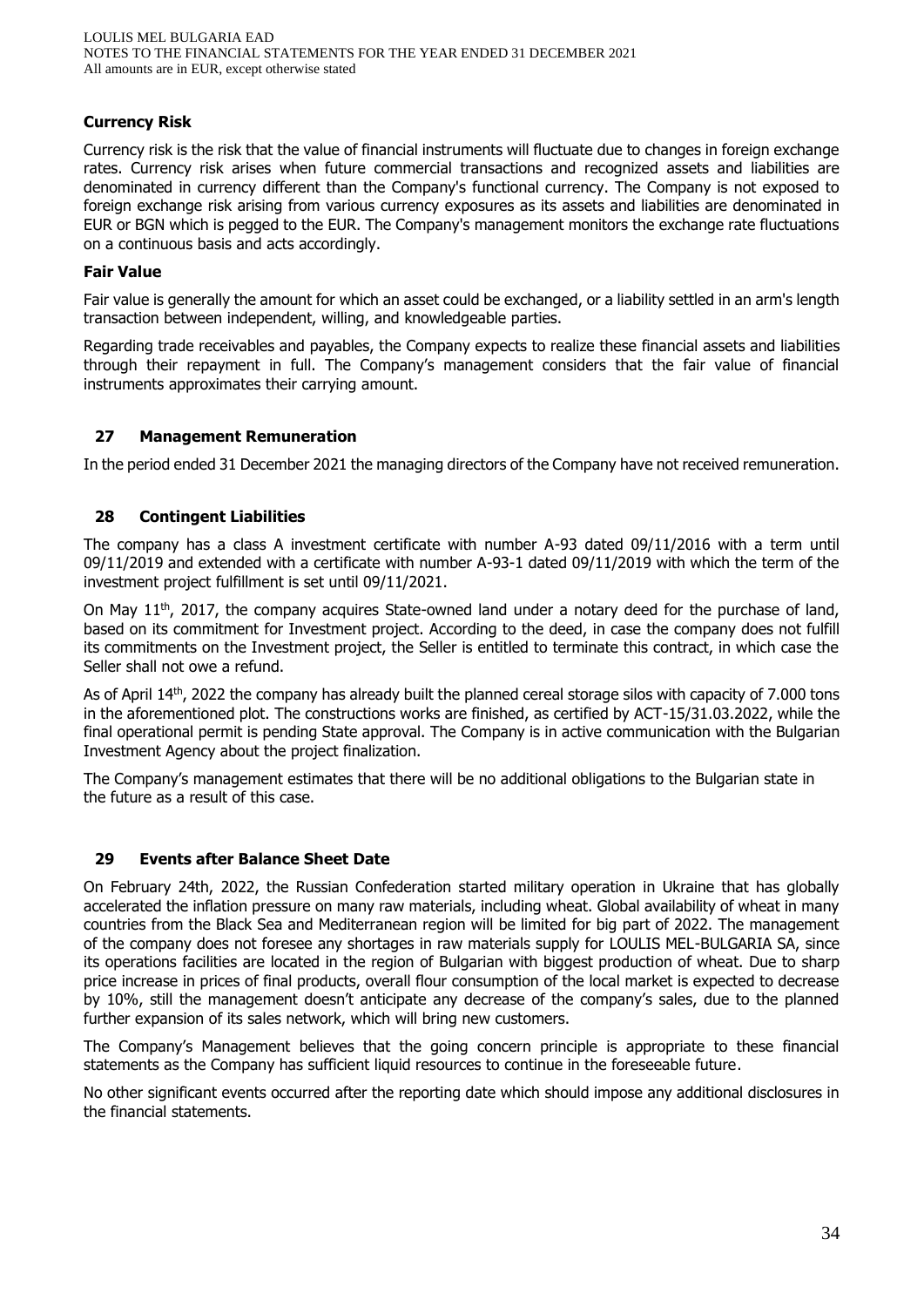

Tel: +359 2 421 06 56 Tel: +359 2 421 06 57 Fax: +359 2 421 06 55 [bdo@bdo.bg](mailto:bdo@bdo.bg) [www.bdo.bg](http://www.bdo.bg/)

51 B Bulgaria Blvd. floor 4. 1404 Sofia Bulgaria

**TO THE OWNER OF Loulis Mel Bulgaria EAD SOFIA**

#### **INDEPENDENT AUDITOR'S REPORT**

#### **Opinion**

We have audited the financial statements of Loulis Mel Bulgaria EAD, which comprise the statement of financial position as of 31 December 2021 and the statement of profit and loss and other comprehensive incomes, statement of changes in equity and statement of cash flows for the year then ended, and notes to the financial statements, including a summary of significant accounting policies.

In our opinion the accompanying financial statements give a true and fair view of the financial position of the Company as of 31 December 2021, and of its financial performance and its cash flows for the year then ended in accordance with International Financial Reporting Standards (IFRSs) as adopted by the European Union (EU).

#### **Basis for Opinion**

We conducted our audit in accordance with International Standards on Auditing (ISAs). Our responsibilities under those standards are further described in the Auditor's Responsibilities for the Audit of the Financial Statements section of our report. We are independent of the Company in accordance with the International Ethics Standards Board for Accountants' Code of Ethics for Professional Accountants (IESBA Code) together with the ethical requirements of the Independent Financial Audit Act (IFAA), that are relevant to our audit of the financial statements in Bulgaria, and we have fulfilled our other ethical responsibilities in accordance with the requirements of the IFAA and the IESBA Code. We believe that the audit evidence we have obtained is sufficient and appropriate to provide a basis for our opinion.

#### **Other information, different from the financial statements and the Auditor's report thereon**

Management is responsible for the other information. The other information comprises the information included in the activity report, prepared by the Management in accordance with

Chapter seven from the Accountancy Act but does not include the financial statements and our auditor's report thereon.

Our opinion on the financial statements does not cover the other information and we do not express any form of assurance conclusion thereon, unless explicitly noted in our report and to the extent stated.

In connection with our audit of the financial statements, our responsibility is to read the other information and, in doing so, consider whether the other information is materially inconsistent with the financial statements or our knowledge obtained in the audit or otherwise appears to be materially misstated. If, based on the work we have performed, we conclude that there is a material misstatement of this other information, we are required to report that fact. We have nothing to report in this regard.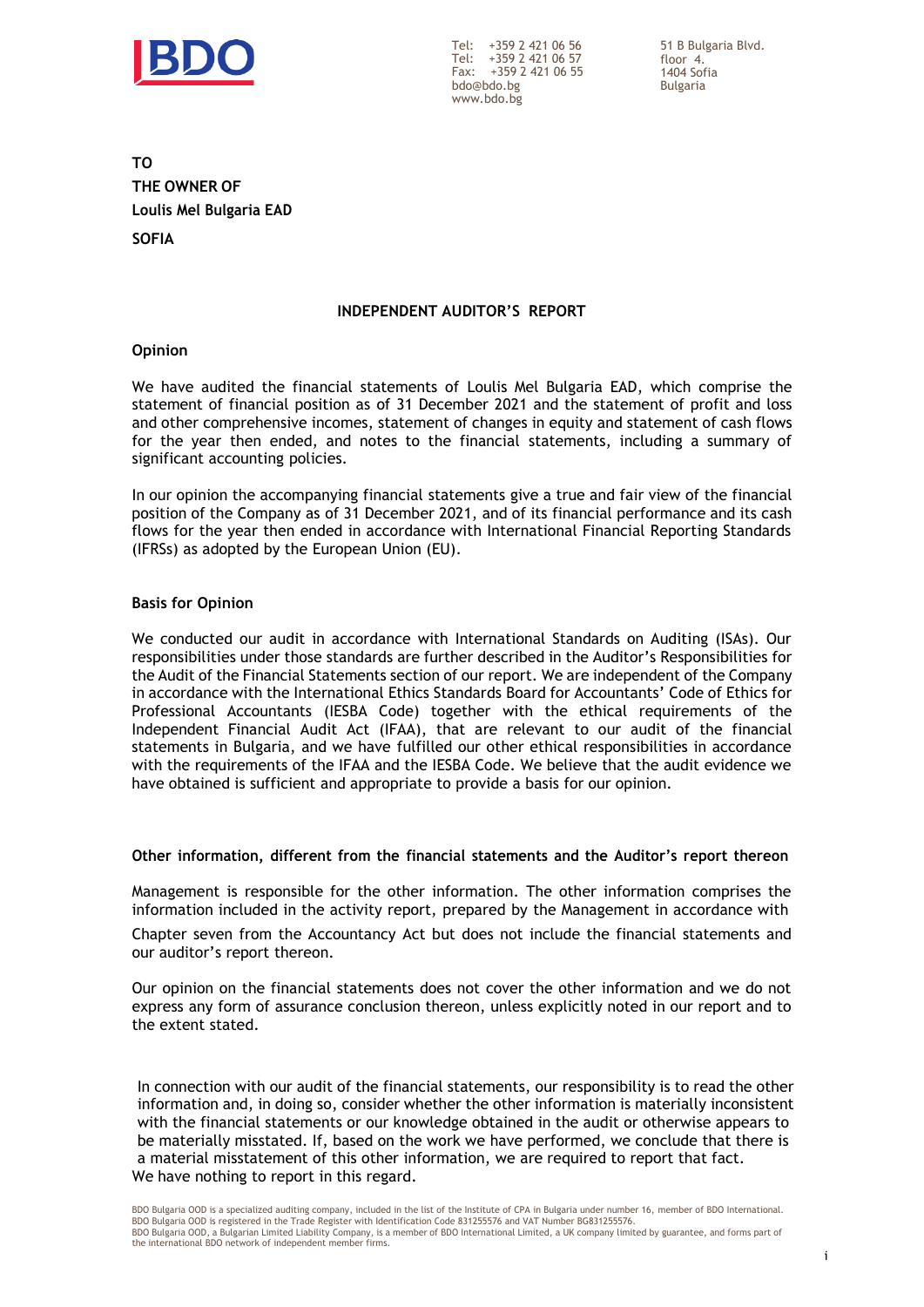

Tel: +359 2 421 06 56 Tel: +359 2 421 06 57 Fax: +359 2 421 06 55 [bdo@bdo.bg](mailto:bdo@bdo.bg) [www.bdo.bg](http://www.bdo.bg/)

#### *Additional information required to report on according to the Accountancy Act*

In addition to our responsibilities and the reporting under ISAs with regard to the activity report we have performed also the procedures supplemented to the ones required by ISAs in accordance with the Instructions of the Professional Organization of the Certified Public Accountants and Registered Auditors – Institute of the Certified Public Accountants in Bulgaria (ICPA). These procedures concern verification of presence, as well as verification of the form and contents of this other information with the purpose of helping us form a standpoint whether the other information includes the disclosures and reporting envisaged in Chapter seven of the Accountancy Act applicable in Bulgaria.

#### *Opinion in connection with art. 37, para 6 of the Accountancy Act*

Based on the procedures performed our standpoint is that:

- a) The information included in the activity report for the financial year the financial statements have been prepared for corresponds with the financial statements.
- b) The activity report is prepared in accordance with the requirements of Chapter seven of the Accountancy Act.

#### **Responsibilities of Management for the Financial Statements**

Management is responsible for the preparation and fair presentation of the financial statements in accordance with IFRSs, adopted by EU and for such internal control as management determines is necessary to enable the preparation of financial statements that are free from material misstatement, whether due to fraud or error.

In preparing the financial statements, management is responsible for assessing the Company's ability to continue as a going concern, disclosing, as applicable, matters related to going concern and using the going concern basis of accounting unless management either intends to liquidate the Company or to cease operations, or has no realistic alternative but to do so.

#### **Auditor's Responsibilities for the Audit of the Financial Statements**

Our objectives are to obtain reasonable assurance about whether the financial statements as a whole are free from material misstatement, whether due to fraud or error, and to issue an auditor's report that includes our opinion. Reasonable assurance is a high level of assurance, but is not a guarantee that an audit conducted in accordance with ISAs will always detect a material misstatement when it exists. Misstatements can arise from fraud or error and are considered material if, individually or in the aggregate, they could reasonably be expected to influence the economic decisions of users taken on the basis of these financial statements.

As part of an audit in accordance with ISAs, we exercise professional judgment and maintain professional skepticism throughout the audit. We also:

- Identify and assess the risks of material misstatement of the financial statements, whether due to fraud or error, design and perform audit procedures responsive to those risks, and obtain audit evidence that is sufficient and appropriate to provide a basis for our opinion. The risk of not detecting a material misstatement resulting from fraud is higher than for one resulting from error, as fraud may involve collusion, forgery, intentional omissions, misrepresentations to the auditor, or the override of internal control.
- Obtain an understanding of internal control relevant to the audit in order to design audit procedures that are appropriate in the circumstances, but not for the purpose of expressing an opinion on the effectiveness of the Company's internal control.
- Evaluate the appropriateness of accounting policies used and the reasonableness of